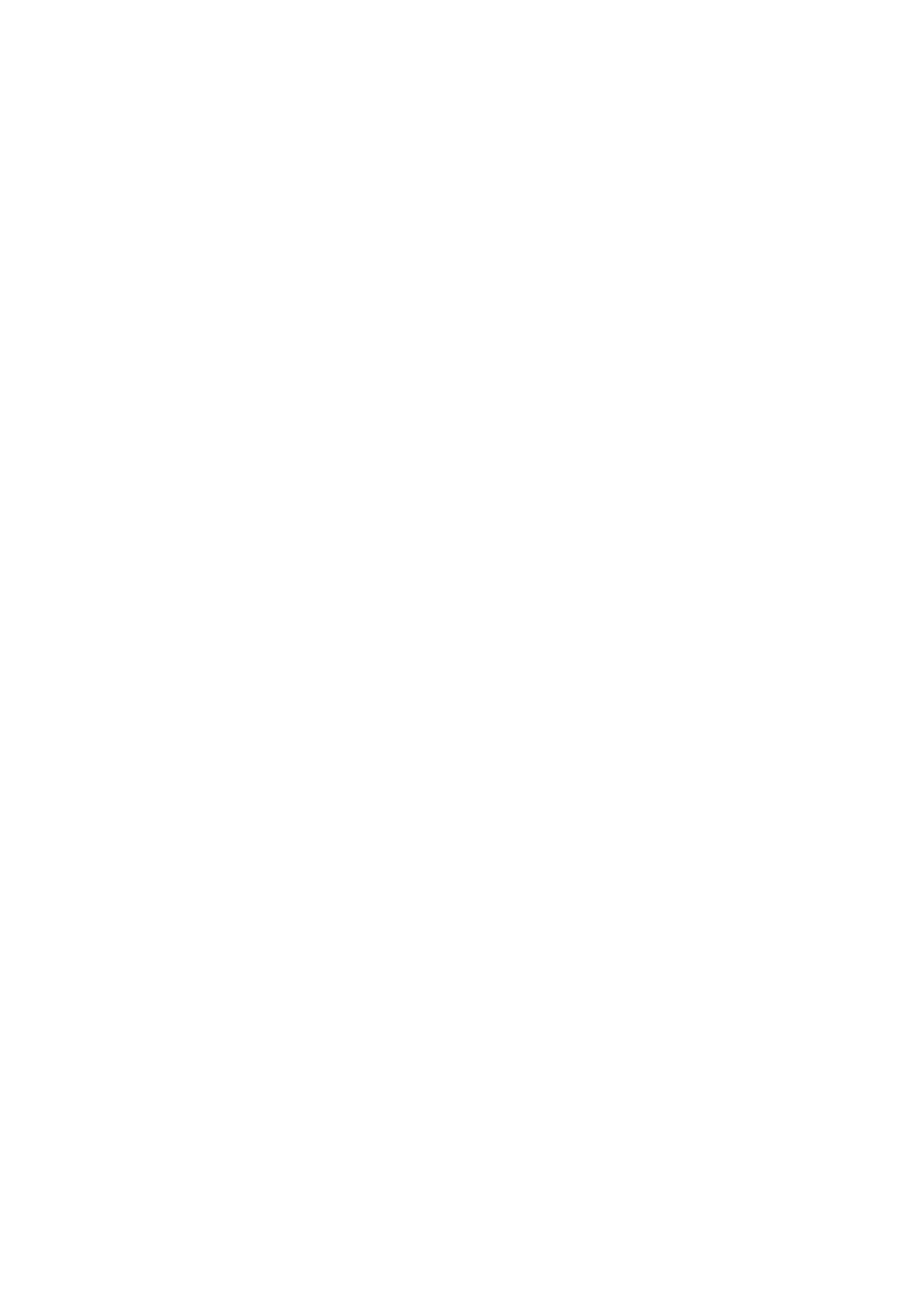## Contents

| Foreword - Bob Neill MP and Steve Reed MP                    | $\overline{2}$ |
|--------------------------------------------------------------|----------------|
| <b>Executive Summary</b>                                     | 3              |
| 1. What is the extent of London's skills challenge?          | 6              |
| 2. How does the skills system work now?                      | 13             |
| 3. What can London learn from other approaches?              | 17             |
| 4. What should a new skills system in London try to achieve? | 22             |
| 5. What does London need to make this happen?                | 25             |
| 6. Conclusions                                               | 33             |
| 7. Recommendations                                           | 34             |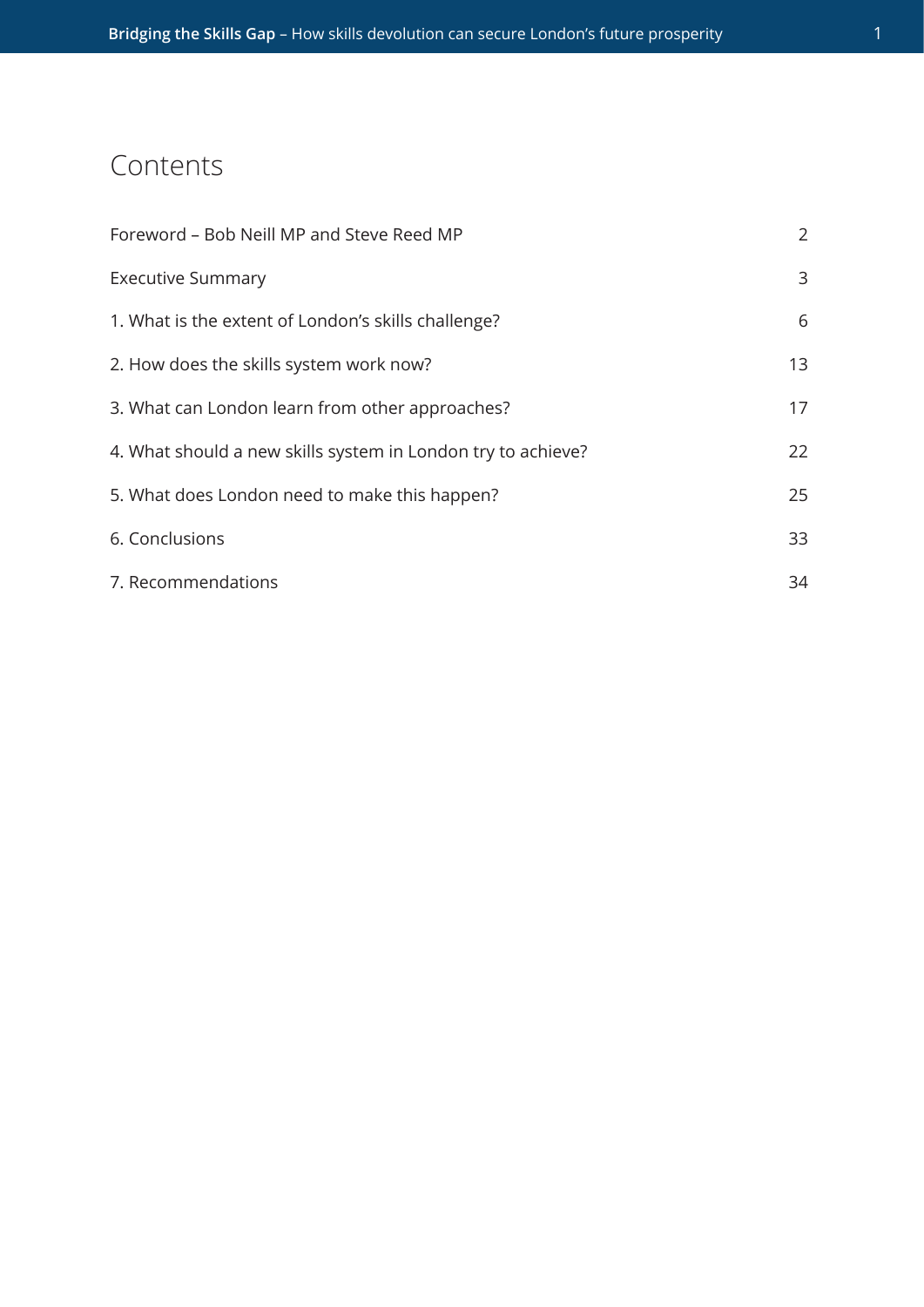## Foreword

London, along with all the other cities of the United Kingdom, faces an enormous skills challenge. How do we ensure that our businesses are able to access the skilled people they need in order to grow? How do we ensure that Londoners are equipped with the skills to enable them to access and successfully compete for the jobs created in the capital?

It is an understatement to say that the centralised skills system of the past 30 years is not fit for purpose. Patchy and inconsistent careers information, advice and guidance, and a very poor matchup between skills spending and outcomes, are added to a highly centralised system which leaves London with few tools to address issues specific to the capital, such as a much higher demand for English for Speakers of Other Languages, or tackling historically low levels of apprenticeships.

These long-term structural issues mean that simply tinkering with the existing system will not deliver.

This is not just a problem for London, but for all of the UK's cities. In this report we bring together learning from at home and abroad and highlight successful initiatives in the United States and Canada which point to how we can build a better skills system in London.

We welcome the Government's commitment to devolve the Adult Education Budget (AEB) to London by 2020. But we need a more radical approach delivered with greater urgency. A London skills devolution deal must give London government full policy and commissioning powers over adult skills provision, all 16-18 provision, careers information advice and guidance and the Apprenticeship Levy.

Brexit is both a challenge and an opportunity. If London fails to do more to grow its own talent, any fall in EU immigration will hit the capital's businesses hard with a particularly pronounced impact on some of London's key sectors. There may also be knock-on effects for the rest of the UK, with London sucking up more talent from other regions to fill the gaps. However, it also presents an opportunity which must be seized for a radical redesign of our skills system. A redesigned system with devolution at its heart would enable us to nurture UK born talent and give the capital's businesses the skilled people they need to grow and to ensure that London can continue to contribute the £35bn annually that it presently does to the national exchequer.



**Bob Neill MP and Steve Reed MP** Co-Chairs, All Party Parliamentary Group for London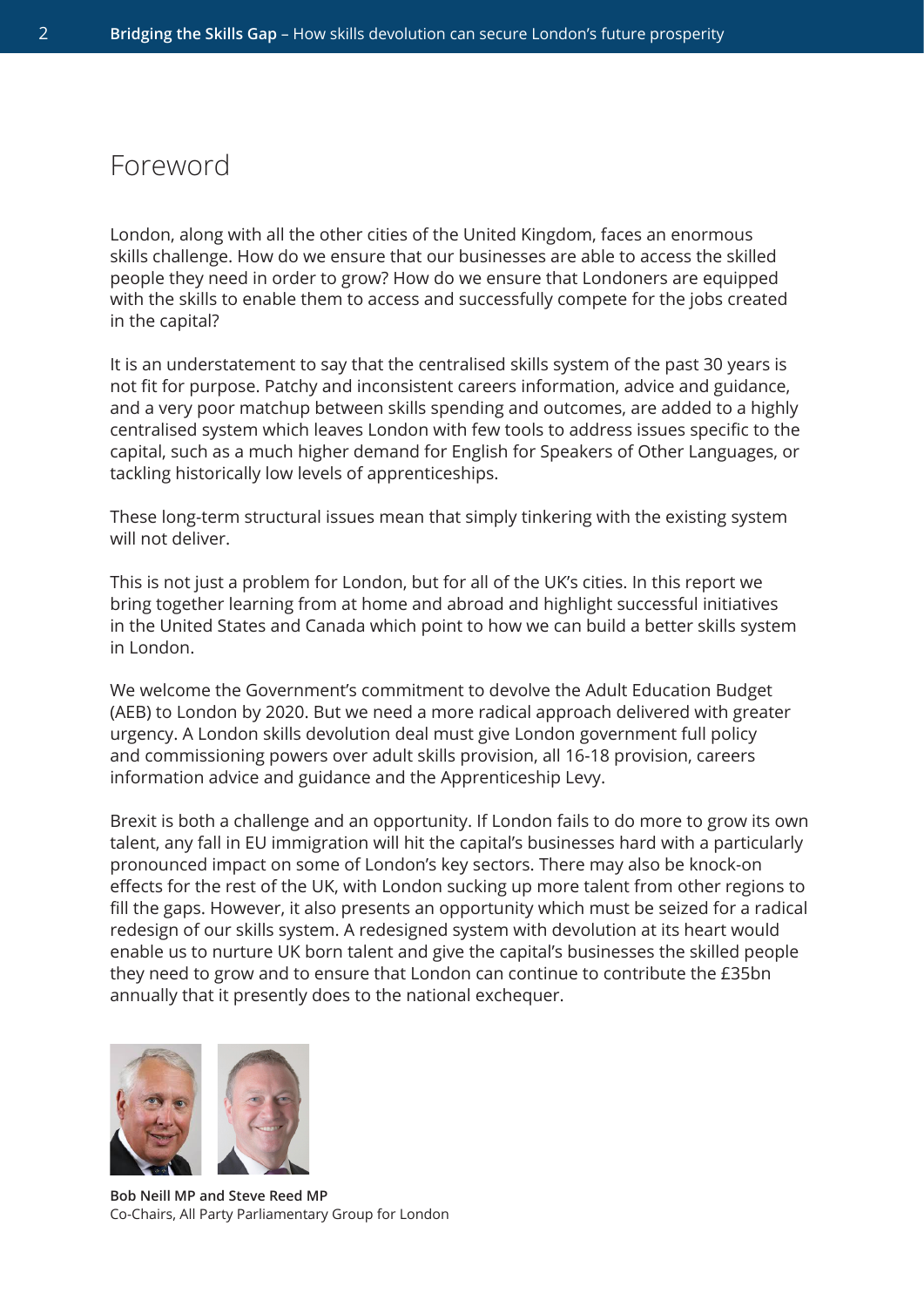## Executive Summary

This report has been written at a time of significant uncertainty in the further education and skills system. Over the past two years we have seen the introduction of the Apprenticeship Levy, reforms of technical education, proposals for a new Industrial Strategy, city deals and skills devolution packages, area-based reviews of further education institutions, and the return of further education policy to the Department for Education.

Though welcome, these policy changes do not go far enough to address the problems in the skills system, the impact of Brexit or London's specific challenges. This report argues for a more localised approach, with further devolution of powers and funding over skills being the only way to ensure London has the tools it needs to meet the challenges and opportunities it faces.

#### **Summary**

London faces significant skills challenges in the coming years, not least of which are the potential effects of the UK leaving the European Union. Many of the capital's key sectors, from construction and tech to hospitality and healthcare have substantial EU-born workforces. Any drop in EU migration is likely to have a disproportionate effect in London.

But Brexit also represents a significant opportunity to do things differently, re-examine how to improve skills in the capital and do more to nurture UK-born talent.

To do this, London government needs access to the tools to upskill its own population to fill any skills gaps caused by a reduction in EU migration. If this is not addressed, there is a risk to the rest of the UK that London may end up sucking in talent from around the country to compensate – undermining the Industrial Strategy and the aims of the newly elected metro mayors in the process. In some sectors, like construction, there may also be knock-on effects where a huge skills demand in London could drive up costs or cause significant delays on key national projects like HS2 and Hinckley Point.

Brexit is not the only challenge. In the coming years London will also have to cope with increased demand for training driven by a rapidly growing population, significant skills gaps in key sectors (almost a quarter of all vacancies in London are due to a lack of applicants with the right skills for the job), an employment rate that lags behind the rest of the UK, and one in five London families stuck in in-work poverty.

The UK's skills system is not fit for purpose and without significant improvement, we risk falling behind Ireland, Australia, Israel and Belgium for intermediate skills. Skills provision in the UK is also overly centralised and does not have the flexibility to respond to local needs and priorities.

In London, the FE Sector underperforms compared to the capital's schools, but also faces significant pressures not always felt in the rest of the country, such as high demand for the provision of English for Speakers of Other Languages and high demand for basic skills.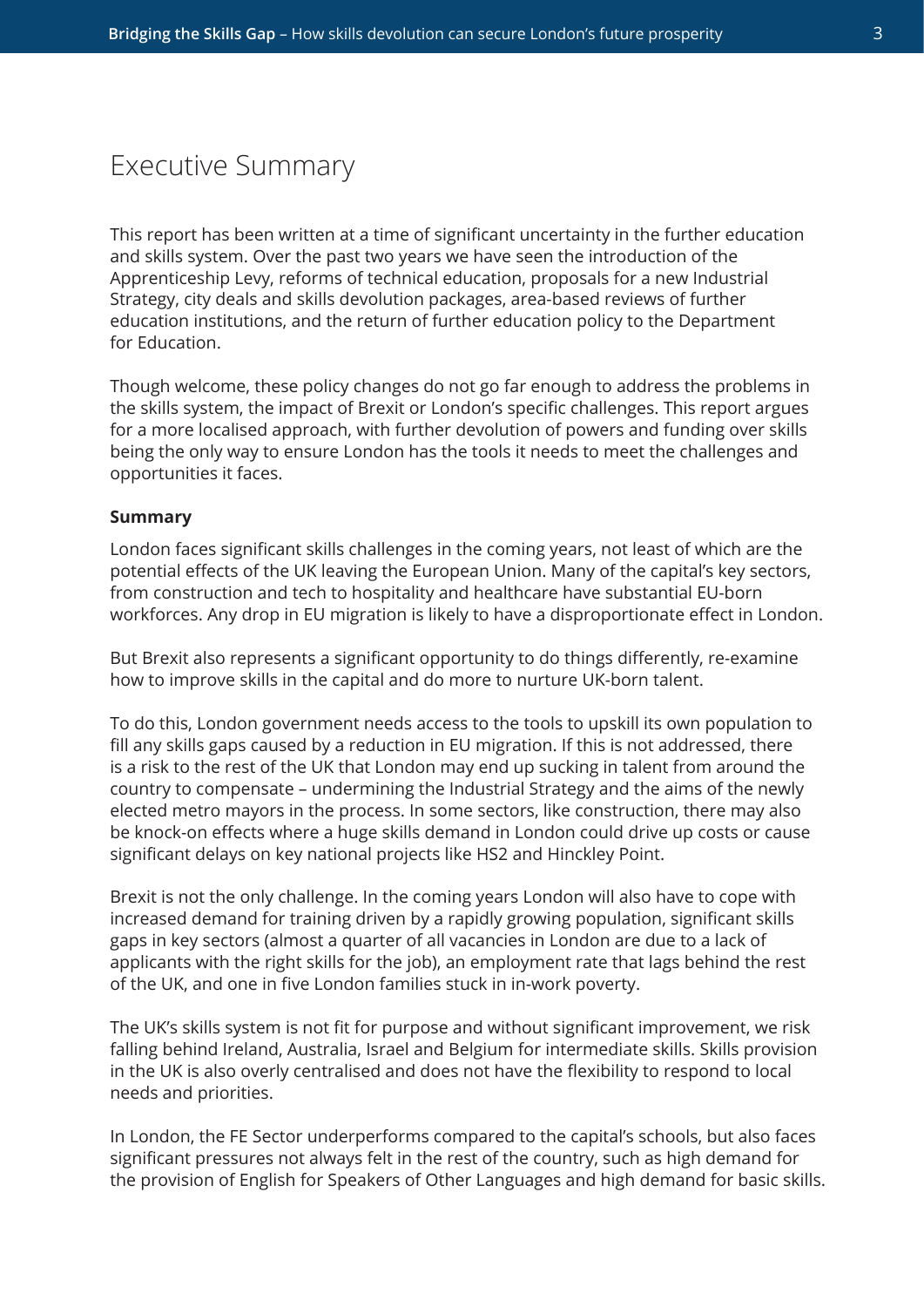Careers information, advice and guidance remains patchy, inconsistent and limits the ability of learners to make informed choices. There is also significant overlap, with some schools receiving access to multiple support streams and some to none at all.

London lags behind the rest of the UK on apprenticeships, consistently generating fewer starts than every other English region bar the North East. The Apprenticeship Levy presents an opportunity to change this, but the lack of flexibility in the system will hamper London's efforts to address this problem.

There are also many systemic problems with skills provision in the UK, including information failures (lack of data on provider performance and learner progression), misaligned incentives (provider funding is driven by qualification delivery not outcomes) and coordination and engagement failures (providers and employers lack incentives to collaborate and there is little coordination on capital investment).

London is not the first major global city to face these problems and several states and provinces in the US and Canada have faced similar challenges. This report examines models in New York, Michigan, Washington and British Columbia exploring the different ways they have tackled these issues, including developing a framework for career pathways, establishing regional skills alliances for growth sectors, attracting more private investment into the system, improving business engagement and making better use of outcome data.

#### **Key recommendations**

London needs a skills system that is dynamic, resilient, coherent and efficient. We argue that it should have three central strategic aims: boosting economic growth and employment; increasing social inclusion and wellbeing; and increasing the efficiency and effectiveness of investment in education and skills.

The system should also be underpinned by eight key principles. It must:

- Be labour-market led;
- Have strong employer engagement;
- Have strong local accountability;
- Be outcome focused;
- Include stronger incentives;
- Be flexible;
- Include effective and impartial careers information, advice and guidance;
- Take a whole systems approach.

In order to create such a system, we make the following recommendations to government for what a skills devolution deal with the capital should look like:

**• Improve data sharing between HMRC, DfE and London government** on learners' job outcomes.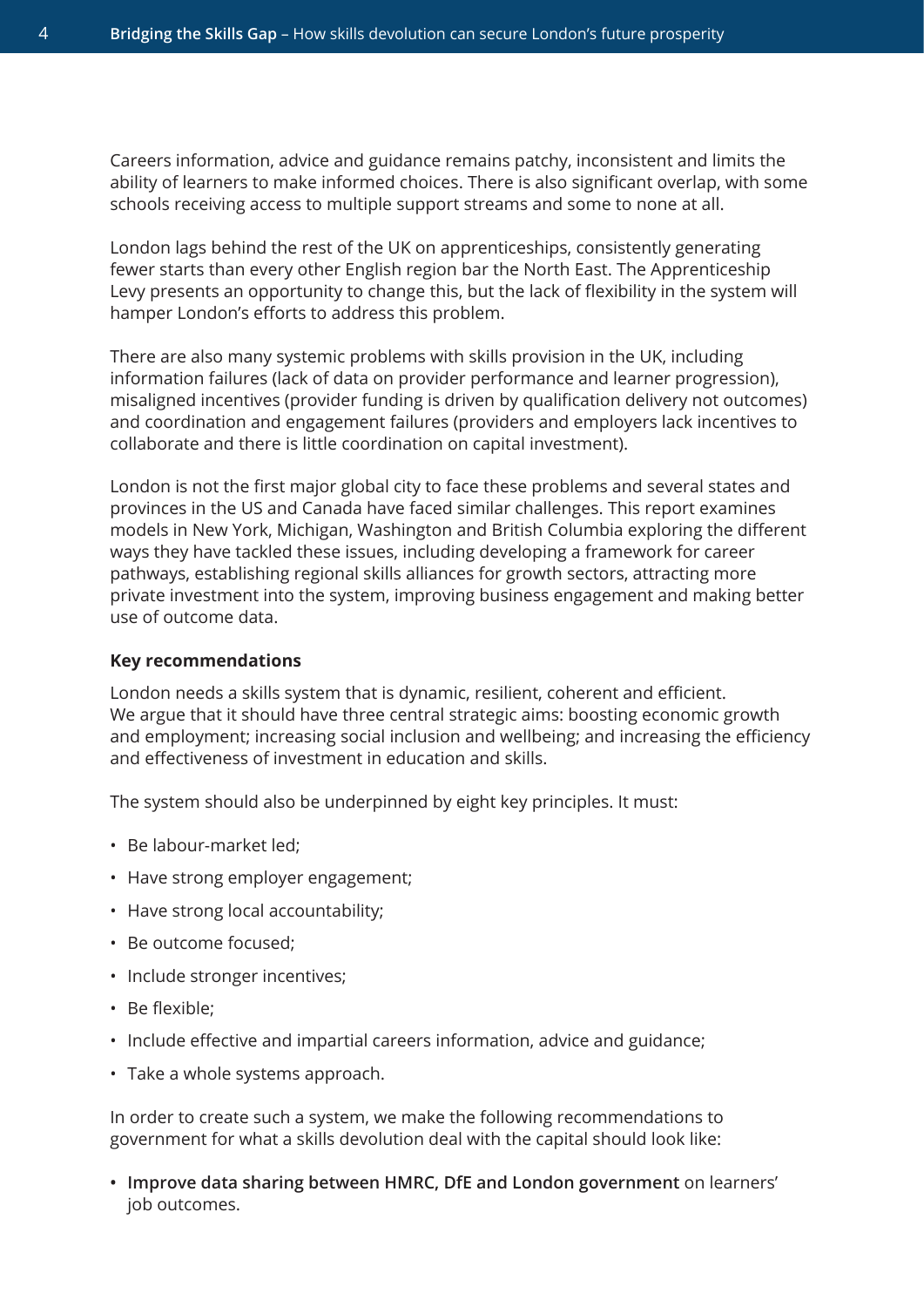- **• Devolve all 16-18 provision to London and give the capital greater control over policy and commissioning** as part of a whole systems approach that can reflect London's progression and economic priorities.
- **• Give London government control over all vocational capital investments,** including 14-19 capital provision and Institutes for Technology, alongside existing FE Capital responsibilities.
- **• Review the Apprenticeship Levy after 12 months** to assess how it is operating in London.
- **• Devolve unspent Apprenticeship Levy funds generated in the capital to London government.** This should be the first step towards London government taking full responsibility over apprenticeships policy like the devolved administrations in Scotland and Wales.
- **• Develop an all-age London Careers Service,** accessed through a single portal, offering face-to-face guidance, easily accessible outcomes data and an offer of 100 hours experience in the world of work for all Londoners.
- **• Devolve existing careers funding streams to London** to build this single integrated careers service. As a first step, **London government should commission Adult Careers IAG contracts in 2017** and have a formal, strategic coordination role with London providers of careers services.
- **• Ensure London does not lose out in any future skills funding settlement.** Any future settlement must take into account London's unique needs.
- **• Devolve ESF replacement funding to London government** when Britain leaves the EU.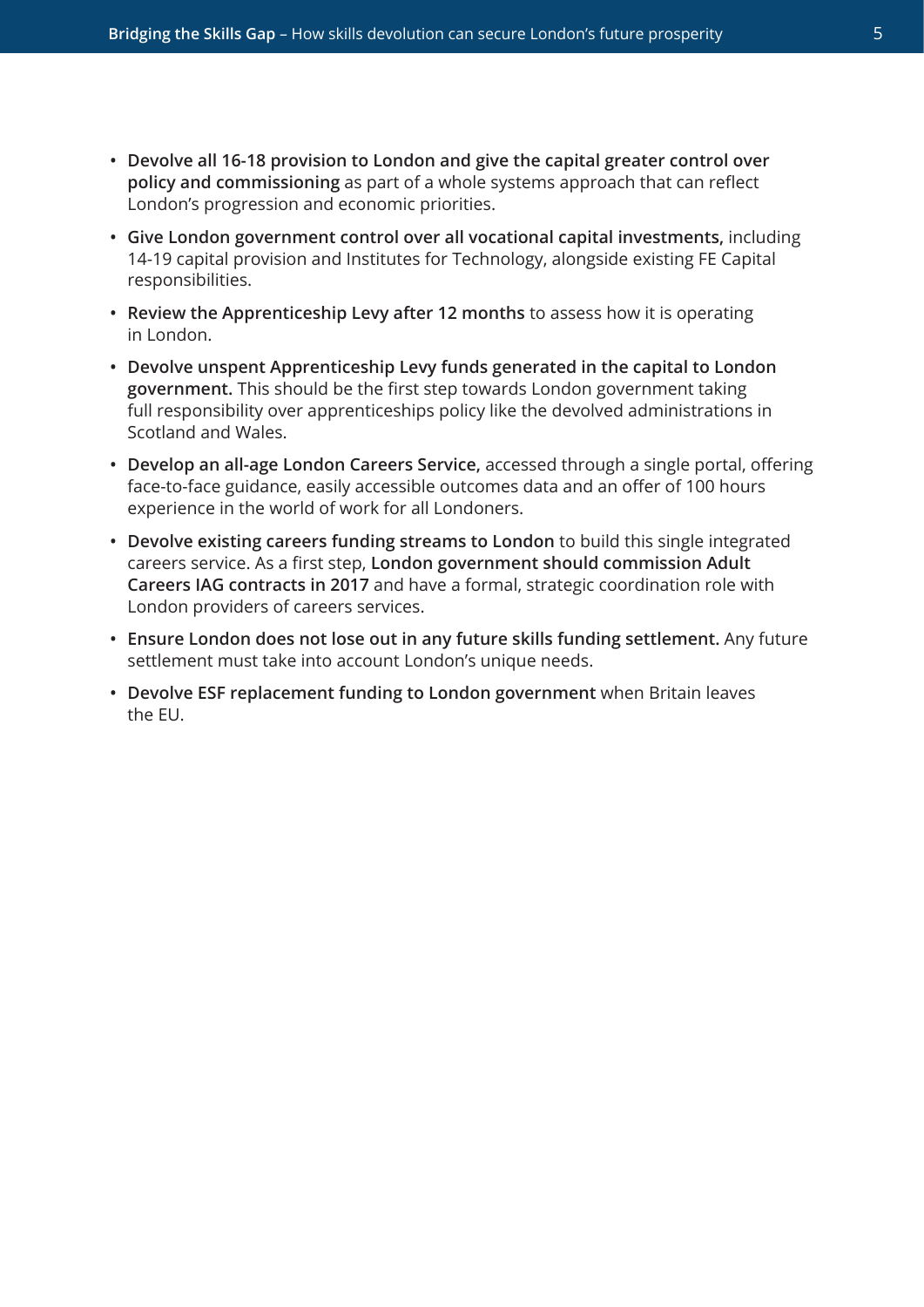## 1. What is the extent of London's skills challenge?

London is a thriving global city with a dynamic economy that makes a significant contribution to the whole of the UK (Figure 1). The capital has a population larger than that of Austria or Switzerland, and an economic output larger than Belgium, Sweden or Norway. In a UK context, London's economy is twice the size of the Scottish and Welsh economies combined.1



### **Figure 1: Regional GVA as a proportion on the UK total**

*Source: Regional Gross Value Added (Income Approach), Office for National Statistics (ONS).*

This economic success has been increasingly driven by London's connected and global economy specialising in financial, professional and technical services. This in turn has created strong demand for highly skilled, highly productive labour (see Figure 2), which is expected to continue to rise at a faster rate than in the rest of the UK. A skilled workforce is vital if London's economy is to continue to grow.

London faces significant challenges in the coming decades, with high levels of youth unemployment, a rapidly growing population and a number of key sectors heavily reliant on migrant labour. To meet these challenges, London needs an efficient skills system that is responsive to business need and supports learner progression.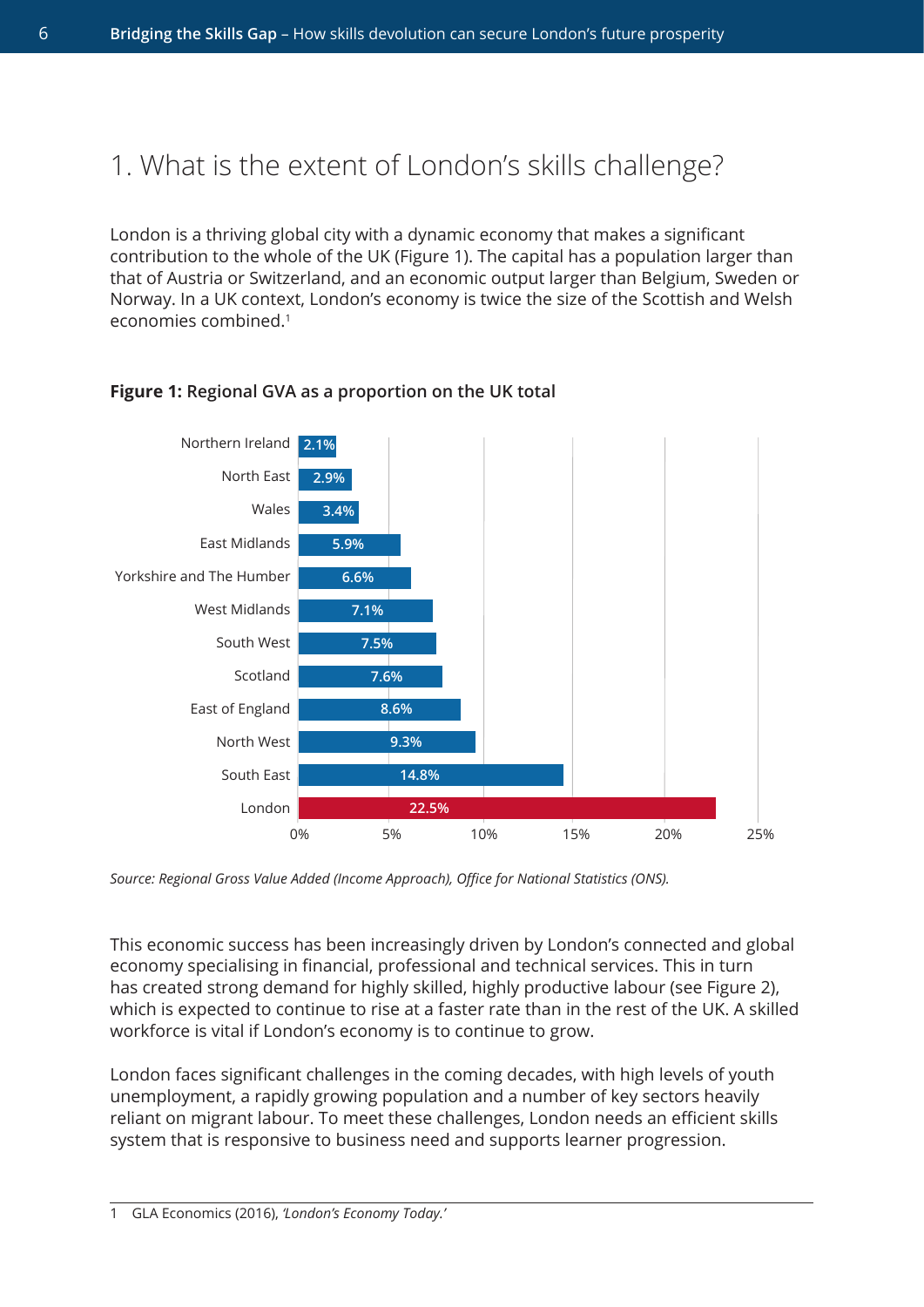



*Source: ONS Annual Population Survey - workplace analysis.*

#### **1.1 Brexit**

With demand for intermediate and higher-level skills rising, London's businesses have increasingly met a large share of their labour needs through immigration. EU nationals play an important role in many of the capital's key sectors, including life sciences, construction, the National Health Service, hospitality, social care and financial services.

Nearly one in three of London's workforce is non-UK born and 90% of London businesses recruit EU citizens (69% also recruit non-EU workers).2 London employs a higher proportion of EU nationals than the UK as a whole across all sectors. This is particularly acute in some of the sectors that drive London's economy:

• London's construction sector has an ageing workforce that is heavily reliant on migrant labour. EU nationals make up 30% of the 300,000-strong workforce, while just half are UK-born.<sup>3</sup> Of the UK-born workers in the capital, 38,500 (12%) are set to retire in the next 5-10 years.<sup>4</sup> Yet it is estimated that 60,000 more construction workers are needed in London and the South East in 2017 to keep up with demand;

<sup>2</sup> CBI (2016), *'London Business Survey 2016'*

<sup>3</sup> Whitebread J and Onslow-Cole J (2017), *'Facing Facts: The impact of migrants on London, its workforce and its economy*', London First and PwC

<sup>4</sup> CITB (2013): *'UK construction industry facing skills 'time bomb'.*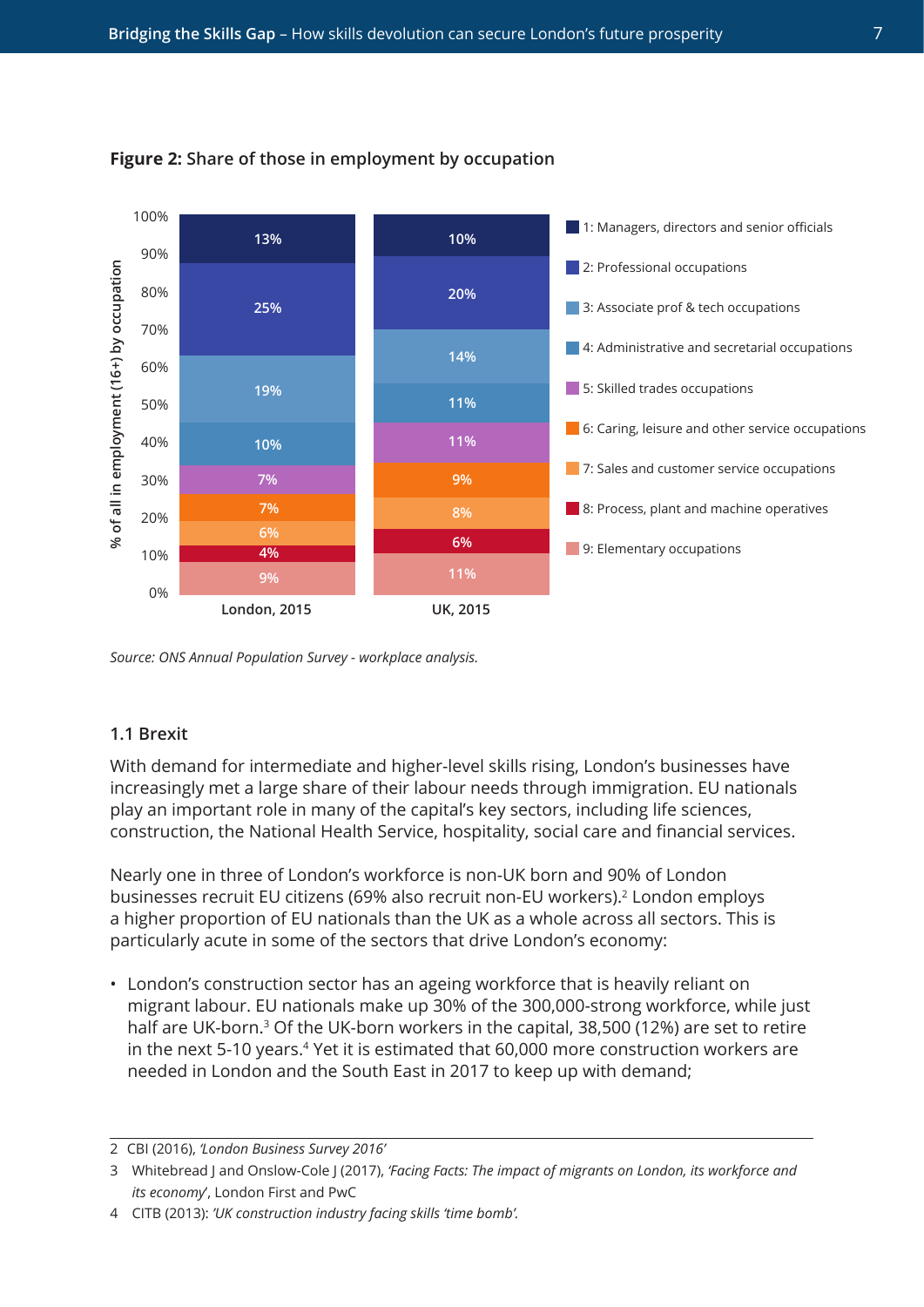- In the financial services sector, 15% of the 300,000-strong workforce are EU nationals, a figure that has stayed relatively static over the last decade;5
- In the tech sector around a third of those working in London are EU nationals;<sup>6</sup>
- 10% of the total workforce in London's NHS are EU nationals (around 60,000)<sup>7</sup> rising to 13% of doctors;
- In hospitality, which accounts for £11bn of London's GVA, around 75,000 of the 250,000-strong workforce are EU nationals (30%);8
- In wholesale and retail, 12% of workers are EU-born and the workforce in this sector is growing by an average of 9,000 workers per year.9
- UK-wide, among small businesses, a fifth (21%) have at least one EU-born employee. Almost half (47%) of these small businesses hire EU nationals in mid-skilled roles with almost a third (32%) in high skilled roles. According to a recent FSB report, 'finding individuals with the right skills' is a struggle for one in five (23%) small firms that rely on high-skilled employees from the EU.10

London's businesses are apprehensive about the skills challenges they will face when we leave the EU. Three quarters cite uncertainty over the UK's role in the EU as a cause for concern, with almost half worried over whether they will be able to retain the best people for the job and 44% concerned about a lack of appropriately skilled staff.11 In a survey for the London Chambers of Commerce and Industry, almost a quarter (24%) of business leaders (excluding sole traders) in the capital also said that the current immigration status of their EU employees was causing uncertainty for their business.<sup>12</sup>.

London needs a strong local labour base and agile skills system that can adapt to rapidly changing circumstances. If London fails to do more to grow its own talent, any fall in EU immigration following Brexit will hit the capital's businesses – with the effect likely to be most pronounced in key sectors such as hospitality, tech, finance and construction. There is also a significant risk that a drop in EU labour in London could have significant effects on the rest of the UK labour market, with the capital sucking in more highly-skilled graduates from the rest of the UK to plug the gaps. Other regions may not be able to compete with the higher salaries offered by London businesses, undermining both the government's Industrial Strategy and the aims of the newly elected metro mayors.

8 Whitebread J and Onslow-Cole J (2017), *'Facing Facts: The impact of migrants on London, its workforce and its economy'*, London First and PwC

11 CBI (2016), *'London Business Survey 2016'*

<sup>5</sup> Whitebread J and Onslow-Cole J (2017), *'Facing Facts: The impact of migrants on London, its workforce and its economy'*, London First and PwC

<sup>6</sup> City AM (2016) *'London tech heavyweights call for European talent to remain in the capital following Brexit vote.'* 

<sup>7</sup> English Health Service's Electronic Staff Record

<sup>9</sup> Ibid

<sup>10</sup> Peate A and Metcalfe A (2017), *'A Skilful Exit: What small firms want from Brexit'*, FSB

<sup>12</sup> London Chambers of Commerce and Industry (2016), *'London Businesses and Brexit: Reactions, expectations and requirements.*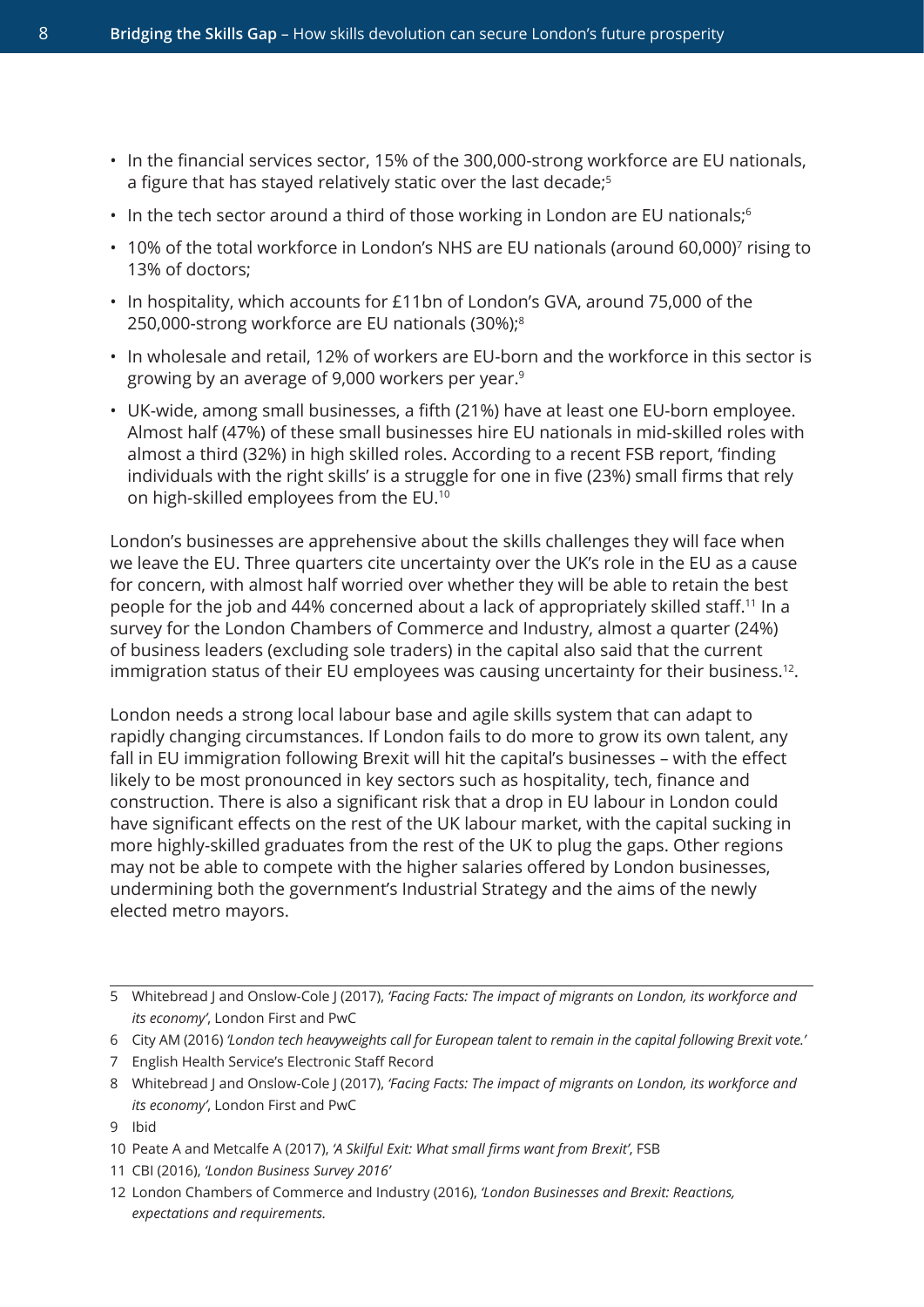There would also be knock-on effects for the rest of the UK in a number of key sectors, such as construction, where a huge skills demand in London – exacerbated by the loss of the capital's large EU workforce – could drive up costs on national projects, such as HS2 and Hinckley Point, or cause significant delays.

But Brexit also presents an opportunity to do things differently. By re-examining how we improve skills across the regions of the UK, identifying and addressing the flaws in the existing approach and creating an agile skills system that does more to nurture UK-born talent, important sectors and regions, like London, would become less reliant on migrant labour and more able to keep up with growing demand. If the government is serious about rebalancing the national economy, then it must ensure that is underpinned by a more ambitious programme of skills devolution.

#### **1.2 Population Growth**

London's population is rising rapidly. Between 2005 and 2015, London's population grew from 7.4 million to 8.7 million,<sup>13</sup> with growth in the last five years twice the rate of the rest of the UK.14 The average increase of over 117,000 people per year is the equivalent of adding a city the size of Newcastle to London's population every three years.

This growth was driven by a combination of immigration<sup>15</sup> and a higher birth rate than death rate.16 17 This puts pressure on school places and also increases the demand for some specific areas of skills provision, such as English for Speakers of Other Languages (ESOL).

London is likely to continue to experience population growth at a similar rate over the next decade. By 2025, London's population is predicted to reach 9.8 million – an increase of 1.1 million on 2015 levels, further increasing the demand for jobs and training.<sup>18</sup>

This population growth will put significant pressure on the Adult Education Budget (AEB) to meet existing statutory entitlements, which have recently expanded with the addition of the new digital skills entitlement. Add in an already high – and growing – demand for ESOL and the AEB will clearly have to stretch to keep up with demand. It is therefore important that skills funding for London is at least maintained at its current level to prevent Londoners from losing out.

#### **1.3 Skills Gaps**

Despite the rising population, many employers are facing skills gaps. 28,300 London employers report that not all their employees have the right skills for the job.<sup>19</sup> Almost a quarter (23%) of all vacancies in London are due to a lack of applicants with the right skills, while almost half of firms (42%) are not confident they will be able to recruit people with the higher-level skills their organisation needs over the next five years.20

<sup>13</sup> Whitebread J and Onslow-Cole J (2017), *'Facing Facts: The impact of migrants on London, its workforce and its economy'*, London First and PwC

<sup>14</sup> ONS: *'Population dynamics of UK city regions since mid-2011',* October 2016

<sup>15</sup> Net international migration to London averaged 97,000 per year.

<sup>16</sup> There was an average of over 130,000 births per year compared to just 48,000 deaths.

<sup>17</sup> Guardian (12 October 2016): *'London population growth rate twice that of UK, official figures show'*

<sup>18</sup> ONS: *'Population dynamics of UK city regions since mid-2011',* October 2016

<sup>19</sup> UKCES (2015) *'Employer Skills Survey 2015'*

<sup>20</sup> CBI (2016), *'London Business Survey 2016'*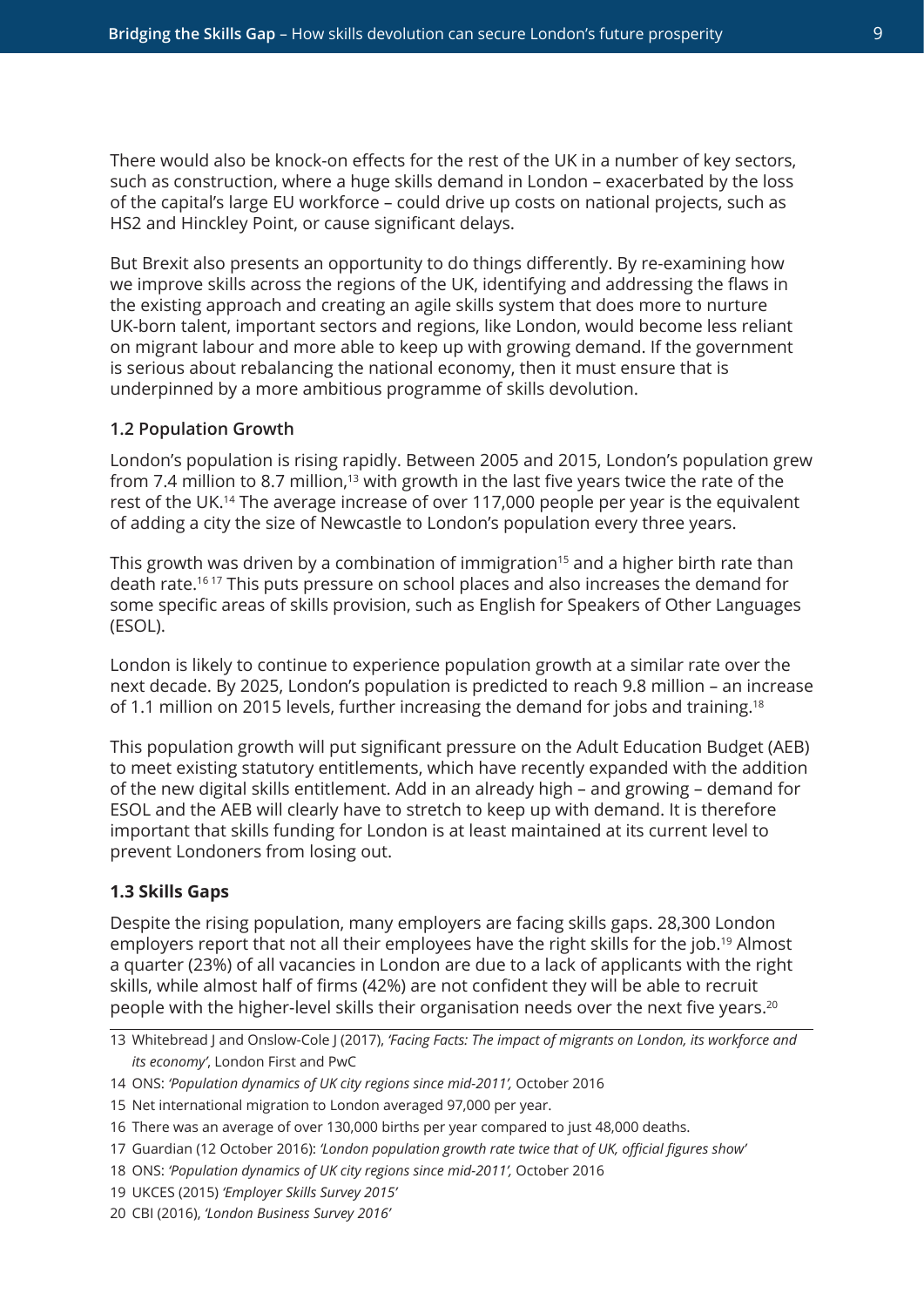The number of cases where employers have been unable to fill a vacancy due to skills shortages in the capital has also more than doubled since 2011 – rising from 14,000 to 37,000.21

More widely across the UK, skills gaps are felt more acutely in a number of key sectors. In the NHS, 10% of vacancies go unfilled.<sup>22</sup> In the construction industry, more than 80% of employers report skills shortages as a chronic problem<sup>23</sup> and 59% of construction firms believe that the sector's workforce will not have the required skills to cater for the industry's future needs and developments.<sup>24</sup>

#### **1.4 Labour Market**

Although London accounts for 22.5% of the UK's Gross Value Added (GVA), its employment rate lags behind the UK average and has done so for more than two decades (Figure 3). Londoners' access to the employment opportunities on offer is also sub-optimal, resulting in higher rates of unemployment and economic activity. The employment rate also varies considerably across the capital, ranging from 81% in Lambeth to 67% in Barking and Dagenham and Kensington and Chelsea.<sup>25</sup>



#### **Figure 3: UK and London Employment Rates 1992-2017 Figure 4: UK and London Employment Rates 1992-2017 Figure 4: UK and London Employment Rates 1992-2017**

*Source: London Data Store Source: London Data Store Source: London Data Store*

21 UKCES (2015) 'Employer Skills Survey 2015'

22 Whitebread J and Onslow-Cole J (2017), *'Facing Facts: The impact of migrants on London, its workforce and its economy'*, London First and PwC

23 Chartered Institute of Building (2013), 'Skills in the UK Construction Industry'

24 Ibid

25 ONS (2017) Local labour market indicators by unitary and local authority (April)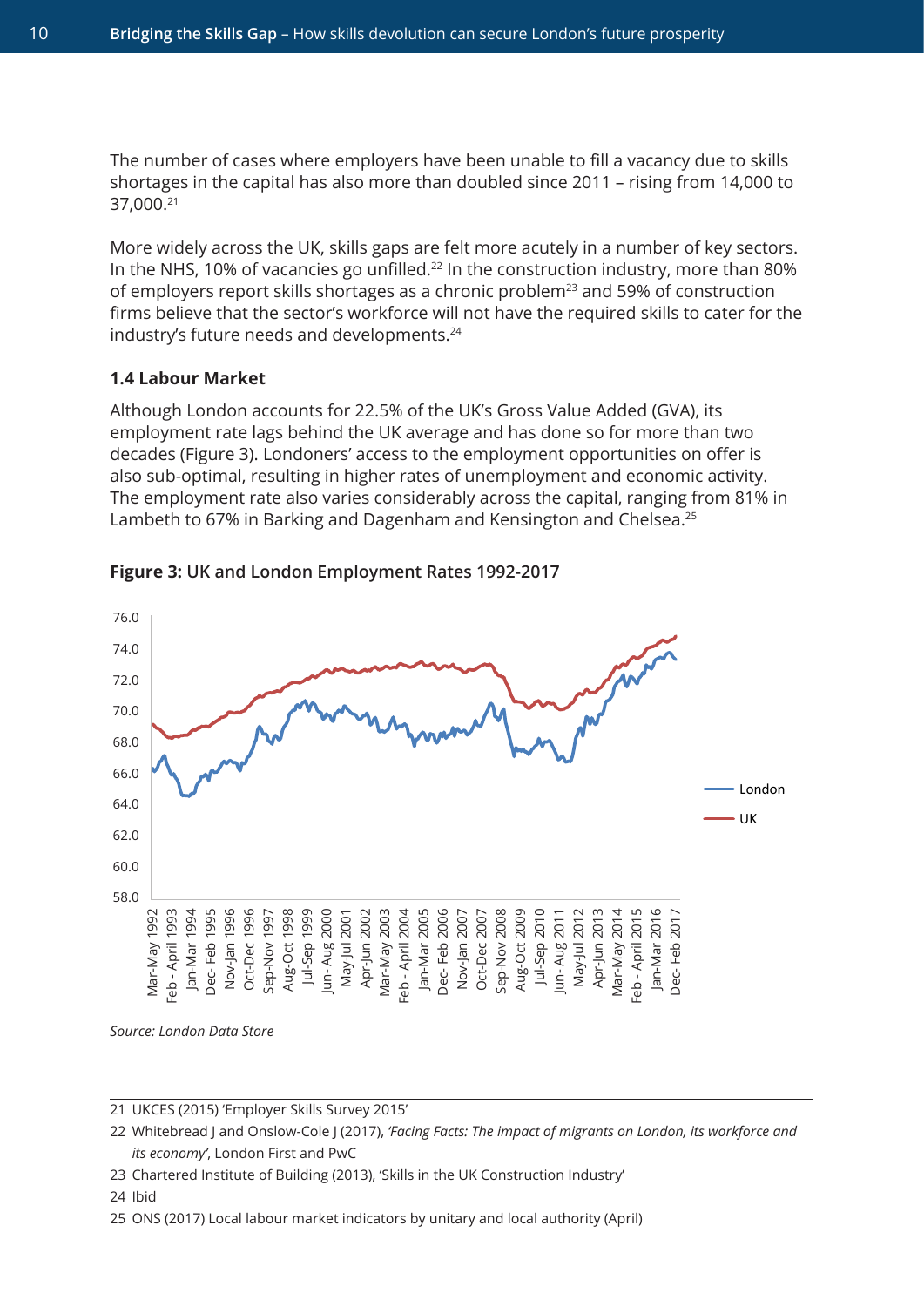This is partly due to skills deficits, with Londoners losing out to more skilled workers from the rest of the UK or abroad. Employers have reported rising skills shortage vacancies in London and skills gaps in their workforce.<sup>26</sup> This is reflected in a mismatch of skills provision, with too many Londoners acquiring skills that are not in demand locally alongside insufficient provision of skills that are in demand by employers (See Figure 4). There is a more complex picture within each category, with oversupply of learners studying electrical installation in the construction and planning category, for example, despite a significant undersupply in other areas of construction, such as bricklaying, carpentry and joinery, and plastering.27

**Figure 4: Forecasts of learners successfully completing courses in different subject areas, compared with the vacancies linked to those subject areas, for courses and jobs at Level 3 and below in London in 2017.**



*Source: Skills Match London*

Improving skills provision in London is therefore critical to increasing employment rates for Londoners, boosting productivity and economic growth.

Although recent economic growth has led to substantial reductions in the number of people on JSA, with the claimant count back to historically low, pre-recession levels, we estimate that there are around 628,000 Londoners who are not in work but would like to be – enough people to fill the city of Nottingham twice over.<sup>28</sup>

London has a long-term unemployment and structural worklessness problem that needs to be tackled. Though the JSA claimant count has come down, there has been no real progress in reducing the number of people claiming Incapacity Benefit and Employment and Support Allowance in London (Figure 5). Claimant levels have stayed broadly static since 1999 at around 300,000 claims each year.

<sup>26</sup> UKCES (2015) 'Employer Skills Survey 2015'

<sup>27</sup> Skills Match London: http://skillsmatch.intelligentlondon.org.uk/skills\_gaps

<sup>28</sup> This figure is comprised of the total number of JSA claimants in London (297,000) and the total number of people who are economically inactive but would like to work (330,600)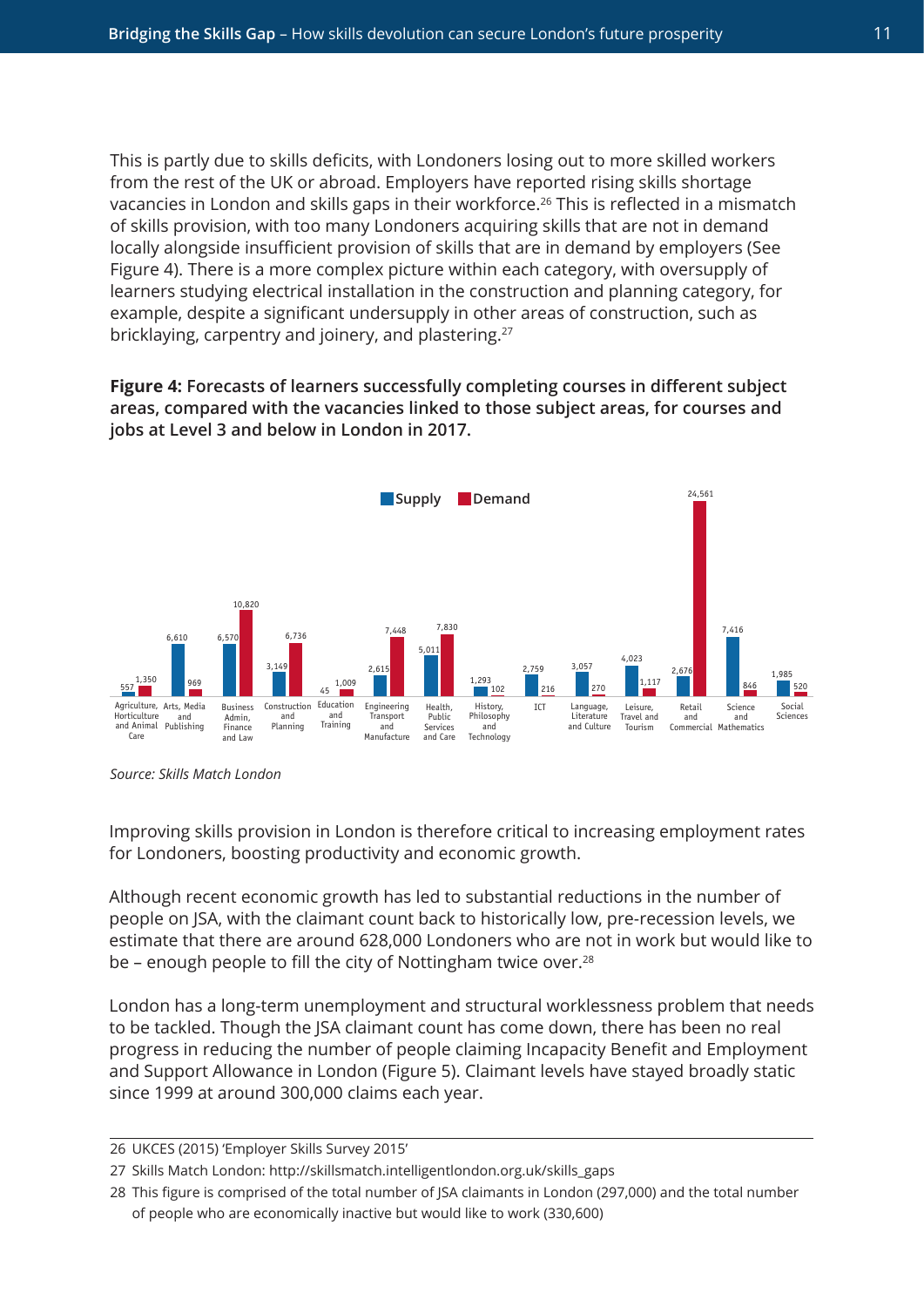The Work and Health Programme has been devolved to London and will provide some opportunity to help Londoners with health conditions gain employment. It will also provide an opportunity to test how devolved skills and employment support can be effectively aligned in London.

A further feature of London's labour market is the number of people who are in-work and in poverty. There has been an increase in the number of low-paid jobs in the capital, with one in five now paid below the London Living Wage, affecting 700,000 Londoners. In addition, just over one in five working families in London are in poverty.<sup>29</sup>



76.0 **Figure 5: Comparison of JSA and ESA/IB Claimant Count in London 1999-2016**

*Source: Official Labour Market Statistics*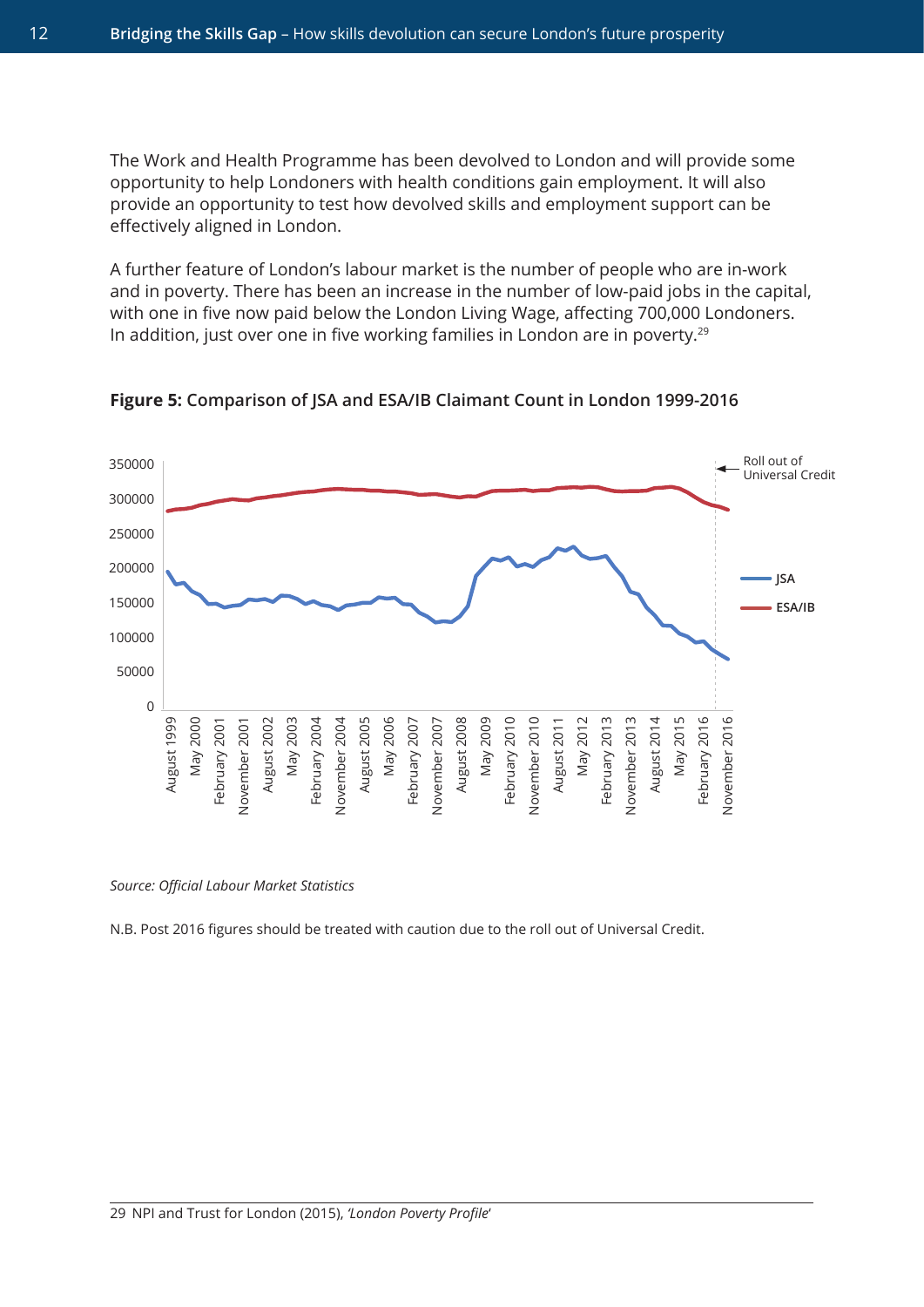## 2. How does the skills system work now?

Some of the most significant skills challenges are symptoms of the skills system itself – one that is simply not fit for purpose. From patchy and inconsistent careers information advice and guidance to poor matchup between skills spending and outcomes, there are significant structural issues in the existing system. Its centralised nature also leaves London with few tools at its disposal to cope with London-specific issues, such as the higher demand for ESOL or historically low levels of apprenticeship numbers in the capital, among others. The current system simply does not respond well enough to London's needs and priorities.

The OECD predicts that, without significant improvement, the UK will fall to 28th out of 33 OECD countries for intermediate skills by 2020.<sup>30</sup> This would see the UK overtaken by Ireland, Australia, Israel and Belgium. Urgent action is needed.

#### **2.1 Pressures on the FE System**

London's Further Education sector faces a number of pressures, including some felt more acutely in the capital than in other parts of the country. This includes the provision of English for Speakers of Other Languages (ESOL). Half of the UK's ESOL provision is delivered in London, yet over half of providers (56%) – including two-thirds of colleges – report that they struggle to meet demand.31 Public spending on ESOL has reduced by 60% in real terms since 2009<sup>32</sup>, meaning that providers have to do more with less. In addition, despite the capital's growing demand for higher level skills, around two thirds of provision delivered by Further Education colleges in the capital is at level two or below.33

As of February 2017, the majority of London's colleges (71%) were Ofsted rated as 'good' or 'outstanding', with just under a third (29%) rated as 'requiring improvement' or 'inadequate"<sup>34</sup>. This compares with 94% of London's schools that were judged to be 'good' or 'outstanding' by Ofsted – the highest percentage of any region in England.35

London has seen a dramatic increase in its Key Stage 4 performance over recent years, with the percentage of young people achieving five or more A\* to C grades at GCSE higher than in any other region in the country.<sup>36</sup> The proportion of young people achieving level 3 by 19 has also risen significantly over time and is 6% above the national average. 61% of young Londoners went to a Higher Education Institution (HEI) compared to 52% nationally.37

- 30 Peate A and Metcalfe A (2017), *'A Skilful Exit: What small firms want from Brexit',* FSB
- 31 Learning & Work Institute (2017), 'Mapping ESOL Provision in Greater London'
- 32 House of Commons Library (2017) 'Adult ESOL in England', Briefing Paper No. 7905
- 33 London Councils, London Enterprise Panel, Mayor of London (2015), 'Skills Devolution for London: A Proposal to Government'
- 34 Department for Education (2017), 'London Area Review College Annexes'
- 35 Source: http://www.londoncouncils.gov.uk/our-key-themes/children-and-young-people/education-andschool-places/future-school-funding-whats/key (Updated February 2017)
- 36 Last year 60.9% of London's pupils achieved five A\* to C GCSEs compared to the national average of 57.3%.
- 37 London Data Store (2016), 'Further Education and Higher Education destinations of KS5 students, Borough and Institution'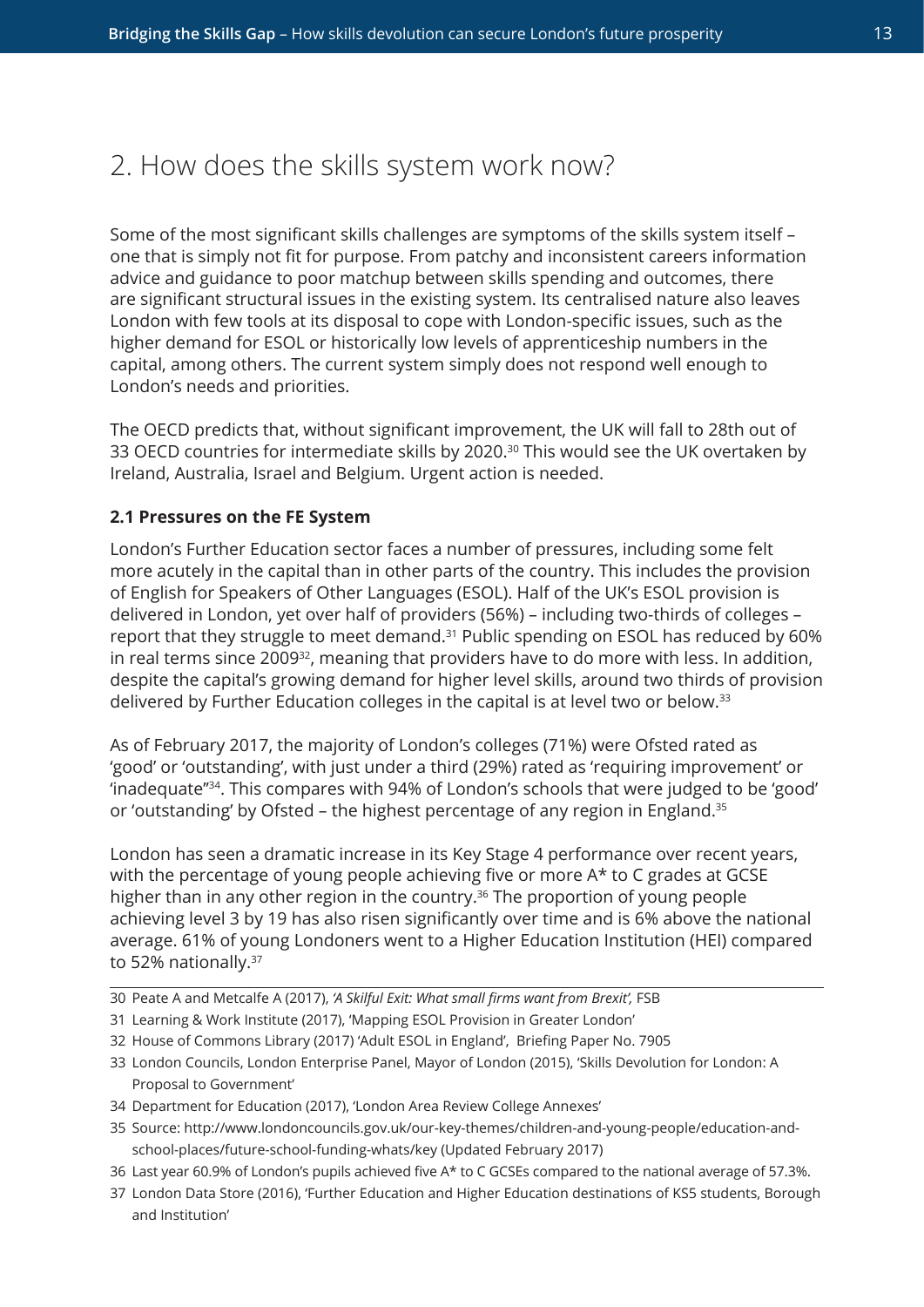Despite the impressive performances of London's young people at KS4, ensuring that they continue to develop the right skills to enable them to enter the world of work remains a priority. Some young Londoners pursue academic routes or learning in settings that are not appropriate for their needs or those of the labour market. The most recent figures available, from a 2013 Institute for Education report for London Councils on 17+ participation in London, show that 22% of Year 12 L3 starters left education early, with the rate for students on vocational courses in schools even higher at 41%.<sup>38</sup>

#### **2.2 Poor Careers Information, Advice and Guidance**

Careers information, advice and guidance (IAG) in London, as in the rest of the UK, is patchy, inconsistent and limits the ability of learners to make informed choices. There is significant fragmentation in the system with multiple schemes operating rather than a single unified offer, including (but not limited to):

- The National Careers Service's adult provision (a universal service for adults aged 19+);
- The National Careers Service's Inspiration Agenda (brokerage activity where qualified careers professionals help schools to organise activities);
- The Careers and Enterprise Company's Enterprise Advisers (volunteer business people matched with schools to advise their senior leadership teams on careers);
- Careers Clusters (12 in operation in London sharing and developing good practice);
- Job Centre Plus Schools Advisers (who will go into schools to advise young people on how to access work).

Work by London's Local Enterprise Partnership (LEP), the GLA and London Councils identified more than 240 careers providers in London, demonstrating a congested and confusing market place. There is vastly more activity than any one school can realistically keep track of, let alone a young person or parent.

There is both duplication and inefficient targeting in the system. Some schools that are involved in Careers Clusters also have an Enterprise Adviser, while others receive no additional support whatsoever. Support is being provided to young people who could access it through other means (those with social capital) and not to those who cannot, creating deadweight in the system. There is duplication in approaches to employers, leading to engagement fatigue.

Information sharing has often been poor and information about the support young people receive on careers before they become adults and access support through the National Careers Service is not transferred. The National Careers Service contract could be more flexible and is currently focused on unemployed people, providing limited help for people in low paid, low skilled work looking to progress.

Many of these problems could be solved through greater local control over the provision of careers IAG. London government understands the design issues across the age spectrum and is well-placed to reduce duplication and maximise resources for front-

<sup>38</sup> Hodgson and Spours (2013), *'What is happening with 17+ participation, attainment and progression in London?'*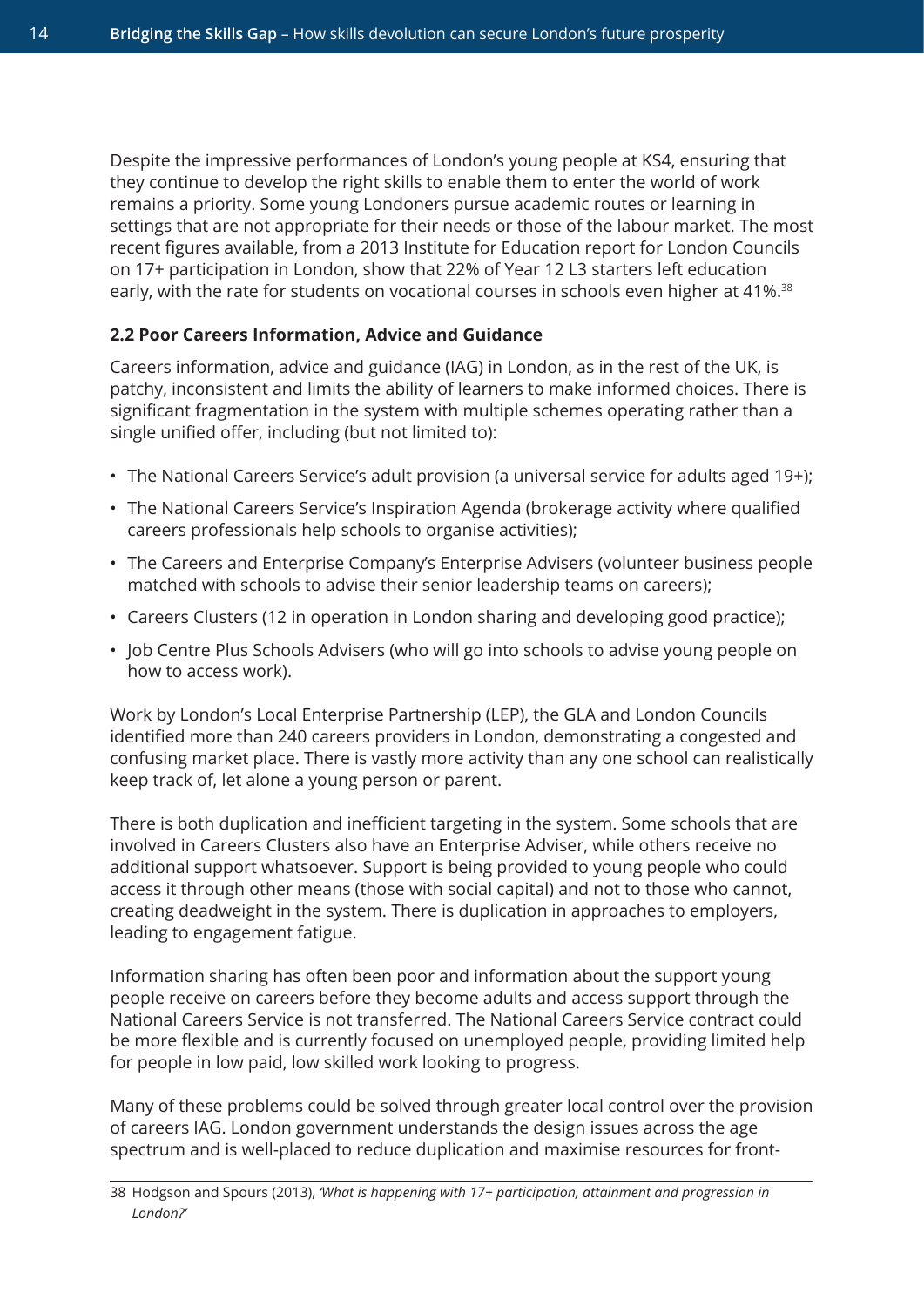line delivery. Locally-led careers provision would enable better targeting of resources, drawing on local knowledge to identify and reach specific cohorts, such as those who are low skilled and low paid. Targeted support could be offered to those who need it most in order to best improve social mobility. London government has very strong relationships with a wide variety of businesses – of all sizes and sectors – and with careers IAG providers. It is impractical to replicate these relationships at a national level. London government would also be able to use the Mayor's profile to market the new service, helping to increase access, and has a track record of working collaboratively in this area, through London Ambitions.

#### **2.3 Apprenticeships**

The capital lags behind when it comes to creating apprenticeships. London has consistently generated fewer apprenticeship starts than the majority of other regions in England. Despite considerable and continuous efforts by the Mayor, London boroughs and London's Local Enterprise Partnership (LEP) to promote apprenticeships, in 2015/16 only the North East (38,210) had fewer apprenticeship starts than London (46,280).<sup>39</sup>

Success rates for apprenticeships in London are also poor. Despite recent improvements, London remains the lowest performing region for success rates for both level 2 and level 3 apprenticeships. This is true across all ages and when considering 16-18 year olds in isolation.40

The introduction of the Apprenticeship Levy – a new charge of 0.5% of an employers' pay bill over £3m to fund apprenticeship training – represents an opportunity to significantly increase apprenticeship starts in the capital. However, the Levy lacks flexibility to respond to local circumstances and is highly proscriptive on what the funds it generates can be spent on. Both the Mayor of London and London Councils have expressed doubts about how effective the Levy will be in addressing the capital's apprenticeship challenges, questioning whether London employers' have the capacity to spend their Levy funds within the two-year limit and expressing concerns that much of this cash will be reabsorbed by government and spent elsewhere.<sup>41</sup>

A more flexible Levy is needed to give employers greater freedom in how they can spend their funds. For the first twelve months of its operation, employers are prohibited from passporting any of their levy funds to their supply chains, or using Levy funds to provide any support to apprentices that goes beyond approved apprenticeship standards and frameworks. The government plans to relax the restrictions on passporting from 2018, but will still cap transfers to other employers at 10%.

These restrictions will be felt particularly acutely in some sectors. In local government, for example, since 2009, London boroughs have recruited just over 4,450 apprentices via their supply chains, 40% of the total number generated by borough activity.<sup>42</sup> Similarly, in industries like construction, where there is a long-standing model of small sub-contractors undertaking work for larger companies, opportunities for new apprenticeship starts, particularly for SMEs, could be severely restricted.

<sup>39</sup> House of Commons Library (2016), *'Apprenticeship statistics for England'*

<sup>40</sup> Mayor of London (2017): *'Annual Education Report 2017'*

<sup>41</sup> London Councils (2017), *'Doubts over impact of apprenticeship levy'*,

<sup>42</sup> London Councils' Apprenticeship Numbers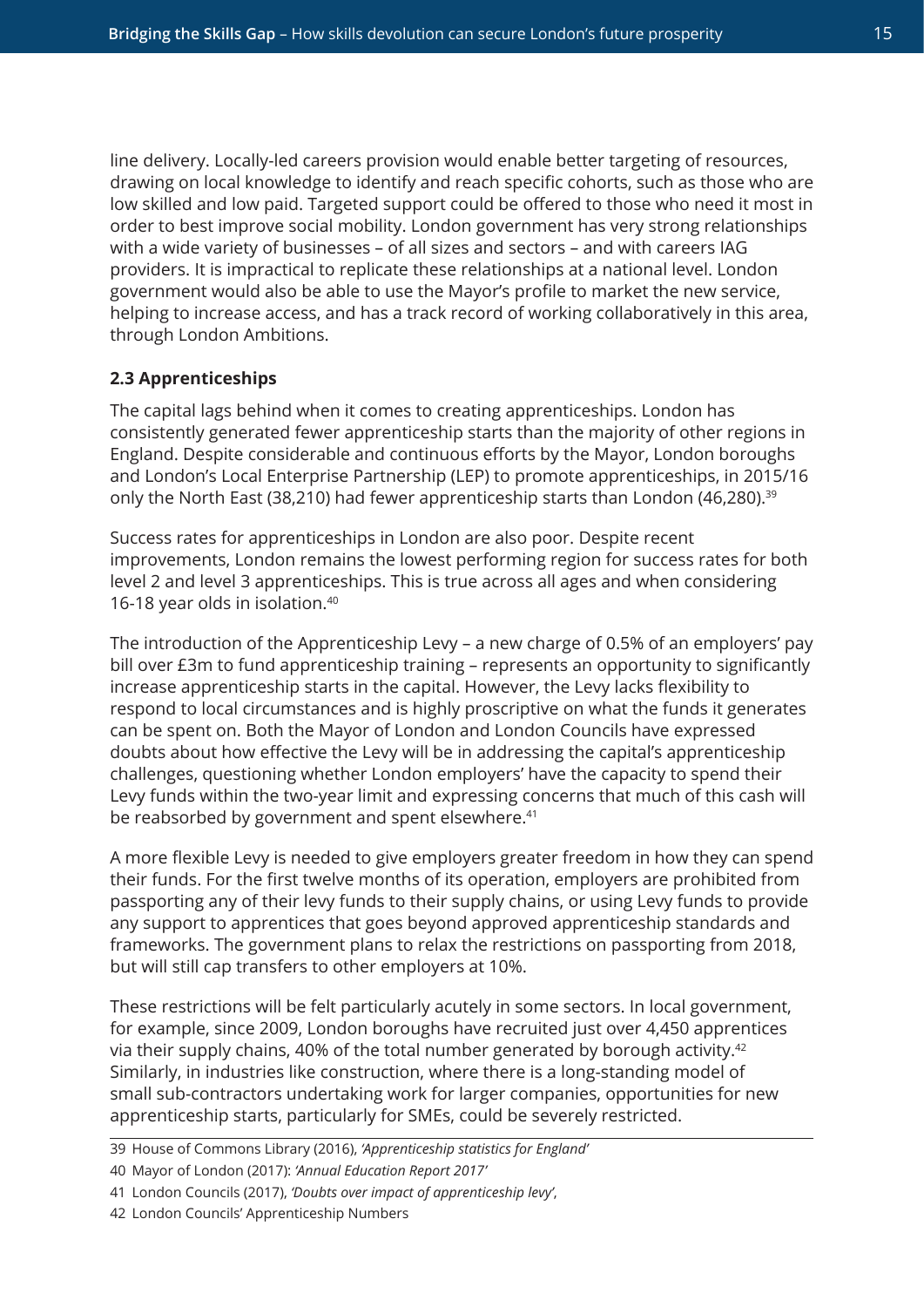Employers are also unable to spend Levy funds on pre-apprenticeship programmes, which would target the most disadvantaged young people who require more intensive support to help them get 'apprenticeship ready'. Coupled with the removal of London's Area Cost Adjustment (which reflected the higher cost of providing training in London) and the changes to the disadvantage uplift, this may make it harder for some underrepresented groups to gain access to apprenticeship opportunities.

Devolving unspent Apprenticeship Levy funds generated by employers in the capital to London government and allowing greater flexibility in how this money can be spent would ensure that the Levy can be used to maximise apprenticeship opportunities, support social mobility more effectively and help make greater progress towards the government's target of creating 3 million new apprenticeships by 2020.

#### **2.4 System Failures**

At least £1.6 billion of public investment went into skills development in London in 2015/16.43 However, London is not getting bang for its buck due to a series of system failures. There are a number of information failures in the system, with insufficiently granular Labour Market Intelligence and patchy careers information, advice and guidance hampering the ability to assess need and help learners identify suitable opportunities. There is also limited data on provider performance and a lack of progression data to show the benefits of training, which hamper assessments of outcomes and benefits in the system. This limits providers' ability to plan a responsive curriculum, limits business and learner ability to make informed choices and reduces incentives for employer and learner investment in skills.

The system has a number of misaligned incentives, with provider funding driven primarily by the delivery of qualifications rather than outcomes and not linked to learner progression or responding to business demand. This leads to inefficient incentives for providers to tailor courses to employer demand and to innovate. Employers – particularly SMEs – are not well engaged in the market as a result.

A series of co-ordination and engagement failures are also present in the system. Providers lack incentives to collaborate, as do employers, and there is limited coordination between capital investments in the education and skills sectors. Employment and skills provision is funded and delivered separately leading to a lack of coherence in progression pathways. In order to meet the growing demand for skills and training within a constrained financial climate, we need to maximise the efficiency and responsiveness of the skills system to enable Londoners to compete successfully for the capital's jobs.

London's skills system is facing significant challenges and opportunities in the future, but as currently configured, it will struggle to deal with this effectively. The government should consider giving London the tools to change the system, learning from across the UK and abroad, to help the capital remain a competitive, global city.

<sup>43</sup> This figure includes approximately £983m allocated by the EFA in London for 16-19 funding in 2015/16 and £620m allocated by the SFA across the Adult Skills Budget, the Community Learning Budget, 19+ Discretionary Learner Support, 24+ Advanced Learning Loans Facility and Bursary, OLASS, AGE Facility, 16-18 Apprenticeships and Agency funded 16-18 Traineeships in 2015/16.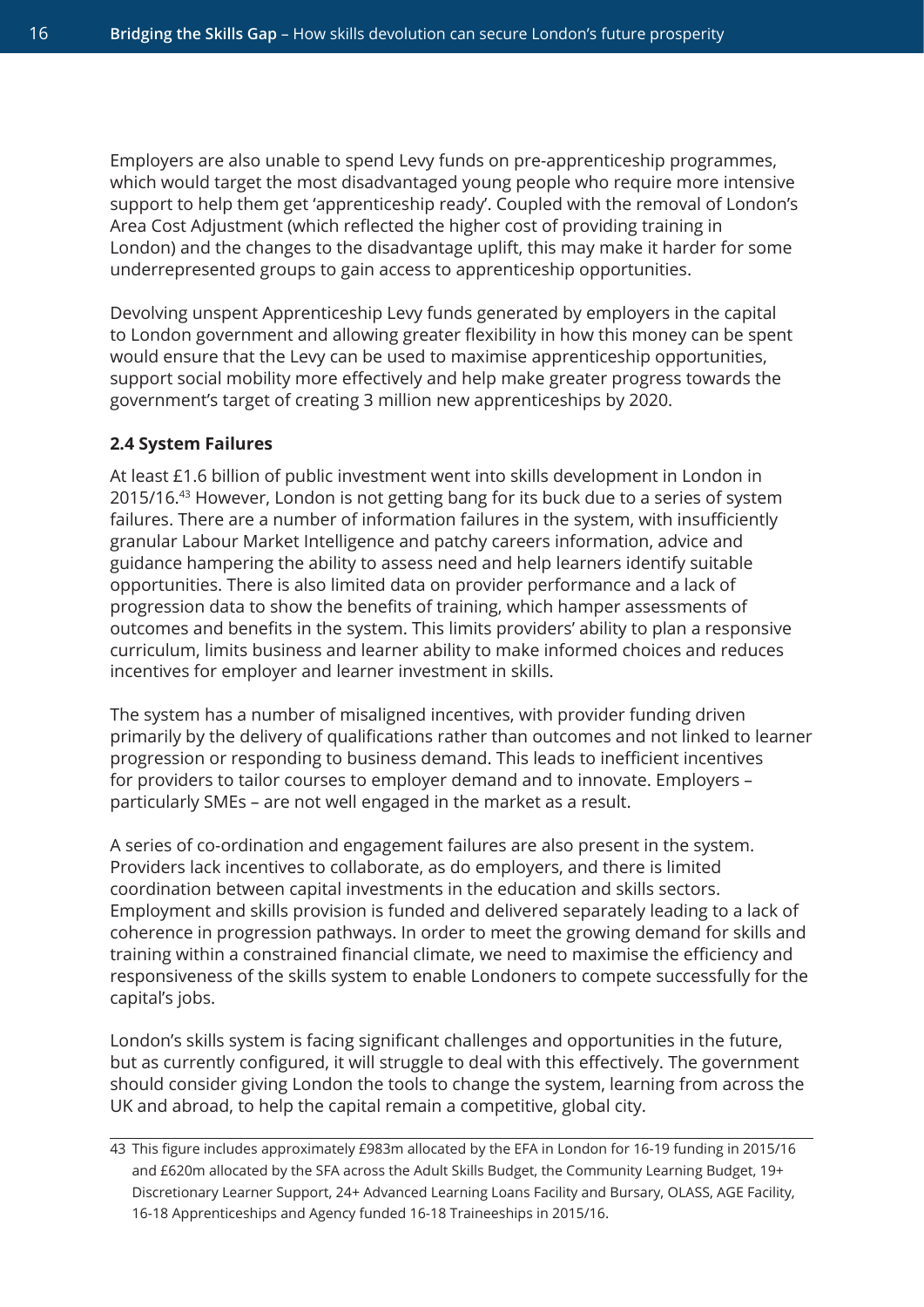## 3. What can London learn from other approaches?

London is not the first major global city to face problems in its skills system. While there is no one-size-fits-all approach that London can replicate, there are aspects of how different cities, at home and abroad, have approached their own skills challenges that London can seek to learn from in tackling its unique circumstances.

#### **3.1 The UK: Building on existing City Deals and working with City Region Mayors**

Devolution of some powers over skills has been a recurring theme in the majority of City Deals agreed by the government with city regions around the UK. However, this has varied in type, scope and approach. In Greater Manchester, improved local engagement has seen employers more heavily involved in the design of courses and qualifications through the Greater Manchester Employment and Skills Board. This work has seen the creation of 15 new apprenticeship frameworks across a number of key areas for the local economy, such as the legal sector, catering, hospitality and digital games programming.44

In Sheffield, providers receive an incentive of £1,000 for each learner enrolled on key courses identified by the City Region. In Stoke and Staffordshire, the Local Enterprise Partnership can withhold up to 5% of funding from providers if they are not delivering on identified skills priorities.45

Other areas have strengthened partnership working between delivery partners, such as in Birmingham, where nine colleges now work together to coordinate careers advice and preparation for work training.<sup>46</sup> London has already made progress on this agenda, through London Ambitions, demonstrating the capital's ability to work collaboratively and deliver a successful framework for careers information, advice and guidance.

These are small but welcome steps in the right direction ahead of fuller devolution deals on skills. However, there is also a clear appetite across a number of core cities to be bolder and go further. As well as London government making the case for greater powers, the newly elected Mayors of the Liverpool City Region, Greater Manchester and West Midlands have all called for more powers on skills. This has included calling for more powers over 16-19 funding (Liverpool)<sup>47</sup>, creating a better all-age careers information and guidance service (Liverpool<sup>48</sup> and West Midlands<sup>49</sup>) and the ring-fencing of any underspend in the Apprenticeship Levy to spend on new skills programmes and creating more apprenticeships locally (all three<sup>50</sup>). Greater Manchester is calling for the

<sup>44</sup> Clayton N and McGough L (2015) *'City deals and Skills'*, Centre for Cities.

<sup>45</sup> Thompson S, Colebrook C and Hatfield I (2016), *'Jobs and Skills in London: Building a More Responsive Skills System in the Capital'*, IPPR

<sup>46</sup> Ibid

<sup>47</sup> Steve Rotheram (2017): *Our Future Together*

<sup>48</sup> Ibid

<sup>49</sup> Andy Street (2017): *My West Midlands Renewal Plan*

<sup>50</sup> Steve Rotheram (2017): *Our Future Together*, Andy Burnham (2017): Our Manifesto for Greater Manchester, Andy Street (2017): My West Midlands Renewal Plan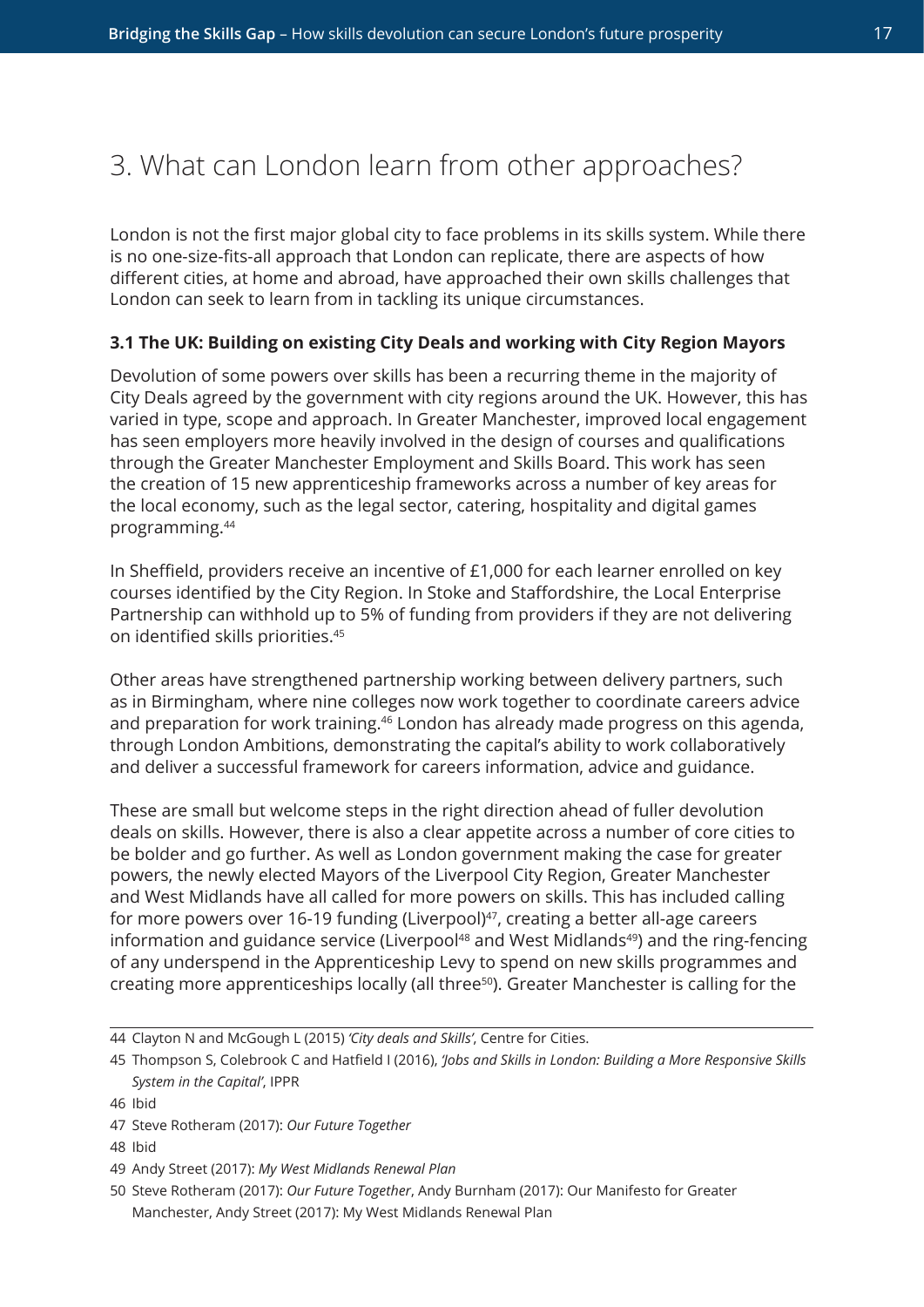Apprenticeship Levy to be completely devolved and transformed into a skills levy.<sup>51</sup> There is clearly an appetite among elected Mayors to have greater control over the skills system.

#### **3.2 The United States: Careers Pathways, Data Sharing and Private Investment**

A number of US states have faced similar issues to London and introduced new and innovative ways to tackle these problems. New York's Career Pathways system,<sup>52</sup> for example, shares a number of parallels with the situation in London. Indeed, the Jobs for New Yorkers taskforce that developed it served as inspiration for the Mayor of London's own Skills for Londoners taskforce.<sup>53</sup> There are three key approaches in the system, including the development of industry partnerships, a framework for career pathways in a number of sectors, and bridge programmes to prepare those with basic qualifications for more advanced training. Participants are shown to have higher earnings, though the central lesson is around building clear pathways for people.



#### **Figure 6: Moving through the Career Pathways Framework**

*Source: LWI: Delivery models for skills in London: Comparable international models, October 2016*

51 Andy Burnham (2017): Our Manifesto for Greater Manchester

- 52 City of New York (2015), 'Career pathways: One City Working Together' and Learning & Work Institute (2016) 'Delivery models for skills in London: Comparable international models'
- 53 Mayor of London (2017): Skills for Londoners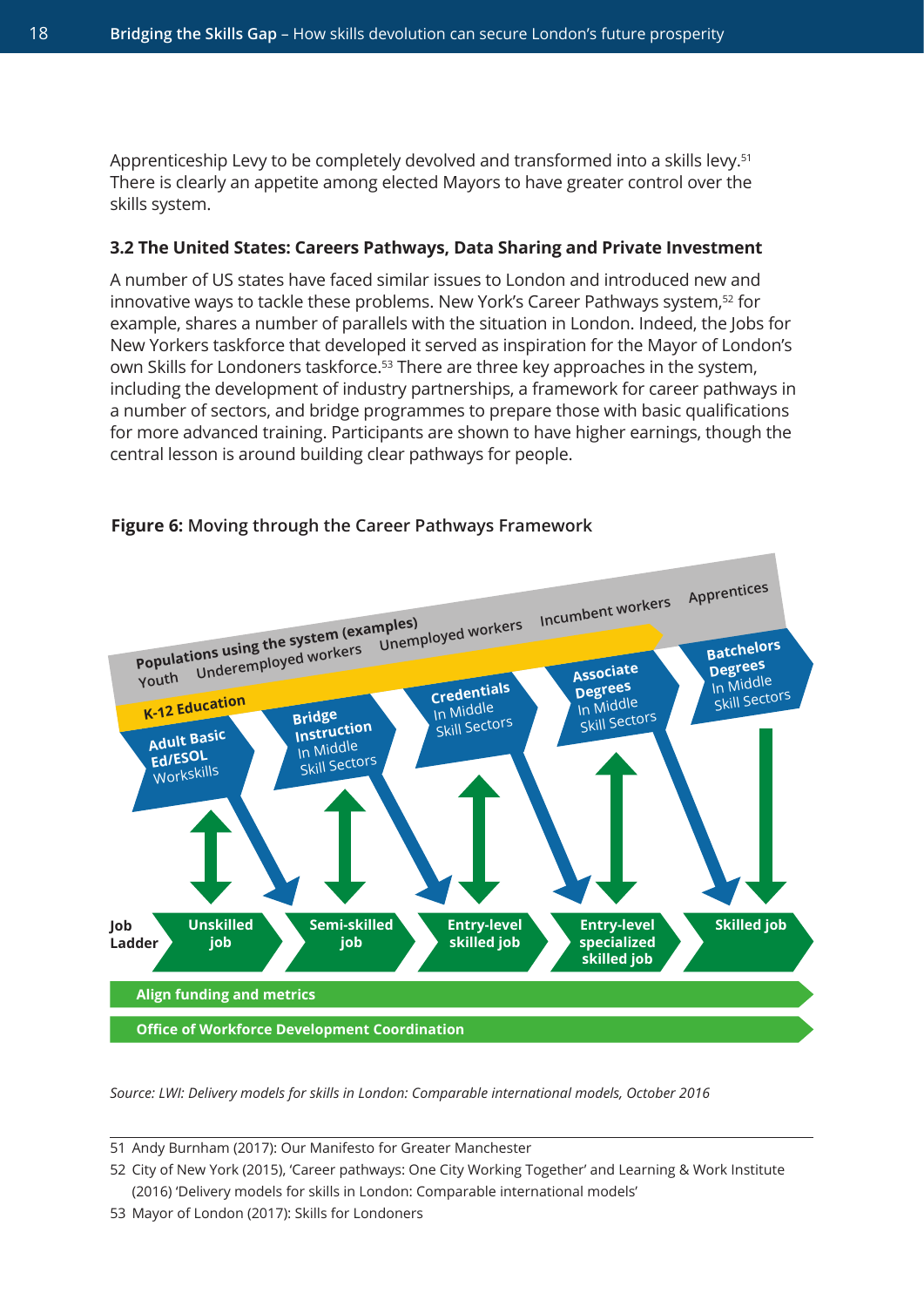Career Pathways has also seen the introduction of system-wide outcome data, focusing on rewarding job quality not just quantity. In London, pathways are unclear in many sectors and don't allow for progression in work or into work. In some sectors, like Health and Social Care, pathways don't exist, leaving many Londoners stuck in low-paid work. The New York model offers a blueprint for changing this and creating coherent career pathways into work that are developed and endorsed by employers. This also has many similarities with the approach the government has adopted with the new Post-16 Skills Plan.

The programme had demonstrable success in building partnerships between organisations and ensuring that employers also had a seat at the table. London has an opportunity to pioneer this approach in the UK. The London Challenge showed, for schools, that a big difference could be made when partnerships were formed between institutions and best practice shared. Developing a variation of the Careers Pathway model that works for London could do likewise in the FE sector.

In Michigan,<sup>54</sup> 40 regional skills alliances were set up as part of the state's response to significant labour market challenges, including the outsourcing of manufacturing jobs to lower-wage economies and an ageing workforce. The skills alliances align training efforts with labour market need in particular growth sectors in the local economy, and include customised training programmes to meet industry-wide skills needs, better use of labour market information and the creation of career ladders to help workers get on.

In the case of both New York and Michigan's Skills Alliances, each model has been successful in attracting private investment into the skills system. New York has had considerable success in attracting philanthropic investment, while Michigan was successful in leveraging funding from private sources. In fact, the Michigan system has been introduced with very little new money invested. While start-up grants were made available to help set up the alliances, the emphasis has been on collaborative working and developing partnerships.

In London, there will be considerable pressure on the Adult Education Budget when it is devolved by government such as funding existing statutory entitlements, the new digital skills entitlement as well as coping with the high demand in the capital for ESOL and basic skills training. London government should examine the success of the New York and Michigan models and consider options for leveraging in private funds, where possible, to allow more flex in the system. This could include more effective employer engagement, delivered at a local level, and exploring ways to boost demand for Advanced Learner Loans, which have historically low take-up, and the promotion of which was a Mayoral manifesto commitment.

Qualifications drive the UK skills system, with macro-level evaluation of the impact they have on learners' employment and earnings, but little institution-level data to guide investment or commissioning decisions. There is also relatively little data on the impact of community learning.

<sup>54</sup> Thompson S, Colebrook C and Hatfield I (2016), *'Jobs and Skills in London: Building a More Responsive Skills System in the Capital'*, IPPR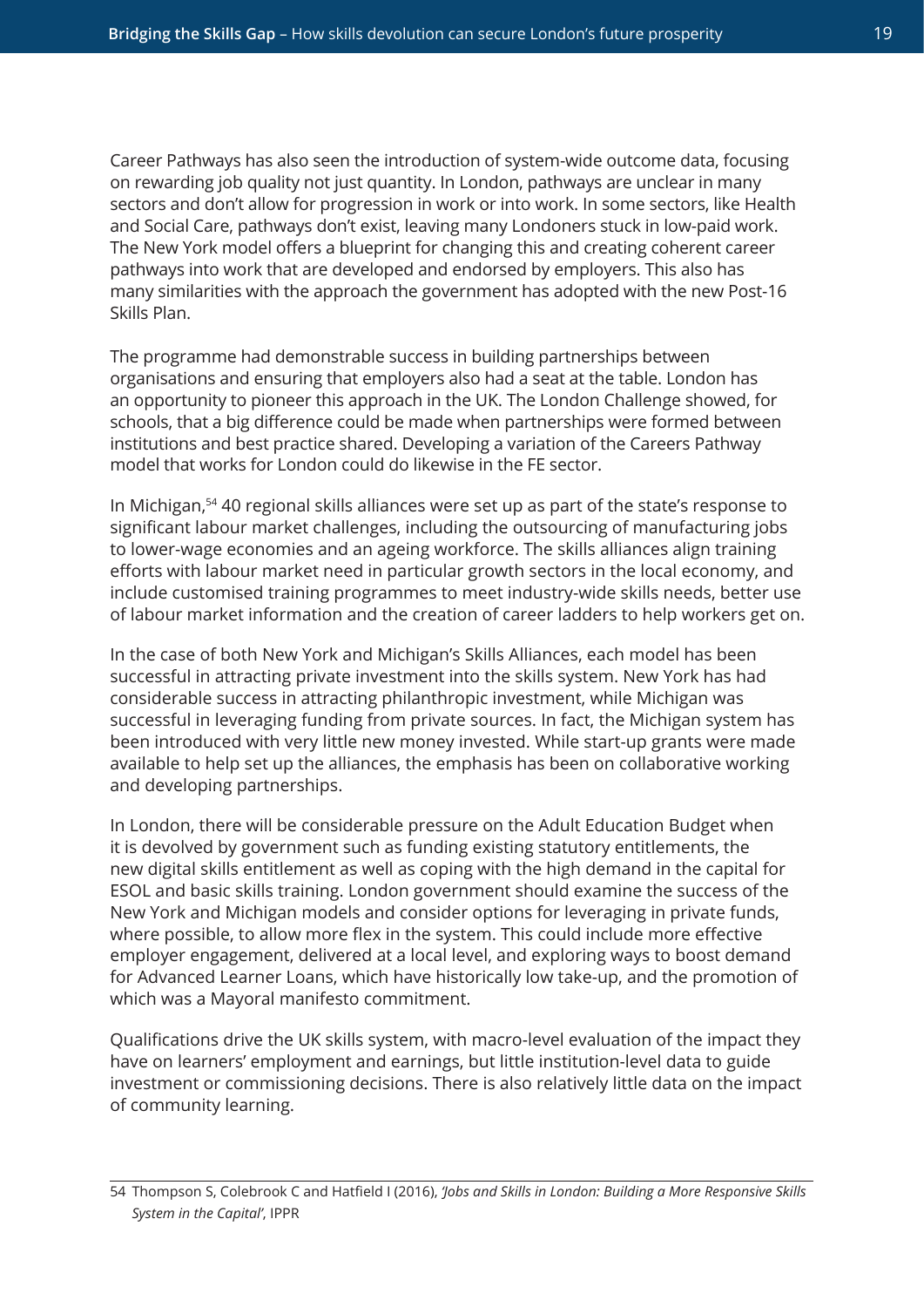The Washington dashboard model,<sup>55</sup> by contrast, has a clear focus on outcome data. The dashboard reports key performance outcomes for 20 workforce development programmes, including data on the employment and earnings of learners in particular programmes and institutions, compared to a control group of similar people. It is publicly available and is used by individuals and employers to inform their decisions on where to learn.

Similar data exists in England, by linking HMRC data on employment and earnings with Individual Learner Record data. However, it is currently not being used as an active marketing tool for individuals and employers or to inform commissioners' decisions, as it is not being shared between HMRC, the Department for Work and Pensions and local government. With improved data sharing, better outcomes data could be published to ensure learners have the best information possible when making their choices

The Washington model shows the difference having this data can have in managing programmes and institutions. When it showed that apprenticeships were successful in boosting people's pay and job prospects, that programme was expanded. When it showed that basic skills provision was not having the desired impact, a special focus was put on developing a new way to deliver this.

In developing a new skills system in London, commissioning decisions will need to be based on evidence of performance against agreed outcome measures. The Washington model shows this can help maximise the impact of public investment and flag up problems. There is also a clear focus on the financial benefits for individuals, which makes the value of studying clear. In a London context, this approach could help with increasing the low take-up of Advanced Learner Loans, a key priority for the Mayor of London.

#### **3.3 Canada: Strategic influence, Collaborative Working and Targeted Capital Spending**

The Skills for Jobs blueprint was developed in 2014 in British Columbia, a Canadian province, and covers both Further and Higher Education. It included measures to reduce waiting lists for training places in critical occupations through a targeted fund to scaleup provision, more information available about waiting lists and vacancies, targeted capital spending to pay for infrastructure and equipment linked to the most in-demand occupations and a more collaborative approach between FE and HE providers.<sup>56</sup>

'Skills for Jobs' highlights the importance of not just developing collaborative relationships between local government, providers and employers, but also between different parts of the education system.

While circumstances are different in London, there is a clear need not only for HE and FE to link up more consistently, but also for there to be a more coherent approach to 16-19 vocational education between schools, FE and sixth form colleges, something the Skills for Londoners Taskforce aspires to support. For a new skills system to be effective

<sup>55</sup> Learning & Work Institute (2016) *'Delivery models for skills in London: Comparable international models'*

<sup>56</sup> Thompson S, Colebrook C and Hatfield I (2016), '*Jobs and Skills in London: Building a More Responsive Skills System in the Capital'*, IPPR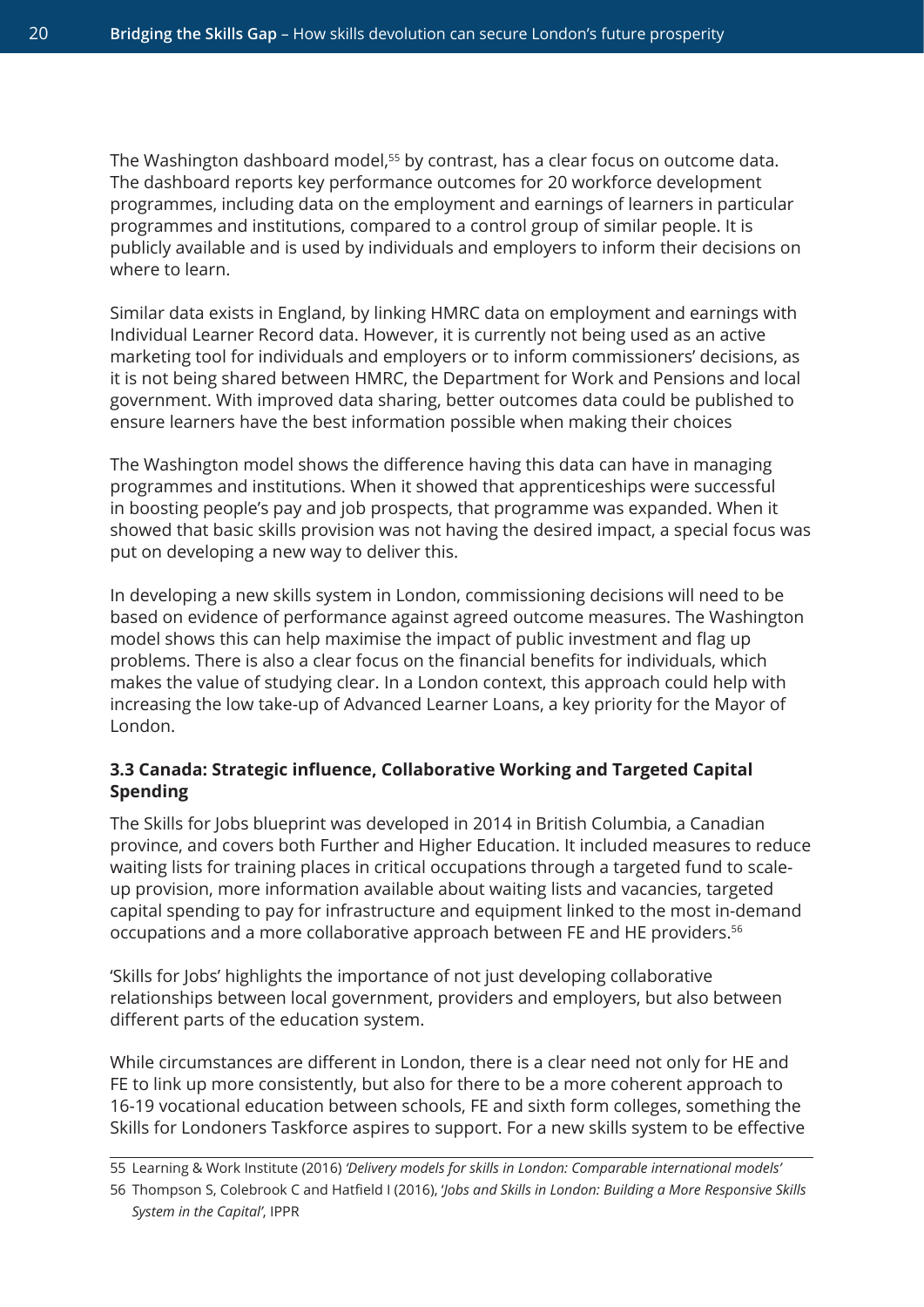in the capital, it is important that London government has strategic coordination across all aspects of post-16 professional and technical education to drive better outcomes. Outcomes and incentives could then be set for the whole system to reflect London's progression and economic priorities.

Similarly, the Skills for Jobs blueprint also demonstrates the importance of targeted capital spending to help support the development of infrastructure and purchasing of equipment for target sectors. London would benefit from a similar approach, but to date only has control of capital funding for Further Education but not 16-19 capital investment.

Much like the early examples of influence exerted by UK city regions on provider incentives, the Skills for Jobs Blueprint demonstrates the importance of having control over financial levers to enable appropriate incentives to be introduced to encourage providers to offer the courses that are most needed by the local economy.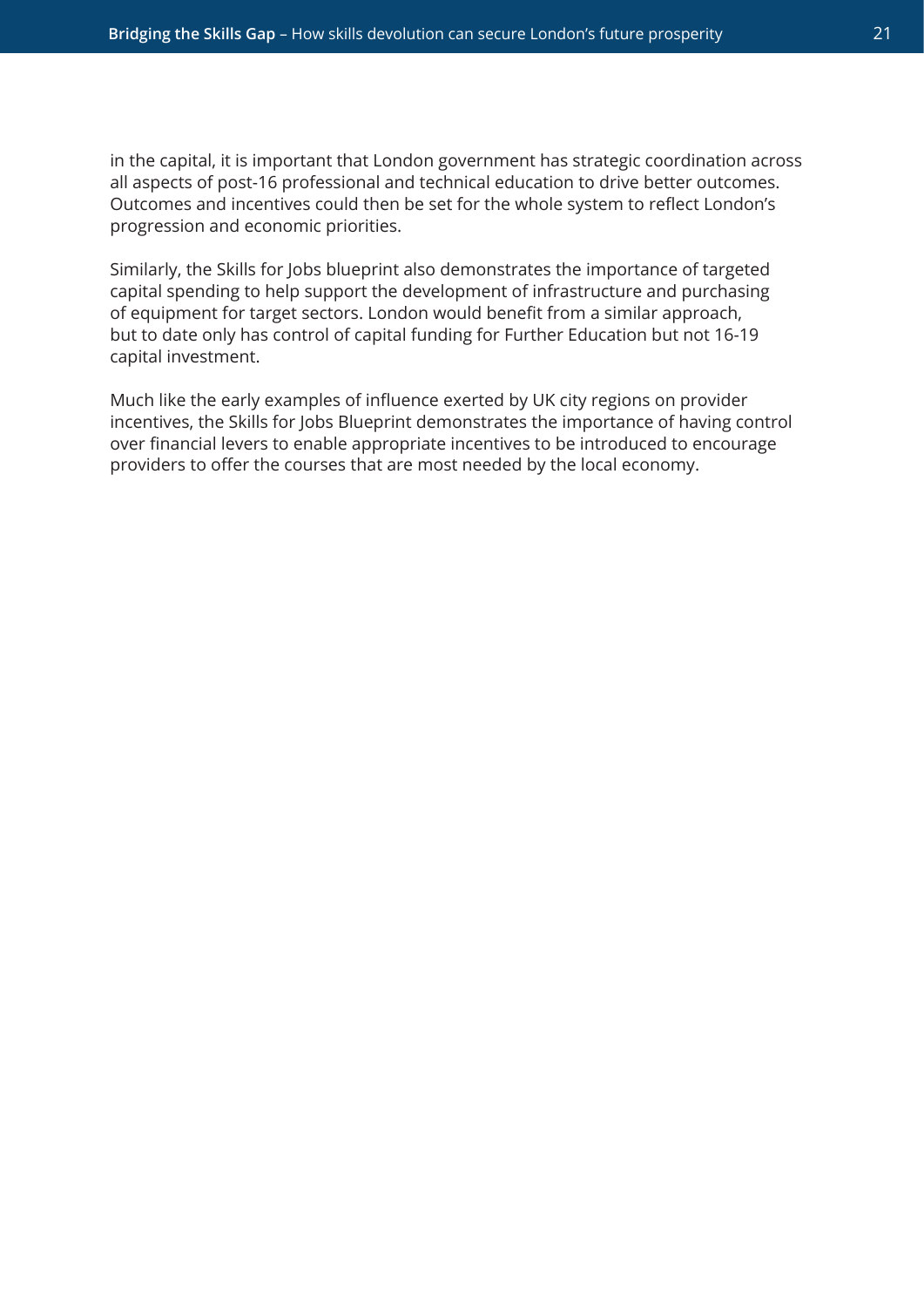## 4. What should a new skills system in London try to achieve?

For London to be a successful global city in the 21st century, it needs a dynamic, resilient, coherent and efficient skills system that responds to labour market need, and prepares Londoners for life and work in the capital. As has been outlined earlier, London's current skills system is not set up to deliver this. London government lacks many of the tools it needs to tackle these problems head on and there is a clear imperative for government to go faster and further with skills devolution.

#### **4.1 Strategic Aims and Objectives**

Any new skills system in London should be underpinned by three strategic aims: boosting economic growth and employment, increasing social inclusion and wellbeing and increasing the efficiency and effectiveness of investment in education and skills.

The first aim – boosting economic growth – can be achieved by focusing investment in education, skills and careers information to increase productivity and progression into and within work. This will include self-employment and entrepreneurship. Social inclusion and wellbeing can be improved by promoting the ambition to learn and ensuring Londoners have access to broad and engaging lifelong learning within their communities, supporting them to live, work and prosper in the capital. The final aim – increasing the efficiency and effectiveness of investment in education and skills – is key to delivering the other two and can most effectively be achieved through the devolution of budgets and responsibilities to London. This will allow greater alignment with other funding streams and services and greater investment in skills by businesses and individuals.

In the first two chapters of this report, we made the case for why a different approach is needed in London, highlighting the range of challenges the capital faces and the flaws in the current skills system. To be successful, any reformed system will need to tackle these challenges head on. To summarise, these key challenges include:

- Adapting to Brexit and ensuring in a post-Brexit landscape, London's employers are still able to access the skilled labour they need.
- Meeting the needs of a diverse and rapidly growing population.
- Supporting progression and lifelong learning to help tackle in-work poverty and welfare dependency.
- Increasing the volume of quality apprenticeships and ensuring that all Londoners have the ability to access these opportunities.
- Ensuring that the system adapts to meet London's need for higher level skills provision without losing focus on providing critical basic skills, including English, maths and digital skills.
- Meeting the high need for ESOL provision in the capital.
- Raising the level of employer engagement and investment in skills, as well as individual investment.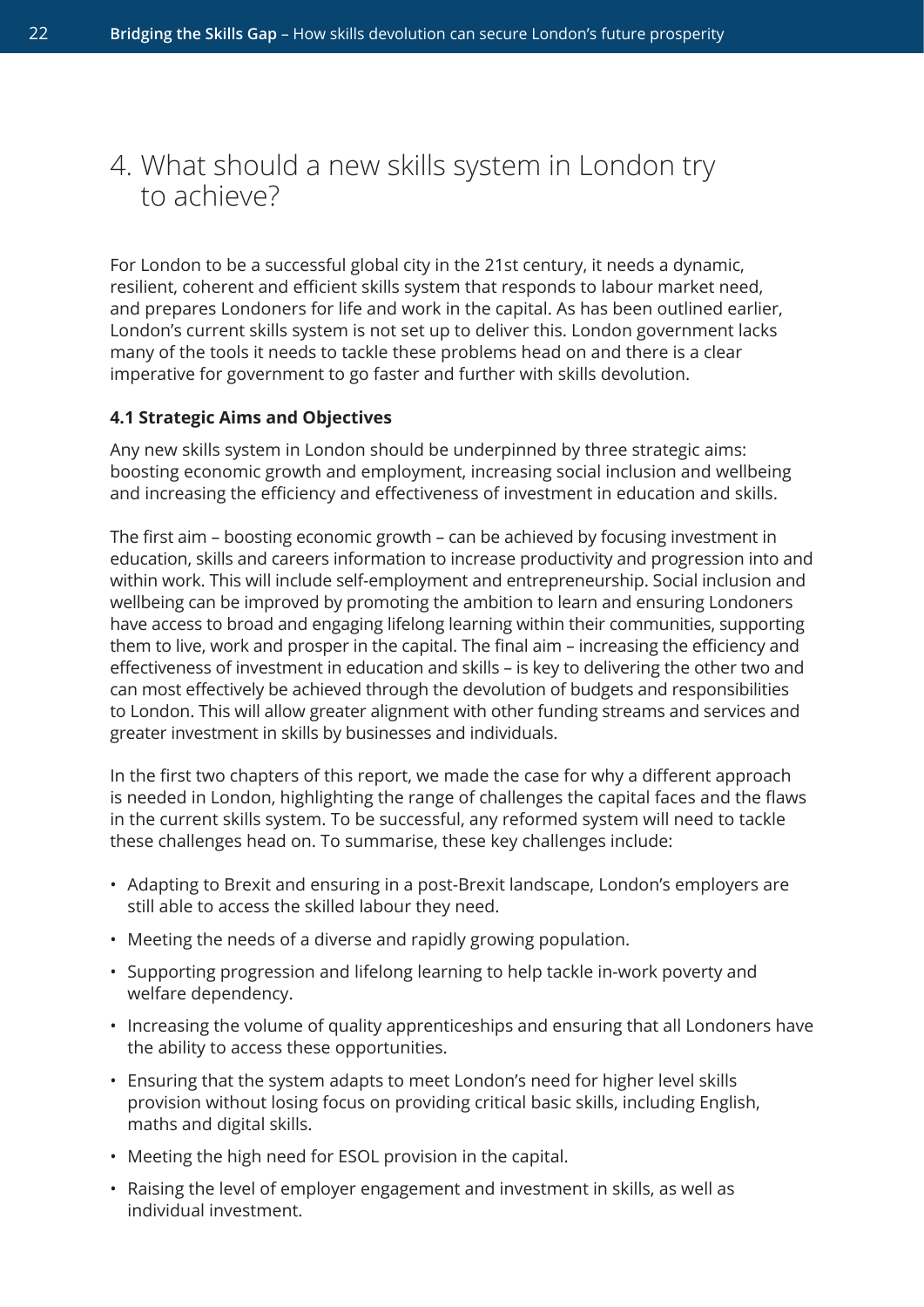- Tackling skills gaps in key high demand sectors, such as construction, health and social care, and tourism and hospitality.
- Improving the link between skills spending and outcomes.
- Delivering a more coherent and integrated careers information, advice and guidance offer for London.
- Ensuring young Londoners access the right learning pathways to improve retention rates at age 17.
- Developing a more stable, resilient, responsive and high quality FE sector.

#### **4.2 Principles for the London Skills System**

So what should a new system look like? London needs the ability to take a strategic, allage, whole-systems approach. There should be greater engagement with employers and better access to and use of data. The system should allow a more localised approach that works at two levels – tackling pan-London issues and allowing more targeted activity at a sub-regional level to take into account the variations across the capital. In our view, there are eight key principles that should underpin London's future skills system:

- 1. It must be **labour-market led**, and include high quality labour market intelligence that captures the needs of individuals, employers and local economies informing learner choice and the provider offer.
- 2. It must have **strong employer engagement** in order to identify skills needs and sector priorities.
- 3. It must have **strong local accountability**, with joint governance agreed between the GLA and London boroughs via sub-regional partnerships. Decision-making on skills in the capital should take place at the most appropriate geographic level, informed by transparent data on provider performance and quality.
- 4. It must be **outcome-focused**, with strategic coordination across all aspects of post-16 professional and technical education to drive better outcomes. The system should focus on and reward delivery of positive outcomes covering jobs, earnings, progression, personal development and wellbeing outcomes.
- 5. It must include **stronger incentives** to encourage provision that meets London's economic needs and supports progression.
- 6. It must be **flexible** to enable London government to have the ability to commission provision based on analysis of need.
- 7. It must include **effective, impartial information and advice** to ensure learners can make informed choices that will lead to future employment opportunities.
- 8. It must take a **whole systems approach** to ensure that skills policy and commissioning are effectively aligned.

A system based on these principles and with policy and commissioning freedom, would enable London government to work collaboratively across the capital to improve the strategic planning of provision, based on local intelligence of demand. Entitlements could be set that focus on the needs of priority cohorts in London, with outcomes set to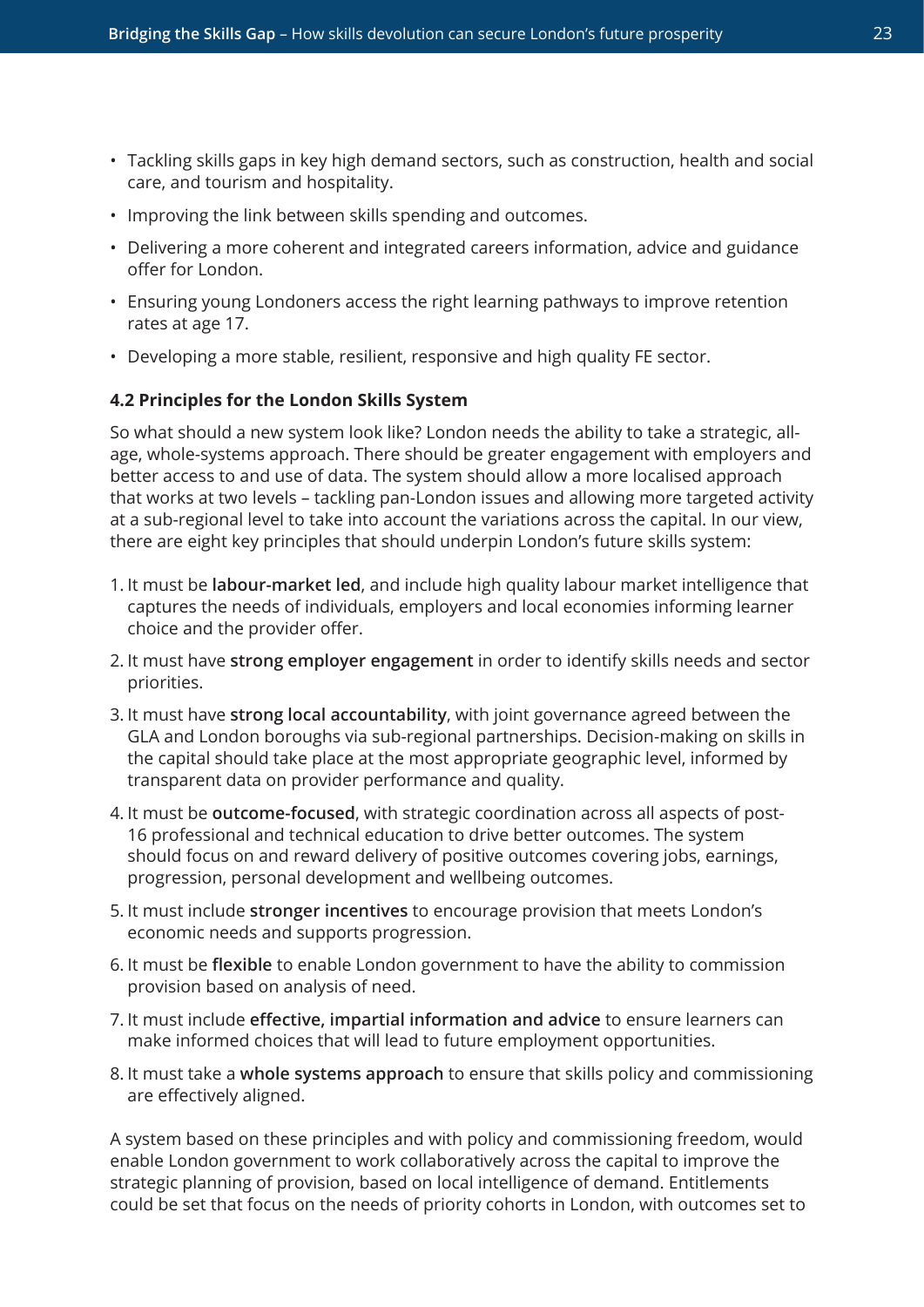reflect the progression and economic priorities in the city. Both the GLA and sub-regional partnerships would play a role in monitoring provider performance. Incentives to reward providers for responsive provision that supports learners to progress in work and training could also be considered.

This approach would allow for direct engagement on employer demand. The GLA and the sub-regional partnerships would ensure that employers are engaged at all levels across London enabling a granular understanding of their needs and ensuring the new system is responsive to those needs. It would also enable the skills system to be aligned with local services and funding to support the most vulnerable to progress.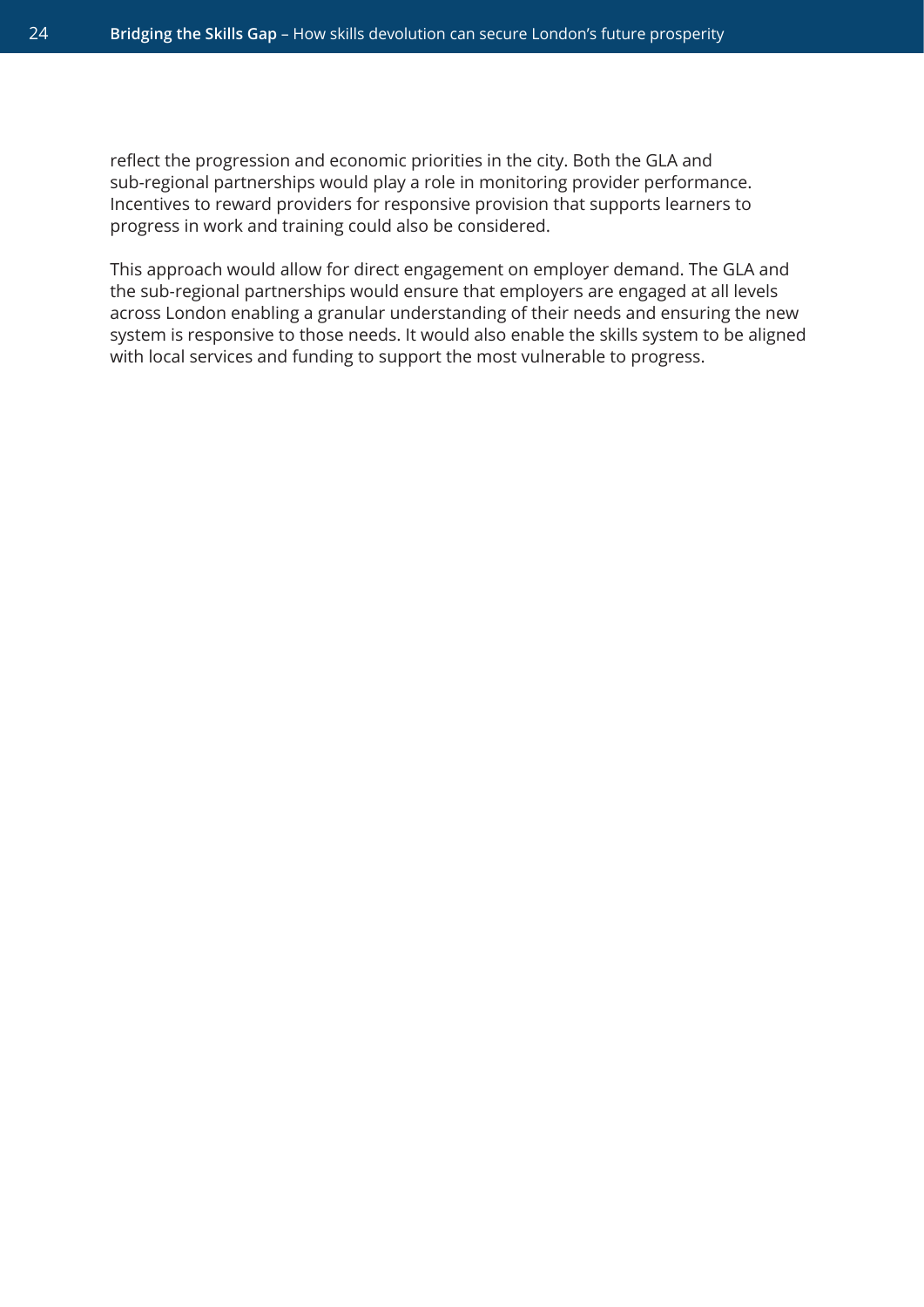## 5. What does London need to make this happen?

London is facing some unique problems in its current skills system and needs the flexibility and freedom to make significant, radical reforms. The UK's decision to leave the EU, London's heavy reliance on EU labour, its growing population and the projected increase in demand for higher-level skills mean that the pace, scale and ambition of skills devolution to London and its sub-regions should be reviewed and accelerated.

In this chapter we examine the steps already being taken to improve skills provision and make recommendations for further skills devolution to London government where we believe this to be the most appropriate and effective way of tackling the capital's key challenges and meeting the government's own targets.

#### **5.1 Skills devolution shouldn't end with the Adult Education Budget**

It was encouraging to see the government reaffirm its commitment to devolve the Adult Education Budget to the Mayor of London in the 2016 Autumn Statement.57 The AEB was worth an estimated £400m to London in 2015/16 and subject to a series of readiness conditions, it will be devolved from 2019/20. However, discussions are still ongoing with government so it is not yet clear what the extent of London's influence will be over policy and commissioning. In any case, this is just one part of the skills system in London, and without strategic influence over other aspects of the system the opportunity for radical change is more limited.

London government is taking steps to lay the groundwork for a new system, putting in place some of the structures that will be necessary in developing a strategic vision and nurturing local employer and provider engagement.

In April 2017, the Mayor of London launched the 'Skills for Londoners' taskforce.<sup>58</sup> which has a twin focus of ensuring that London's skills system meets the needs of London's businesses while supporting all Londoners to access the skills they need to find and progress in learning and work. The taskforce brings together experts and key stakeholders to advise the Mayor on skills and the role of skills in London's economic development.

At the same time, London local government, supported by the Mayor, has committed to creating Sub-Regional Skills and Employment Boards (SEBs). These boards will provide an informed direction to local skills providers on the demand for skills locally and develop and oversee a sub-regional Skills Strategy. SEBs will ensure that boroughs and employers in each sub-region are able to develop a much clearer mechanism for articulating local skills demands to providers and holding them to account. The SEBs will also be well placed to strongly engage with the GLA, the Skills for Londoners taskforce and emerging proposals for devolved funding in London.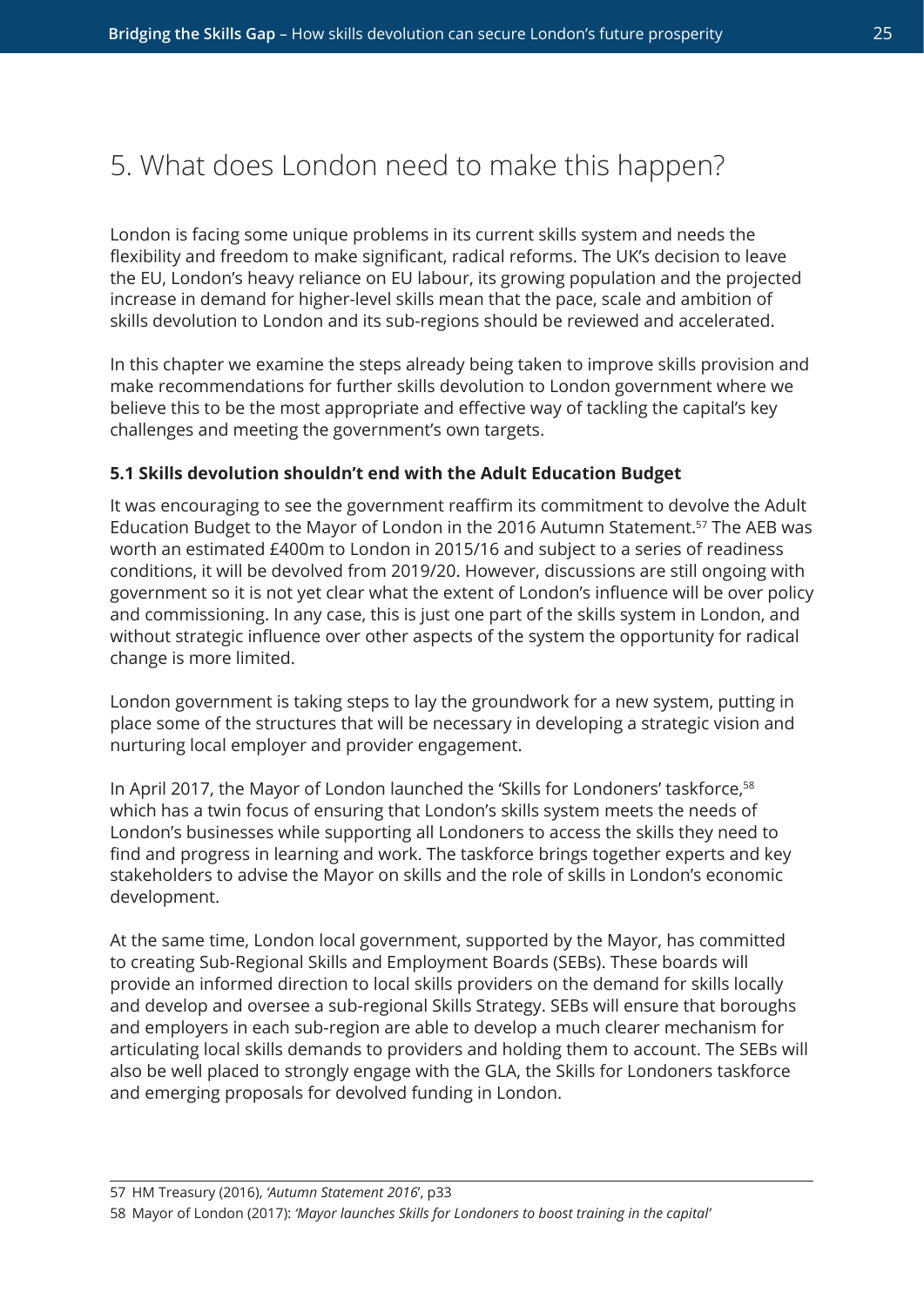To make a real difference on skills, London needs a devolution settlement that includes the necessary powers to determine the capital's own policy and investment framework, building on government policy and London's interpretation of the evidence base. In the first instance this should be agreed with government as part of the transfer of powers, but longer-term London should determine its own priorities and accept full accountability for investment and implementation.

London government must be able to set outcomes and incentives that reflect London's progression and economic priorities. This would help to address skills gaps, boost productivity and ensure London maintains its role as an economic powerhouse. London government should also set the strategic policy direction and entitlements for post-16 skills through a London Skills Strategy, commission 16-18 provision and negotiate outcome agreements with post-16 providers. With this whole systems influence, financial risk will be minimised and provider performance can be managed more effectively, ensuring the system delivers better value for money.

Another failing in the current system, is the lack of coordination between capital investments in the education and skills sectors. The Mayor of London is responsible for FE capital funding, but does not have strategic influence over other capital investment decisions for post-16 skills and education provision. This must change. London government should be part of the decision-making process for the number and location of university technical colleges (UTCs), technical free schools and Institutes of Technology, which the government has committed to expand as part of its post-16 Skills Plan.

While a devolved AEB will present many opportunities for London government, it also represents an additional administrative burden on already stretched resources. It is important that central government provides an appropriate administration budget alongside AEB. Any outcome that sees London having to absorb administration costs within existing budgets or leads to a top-slicing of the AEB to fund this work – taking away vital support from learners in the process – should be avoided.

#### **Recommendation 1: Devolve all 16-18 provision to London as part of a wider package of policy and commissioning freedom**

A London skills devolution deal should give London government policy and commissioning freedom over adult provision and the ability to set outcomes and incentives for the whole skills system that reflect London's progression and economic priorities. This should include setting the strategic policy direction and entitlements for post-16 skills through a London Skills Strategy, commissioning all 16-18 provision and negotiating outcome agreements with post-16 providers. An administration budget should also be devolved to cover the costs of taking on the management of these functions.

#### **Recommendation 2: Give London control over all vocational capital investments**

London government should have control over all vocational capital investments, including 14-19 capital provision and Institutes for Technology, alongside existing FE capital responsibilities.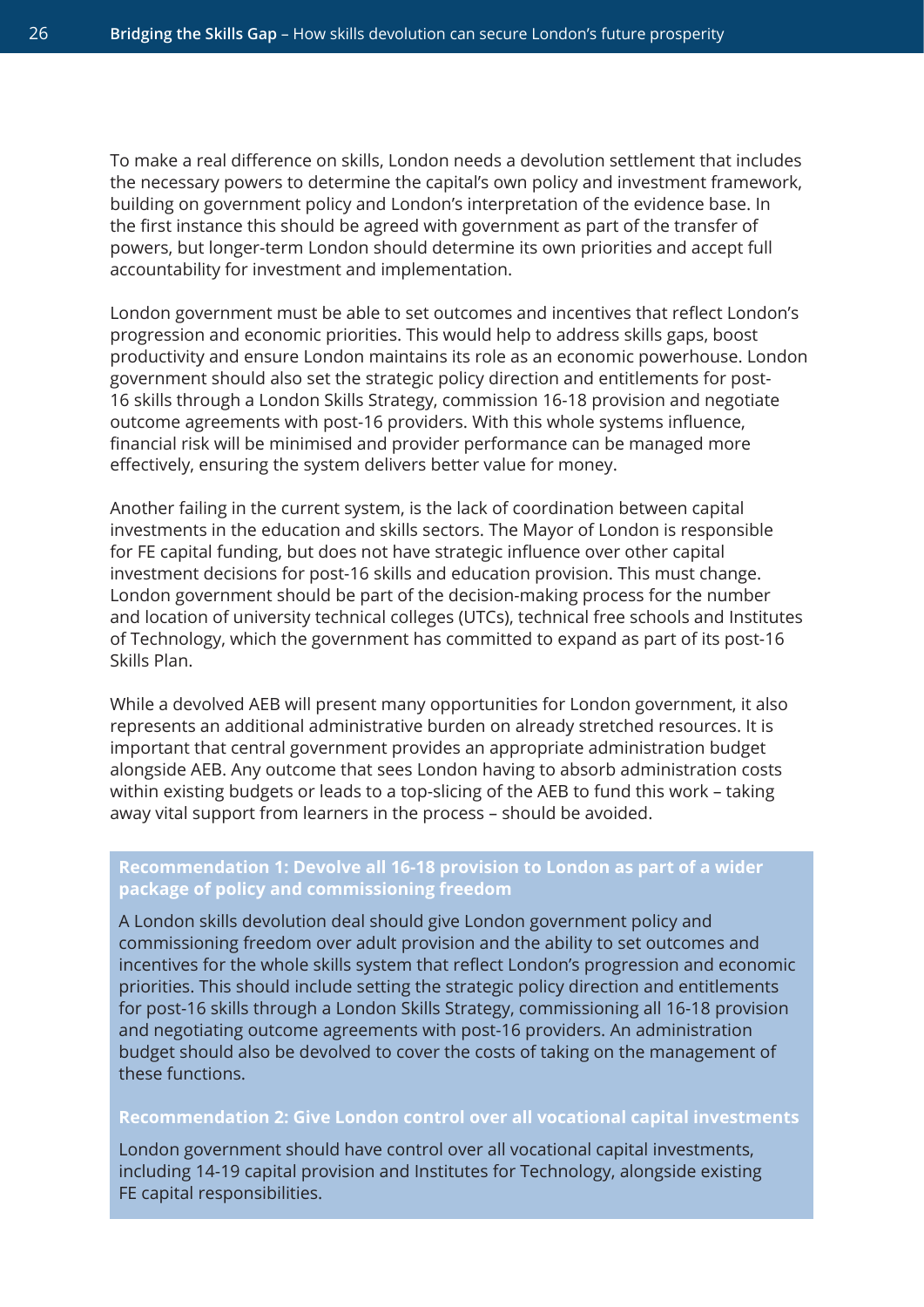#### **5.2 Apprenticeships and Technical Education**

#### **5.2.1 Post-16 Skills Plan**

In April 2016, the government published a report from the Independent Panel on Technical Education,<sup>59</sup> chaired by Lord Sainsbury, which had been tasked with advising ministers on actions to improve the quality of technical education in England. The panel found that the current technical education system – in which young people must choose from over 20,000 courses from 160 providers – was confusing, with no clear indicators as to which courses would provide the best chance of gaining employment.

The panel recommended simplifying the current system so technical education is provided through 15 high-quality routes, with standards being set by employers. Alongside the publication of the Sainsbury Report, the government published its "Post-16 Skills Plan"60 accepting every one of the Sainsbury recommendations. The key recommendation is the introduction of new "T Levels", a common framework of 15 routes across all technical education at levels 2 to 5, encompassing both college-based and employment-based learning.

#### **5.2.2 Industrial Strategy**

Following the EU referendum, the Prime Minister established a new government department – the Department for Business, Energy and Industrial Strategy (BEIS) - which was given the task of producing a "modern industrial strategy". This is designed to build on the UK's strengths and tackle its weaknesses. Proposals were launched in a Green Paper in January 2017.<sup>61</sup>

The Green Paper highlighted ongoing problems in the UK with basic skills, a shortage of high-skilled technicians below graduate level, skills shortages in STEM and other particular sectors and the need to do more to empower students, parents and employers to make confident and informed choices about their education and career options. Solutions put forward included a commitment to put in place a transition year at age 16 for students who have substantial basic skills gaps and are not ready for more advanced study or employment; a new entitlement for basic digital skills training; £170m of capital funding to aid the creation of new Institutes for Technology; steps to identify STEM shortages; address sector specific skills gaps and a commitment to explore how to give technical education learners clear information about learning opportunities, which may include a way of searching and applying for courses, similar to the UCAS process.

#### **5.2.3 Apprenticeship Reforms**

In order to meet their manifesto commitment of delivering three million new apprenticeship starts by 2020, the government introduced a range of reforms to apprenticeships, including the Apprenticeship Levy, a public sector apprenticeship target and the introduction of the Institute of Apprenticeships and Technical Education, a new independent body that will regulate the quality and funding of apprenticeships, and be responsible for the government's technical education reforms from 2018.

<sup>59</sup> HM Government (2016): *'Report of the Independent Panel on Technical Education'*

<sup>60</sup> Department for Business, Energy and the Industrial Strategy and Department for Education (2016): *'Post-16 Skills Plan'*

<sup>61</sup> Department for Business, Energy and the Industrial Strategy (2017): *'Building Our Industrial Strategy'*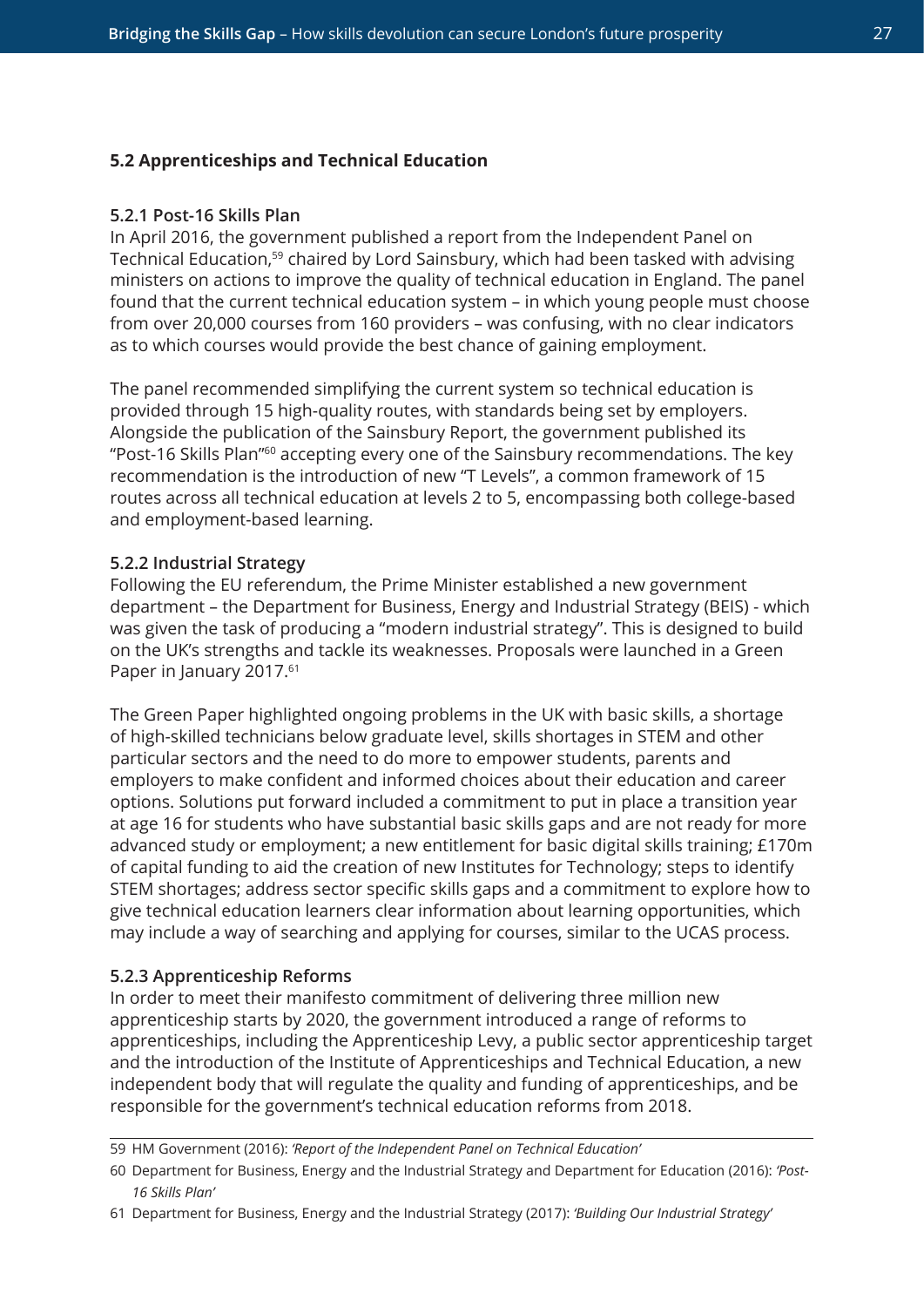The Apprenticeship Levy provides an important opportunity to tackle the historically low levels of starts in London and stimulate demand. However, given the likelihood that there will be a significant underspend in the capital, it is critical that London government is given greater influence over this funding to prevent the opportunity being missed. In the short-term, London government should be allocated a share of any unspent Apprenticeship Levy generated by London employers. This should serve as a precursor to full devolution of the Levy to London government, in line with the recommendations of the London Finance Commission (LFC).

As the LFC argues, in light of the referendum result, London's economy needs the ability to target resources at sectors with the potential for shortfalls in labour once the UK has left the EU.<sup>62</sup> London government has a direct relationship with employers in the capital in a way that cannot be replicated at a national level and is able to be more responsive to local business needs. Access to Apprenticeship Levy underspends would give London government the ability to develop a comprehensive support package for employers to help them create more apprenticeship opportunities. Programmes this funding could be used for include:

- Capacity building activity for London SMEs, including a London-based Small Business Service to support apprenticeship recruitment. This could be delivered on a subregional or local basis in London to capitalise on local links with SMEs. It would ensure that London SMEs take full advantage of the government's apprenticeship offer;
- Support for employers to develop apprenticeships standards where there are gaps, potentially via the new sub-regional Skills and Employment Boards;
- Grant funding incentives to offset the impact of the government's abolition of the Area Cost Adjustment for London and changes to the disadvantage uplift to encourage employers to recruit young people and groups who typically need additional support;
- Creating a skills innovation fund, with employers and representative employer bodies able to directly bid into the fund to create and develop new and innovative solutions to deliver priority skills provision;
- Promotional campaigns to raise awareness of the benefits of apprenticeships. The camapigns could be aimed at key influencers, including parents and teachers in order to create a parity of esteem with academic career pathways, specifically through the promotion of higher- and degree-level apprenticeships;
- Pre-apprenticeship support, which would be distinct from traineeships, to target the most disengaged young people who require very intensive support before they are 'apprenticeship ready';
- Providing apprenticeship information, advice and guidance to supplement central government initiatives, ensuring that London employers and learners can make informed choices about apprenticeship training.

There would be clear added value to this approach, with London government able to capitalise on local links with SMEs to drive demand and meet the capital's skills needs.

<sup>62</sup> London Finance Commission (2017): *'Devolution: a capital idea - The report of the London Finance Commission'*, pp58-59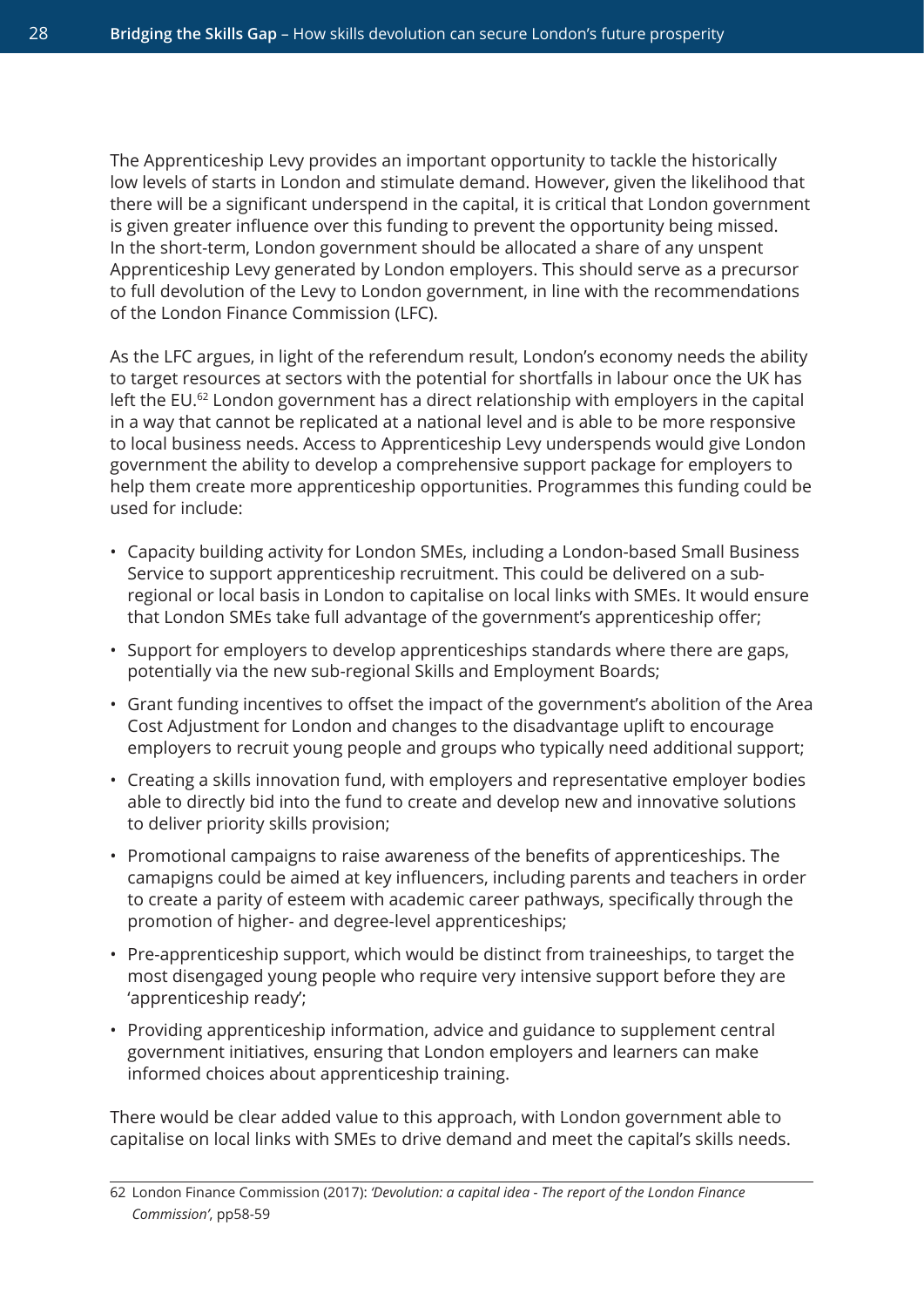It would enable a strategic approach to recruiting high-level apprenticeships and maximise London's contribution to the government's three million apprenticeships target.

The Apprenticeship Levy should also be subject to a full evidence-based review after its first year of operation. This review should be carried out jointly between central and London government and should consider whether employers should be given more flexibility on how they can spend their Levy funds, including whether the ability to pool funds for collaborative projects or passing larger sums onto their supply chains would increase the number of apprenticeships created.

#### **Recommendation 3: Review the Apprenticeship Levy after 12 months**

Central and London government should conduct a joint review of the Apprenticeship Levy after 12 months to assess whether it is operating effectively in the capital.

#### **Recommendation 4: Devolve unspent Apprenticeship Levy funds to London**

Central government should ring-fence unspent Apprenticeship Levy funds generated in the capital and devolve it to London government in order to increase access to opportunities by underrepresented groups, build capacity with SMEs and identify gaps in apprenticeship standards. In the longer term, London government should have full responsibility for apprenticeships policy in the same way the devolved administrations in Scotland and Wales do now.

#### **5.3 Careers Information, Advice and Guidance**

Good, impartial careers information, advice and guidance is crucial to allow Londoners to make informed choices about whether and where they should invest in their skills development.

The government has recognised that more needs to be done to improve careers education, and through the Industrial Strategy Green Paper has committed to publishing a comprehensive careers strategy later in  $2017<sub>,63</sub>$  intended to radically improve the quality and coverage of careers advice in schools and colleges. The government is engaging in a dialogue with London government over the development of this strategy.

In the capital, London Councils, the GLA and London's LEP have jointly developed London Ambitions, $64$  which sets out London's position on a careers offer for the city and has established a firm footing with education, training and business leaders across the capital. Launched in June 2015, it offers a pragmatic way to tackle some of the challenges that young people face when trying to make the right career choices, and aims to modernise and transform careers and employment support for young people across the city, regardless of the school or college they attend.

However, there is too much duplication in the system and misalignment of national and local initiatives. Some existing initiatives are also providing mixed success. A recent

63 Department for Business, Energy and the Industrial Strategy (2017): *'Building Our Industrial Strategy'* 64 London Enterprise Panel (2015), *'London Ambitions: Shaping a successful careers offer for all young Londoners'*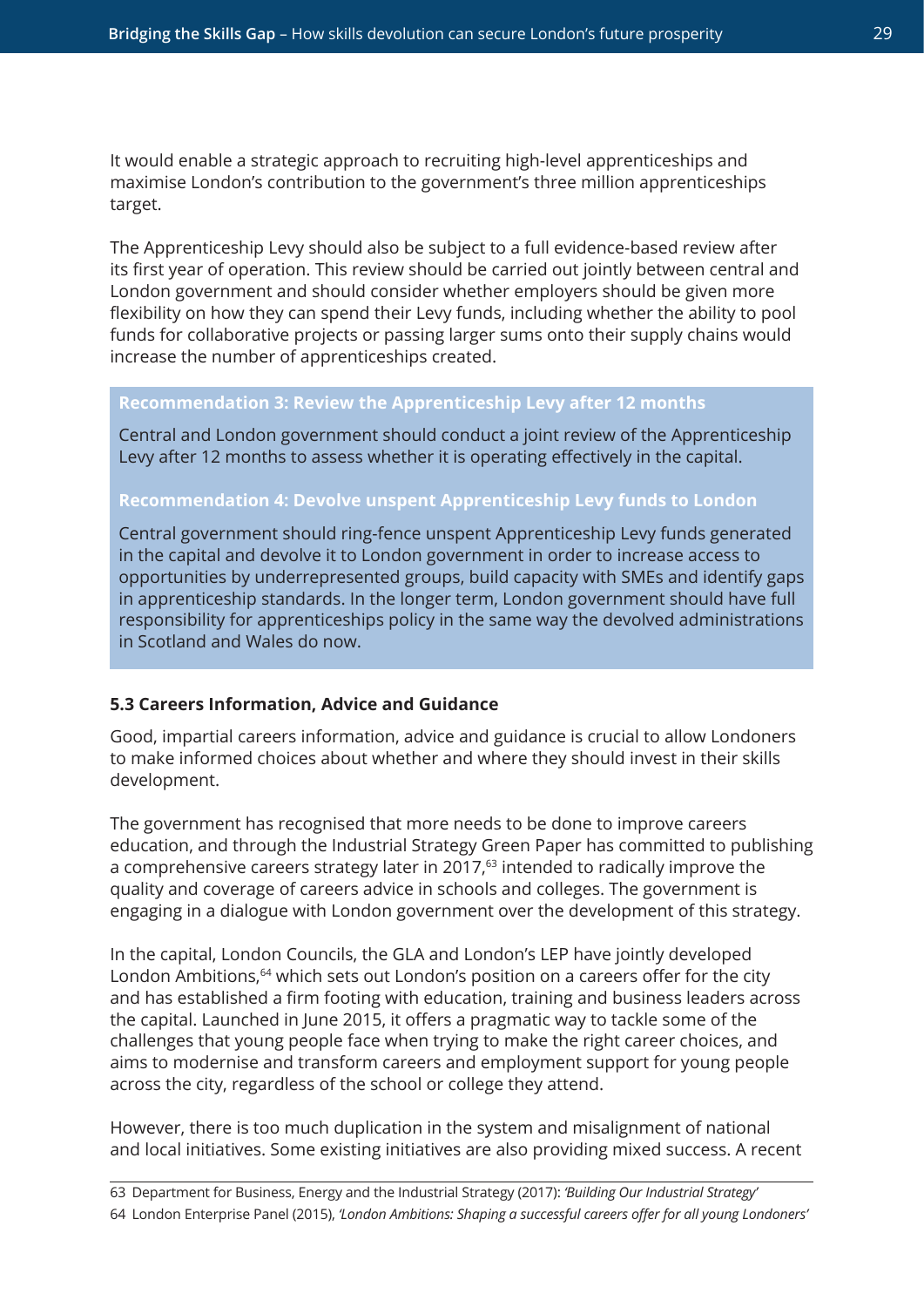economic evaluation of the National Careers Service found that although it was possible to identify a relatively strong positive effect in relation to education and training for National Careers Service customers, it was not possible to identify a positive impact on employment or benefit dependency outcomes.<sup>65</sup>

In our view, there is clearly a case for a more localised and targeted approach to be taken. London should have the scope to be able to develop its own coherent all-age careers information advice and guidance service for Londoners. This could ensure that face-to-face and telephone advice is targeted at the right people and integrated properly with other regional and local activities that reflect a common understanding of London's skills priorities. Such a service should be accessed initially through a single portal providing:

- Impartial, independent and personalised careers education, information and face-toface guidance in the local community;
- Readily accessible up-to-date, user-friendly LMI based on a common understanding of London's economy;
- All young Londoners with at least 100 hours experience of the world of work and access to a Careers Curriculum;
- Flexibility to provide more intensive support for Londoners with more complex needs;
- Local political and senior institutional leadership on careers information and guidance.

To make this happen, London should commission any future regional contract for adult careers information advice and guidance in London. London government should have a formal, strategic coordination role with providers of careers IAG within the capital to reduce duplication. In the longer term, central government and London government should explore opportunities for co-investment in careers IAG in London in order to build a seamless, single integrated careers service.

#### **Recommendation 5: Develop an all-age London Careers Service**

Central and London government should work together to create a coherent all-age careers information, advice and guidance service for London, accessed through a single portal. This should include providing impartial, independent and personalised careers education, information and face-to-face guidance in the local community; accessible and up-to-date labour market data; and 100 hours experience of the world of work for all young Londoners.

#### **Recommendation 6: Devolve existing careers funding streams to London government**

Government should devolve all current investment for careers IAG to London government in order to build a seamless, single integrated careers service. As an immediate step, London government should commission any future regional contract for adult careers information, advice and guidance in London in 2017 and have a formal, strategic coordination role with London providers of careers IAG.

65 Lane M, Conlon G, Peycheva V, Mantovani I and Chan S (2017), 'An Economic Evaluation of the National Careers Service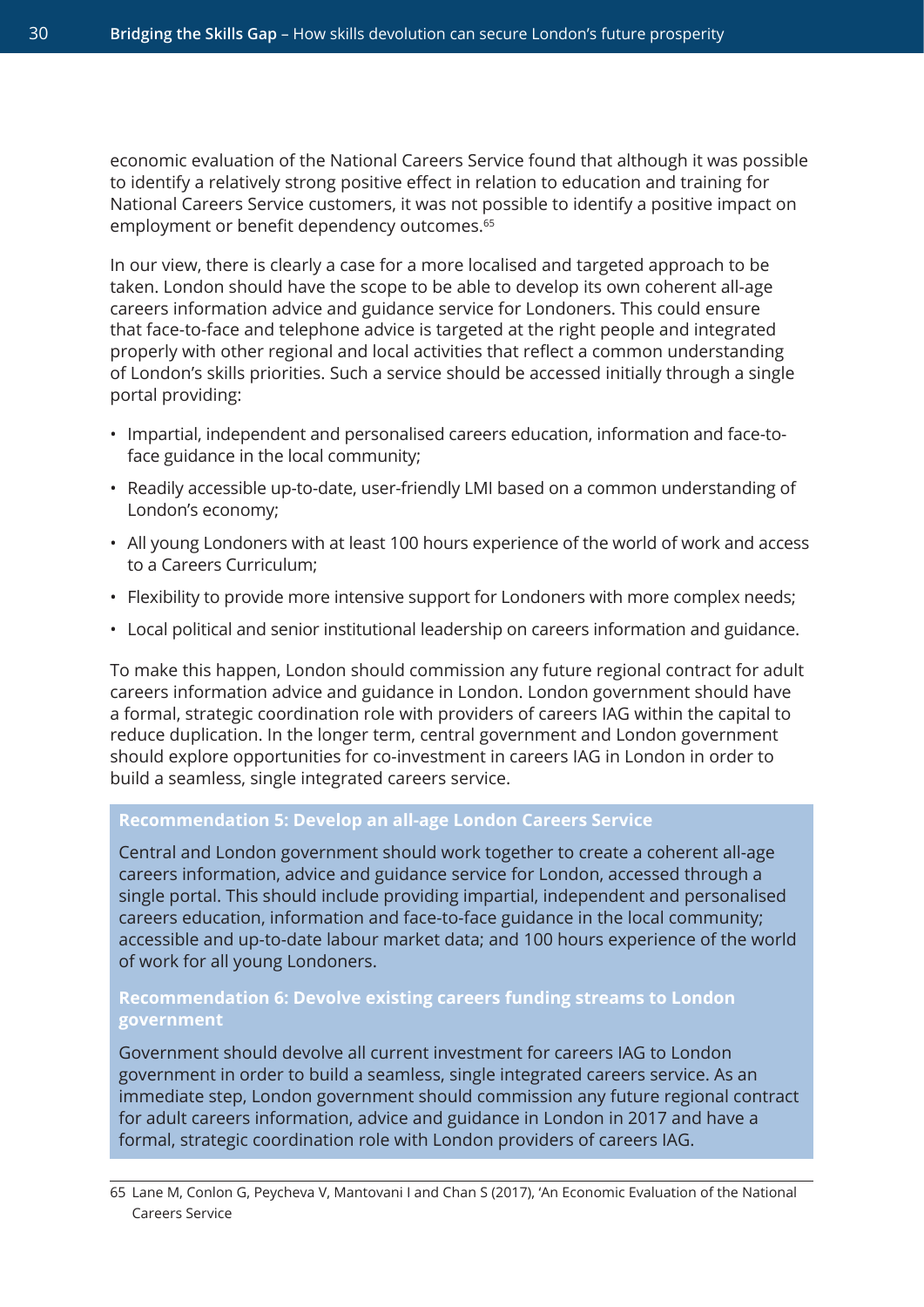#### **5.4 Collaborative working and data sharing**

#### **5.4.1 The London Area Review: collaborative working**

In 2015, the government announced a programme of Area Reviews of post-16 education and training provision to deliver a rationalised FE sector, comprised of fewer, financially sustainable institutions that are more responsive to local economic need. London's Area Review process ran from March to December 2016 and included a strategic review of adult community learning – the only one in the country.

Rather than approach the Area Review solely as a time-limited exercise to address financial stability in the FE sector, London government saw it as the first phase of a wider process to revamp London's skills system. One of the more effective outcomes of the Area Review process was bringing local government, the GLA, employers, colleges and other providers together, helping to develop some of the collaborative relationships that will be needed to effect real change. The process was also helpful in instigating some of the preliminary work needed to develop a more strategic approach to skills provision, such as sub-regional skills needs analysis and whether the curriculum offer meets the needs of employers.<sup>66</sup>

#### **5.4.2 The need to improve data sharing**

In their submission to the Parliamentary inquiry on the Area Review process, London Councils' highlighted data sharing between central and local government as a particular problem throughout the process. Due to constraints on data sharing with central government, local government lacked the necessary information on outcomes, quality and effectiveness to enable it to develop sufficiently well-informed views on the options being presented.<sup>67</sup>

The Washington model referenced in Chapter Three demonstrated the difference access to up-to-date LMI data can have in helping localities manage skills programmes and institutions to ensure their effectiveness.

It is essential that data sharing between London government, HMRC and DfE is in place to allow better outcomes data to be published. Learners must be given the best information possible when making their choices about what to study. There is also a strong case for London government to have control over the frequency of provider returns to ensure that they have the best and most up-to-date information available to inform their policy decisions.

#### **Recommendation 7: Improve data sharing**

HMRC and DfE should put in place formal arrangements for data sharing with London government on learners' job outcomes. This will enable London government to better monitor, for example, whether an individual completing a qualification gets a decently paid job and publish this information to improve learners' choices.

<sup>66</sup> London Councils (2016) 'Written submission to Sub Committee on Education, Skills and the Economy Inquiry on Post-16 Area Reviews'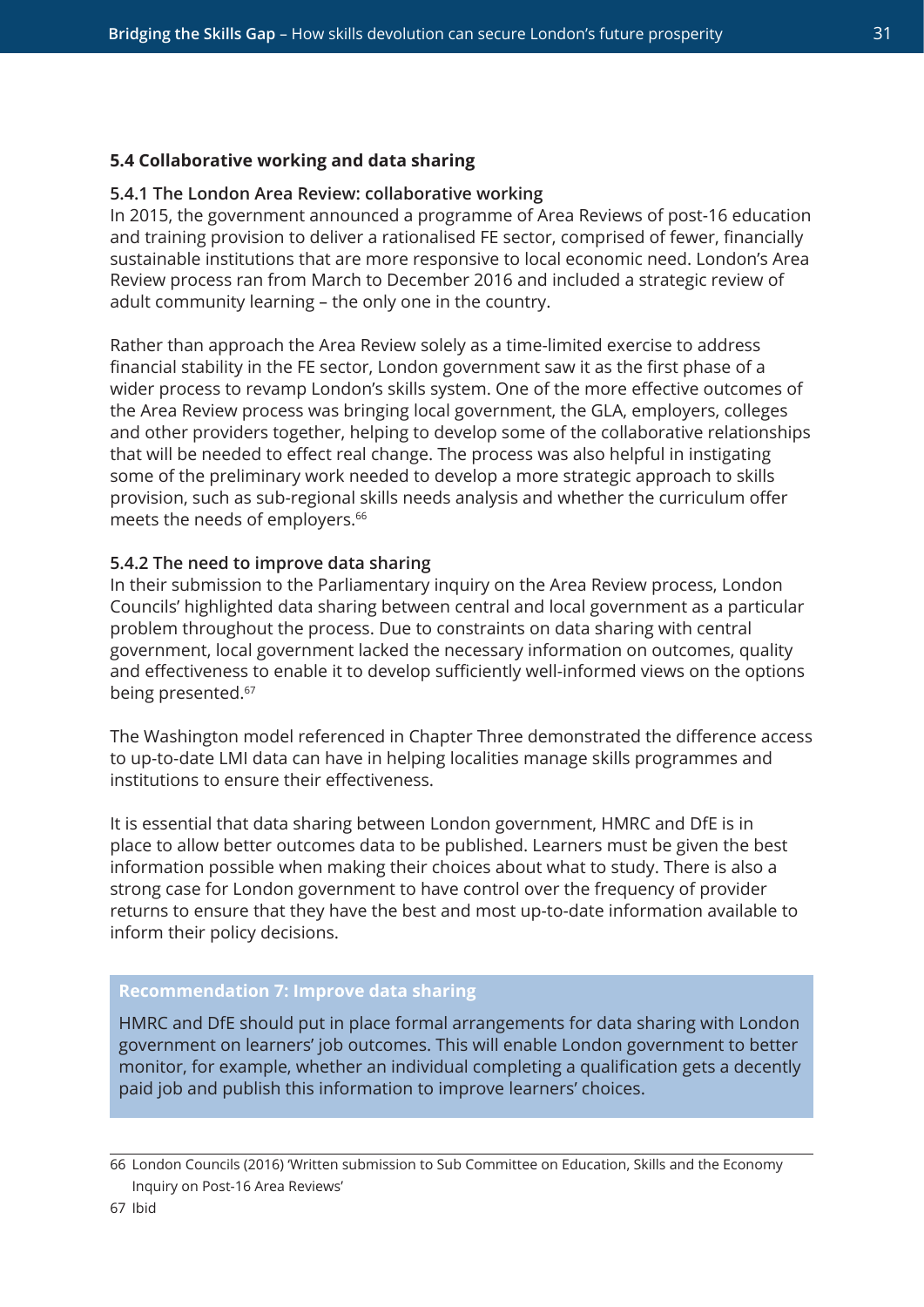#### **5.5 Future Funding of Skills Provision**

London needs the resources to cope with the skills challenges it faces, including the need to cater for a rapidly growing population. It is vital that London has the resources to be able to cope with these challenges. It is important that government takes this into account and ensures that London does not lose out in any future skills funding settlements.

#### **Recommendation 8: Ensure London does not lose out in any future skills funding settlement**

Any future skills funding settlements must take into account London's unique needs. This should include recognition of the higher costs of delivering training, the high demand for ESOL and basic skills and the capital's rapidly growing population.

European Social Fund (ESF) has been an important source of funding for skills development<sup>68</sup> among economically inactive young people and adults in the capital. It is flexible and allows for a focus on skills that will improve employability for disadvantaged Londoners.

It is important that the UK's withdrawal from the EU does not significantly and adversely affect the level of resources available for skills development in London in the future. Any replacement funding for skills and employment should be devolved and commissioned by London and its sub-regions, as part of a single devolved skills budget. This needs to be in place by a time that ensures continuity of skills provision in London (subject to when ESF funding ends within the UK).

#### **Recommendation 9: Devolve ESF replacement funding to London**

Central government should devolve the capital's share of replacement funding for the European Social Fund when Britain leaves the EU to London government. This is a particularly important source of investment in employment and skills in London.

68 London has been allocated £420m of European Social Fund (ESF) for the 2014-2020 programme, although not all of this funding has been allocated for skills development.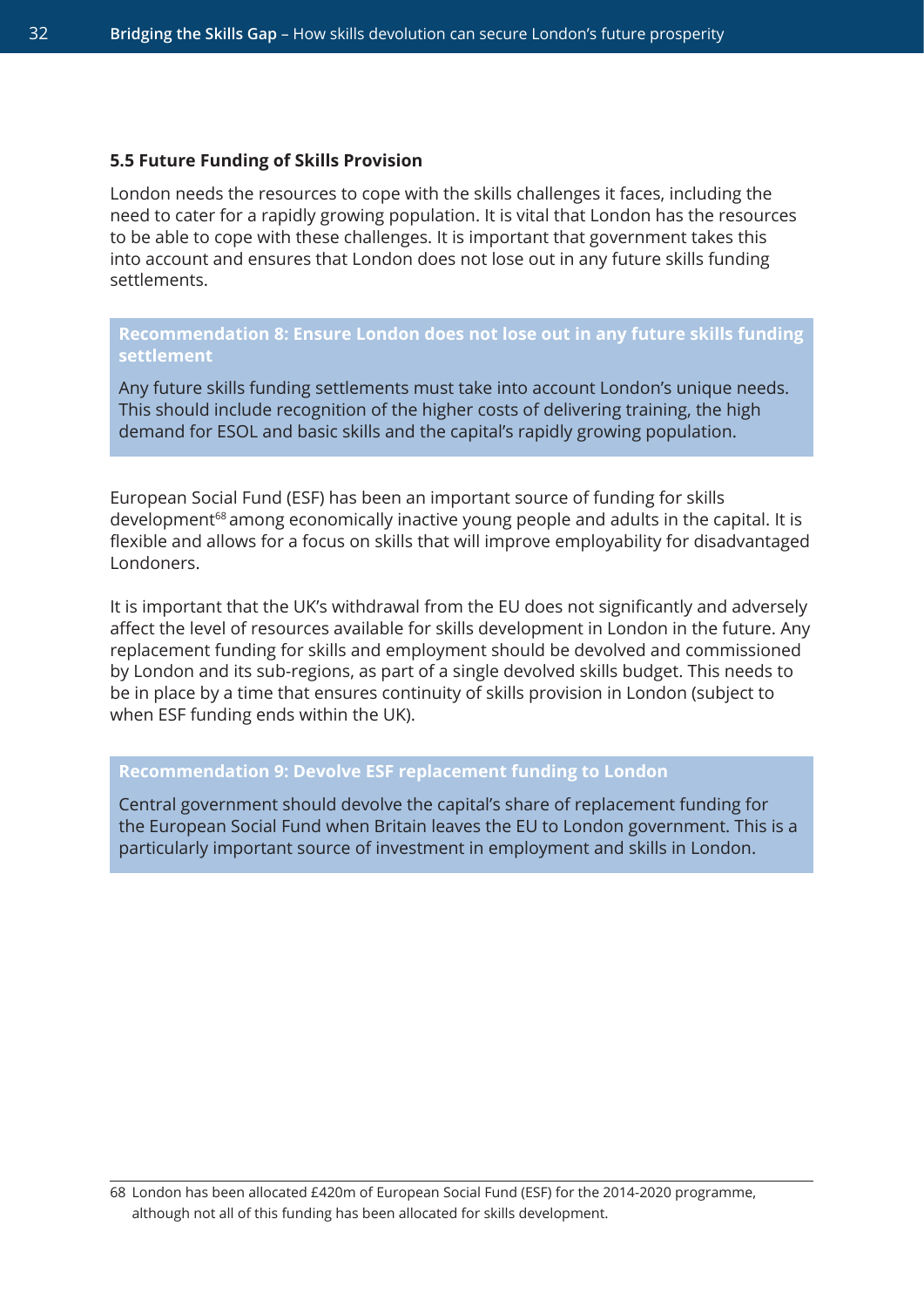## 6. Conclusion

It is clear from the available evidence that the skills system in London is not meeting the scale of the skills challenge in the capital. London is facing a myriad of different challenges: a rapidly rising population, an overreliance on migrant labour, skills gaps in many key sectors, low numbers of apprenticeships and an inflexible apprenticeship system, patchy careers guidance and poor matchup between skills spending and outcomes. London's youth unemployment rate is also three and a half times higher than the overall unemployment rate in the capital, resulting in a generation of young Londoners being failed by the system.

London is not alone in facing these challenges, with examples from around the world of other major population centres grappling with many of the same problems. There is no silver bullet, but London can learn much from the approaches taken in New York, Michigan, Washington and Canada as it looks to design a skills system fit for the 21st Century – one that should encourage and promote career progression, upskilling and a more outcome-led approach.

The forthcoming devolution of the Adult Education Budget represents an important first step in creating an efficient skills system, but government must be bolder and go further and faster on skills devolution to have the big impact needed.

Devolving greater powers on skills to London would enable the capital to create a system that meets employer need, not just learner demand, and capitalises on local labour market intelligence. It would enable stronger employer engagement to identify skills needs and sector priorities, which can only be done effectively at a local level. It would drive up the provision of higher level professional and technical education that London's economy needs and create clear progression pathways for learners aligned with the technical routes in the Post-16 Skills Plan. Learners would be supported with tailored careers information, advice and guidance to make informed choices about how to access those pathways and progress in learning and work. The ability to drive out the inefficiencies that result from poor learner choices and ineffective provision would alleviate budgetary pressures, while a devolved system would also be much better placed to align local services and funding with skills provision to help the most vulnerable to progress.

Devolution would encourage changes that would help central government meet many of its goals too. Not only would it ensure that London remains economically strong, continuing to grow and contributing substantially to UK GDP, but it would help the government deliver on many of its other policy goals, from supporting the aims of the Industrial Strategy to meeting the target of three million new apprenticeships by 2020.

It is therefore vital that government is more ambitious in its plans for skills devolution to ensure that London has the tools to create the responsive skills system it needs to continue to be a globally competitive city that works for all Londoners.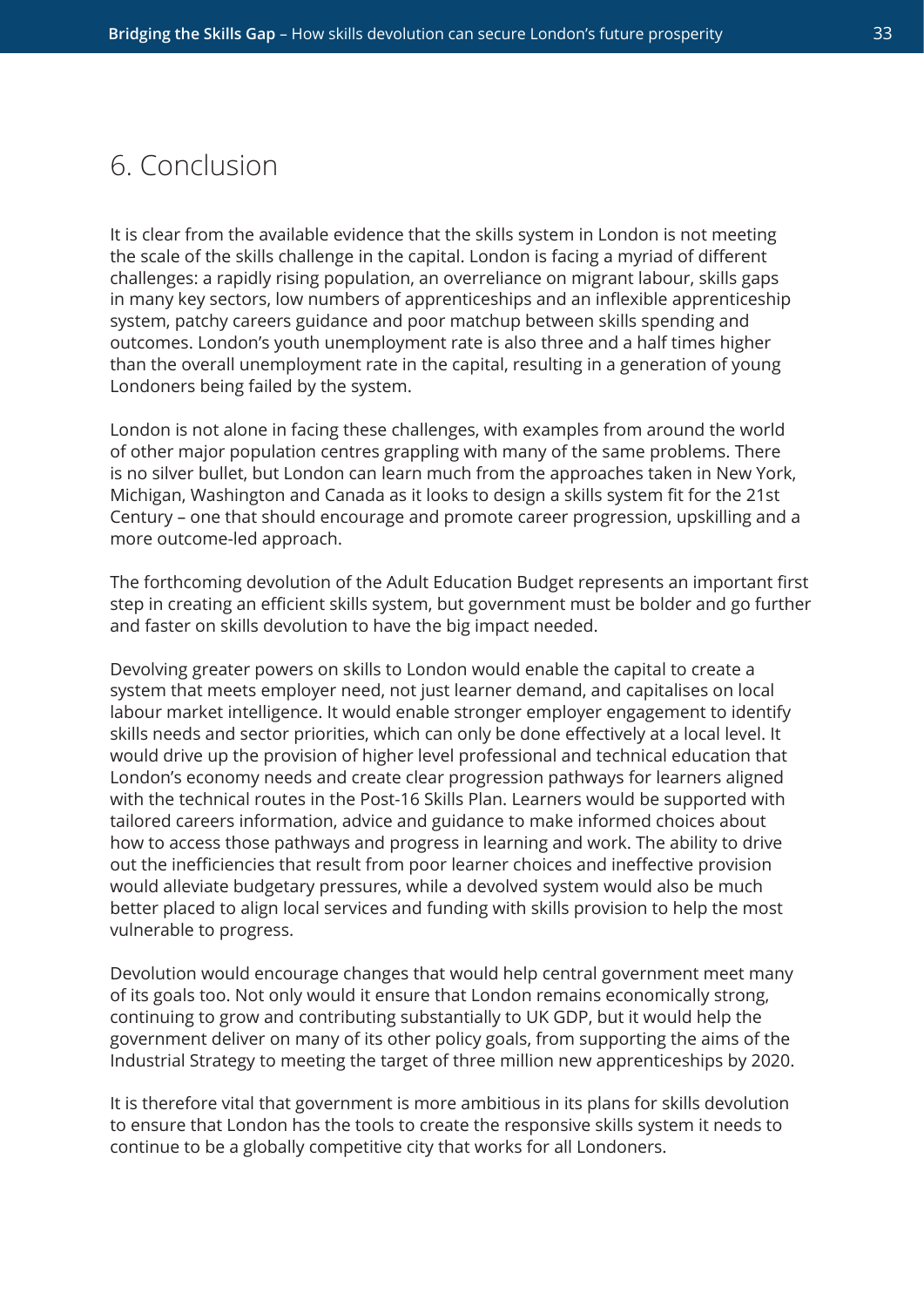## 7. Recommendations

#### **Recommendation 1: Devolve all 16-18 provision to London as part of a wider package of policy and commissioning freedom**

A London skills devolution deal should give London government policy and commissioning freedom over adult provision and the ability to set outcomes and incentives for the whole skills system that reflect London's progression and economic priorities. This should include setting the strategic policy direction and entitlements for post-16 skills through a London Skills Strategy, commissioning all 16-18 provision and negotiating outcome agreements with post-16 providers. An administration budget should also be devolved to cover the costs of taking on the management of these functions.

#### **Recommendation 2: Give London control over all vocational capital investments**

London government should have control over all vocational capital investments, including 14-19 capital provision and Institutes for Technology, alongside existing FE capital responsibilities.

#### **Recommendation 3: Review the Apprenticeship Levy after 12 months**

Central and London government should conduct a joint review of the Apprenticeship Levy after 12 months to assess whether it is operating effectively in the capital.

#### **Recommendation 4: Devolve unspent Apprenticeship Levy funds to London**

Central government should ring-fence unspent Apprenticeship Levy funds generated in the capital and devolve it to London government in order to increase access to opportunities by underrepresented groups, build capacity with SMEs and identify gaps in apprenticeship standards. In the longer term, London government should have full responsibility for apprenticeships policy in the same way the devolved administrations in Scotland and Wales do now.

#### **Recommendation 5: Develop an all-age London Careers Service**

Central and London government should work together to create a coherent all-age careers information, advice and guidance service for London, accessed through a single portal. This should include providing impartial, independent and personalised careers education, information and face-to-face guidance in the local community; accessible and up-to-date labour market data; and 100 hours experience of the world of work for all young Londoners.

#### **Recommendation 6: Devolve existing careers funding streams to London government**

Government should devolve all current investment for career IAG to London government in order to build a seamless, single integrated careers service. As an immediate step, London government should commission any future regional contract for adult careers information, advice and guidance in London in 2017 and have a formal, strategic coordination role with London providers of careers IAG.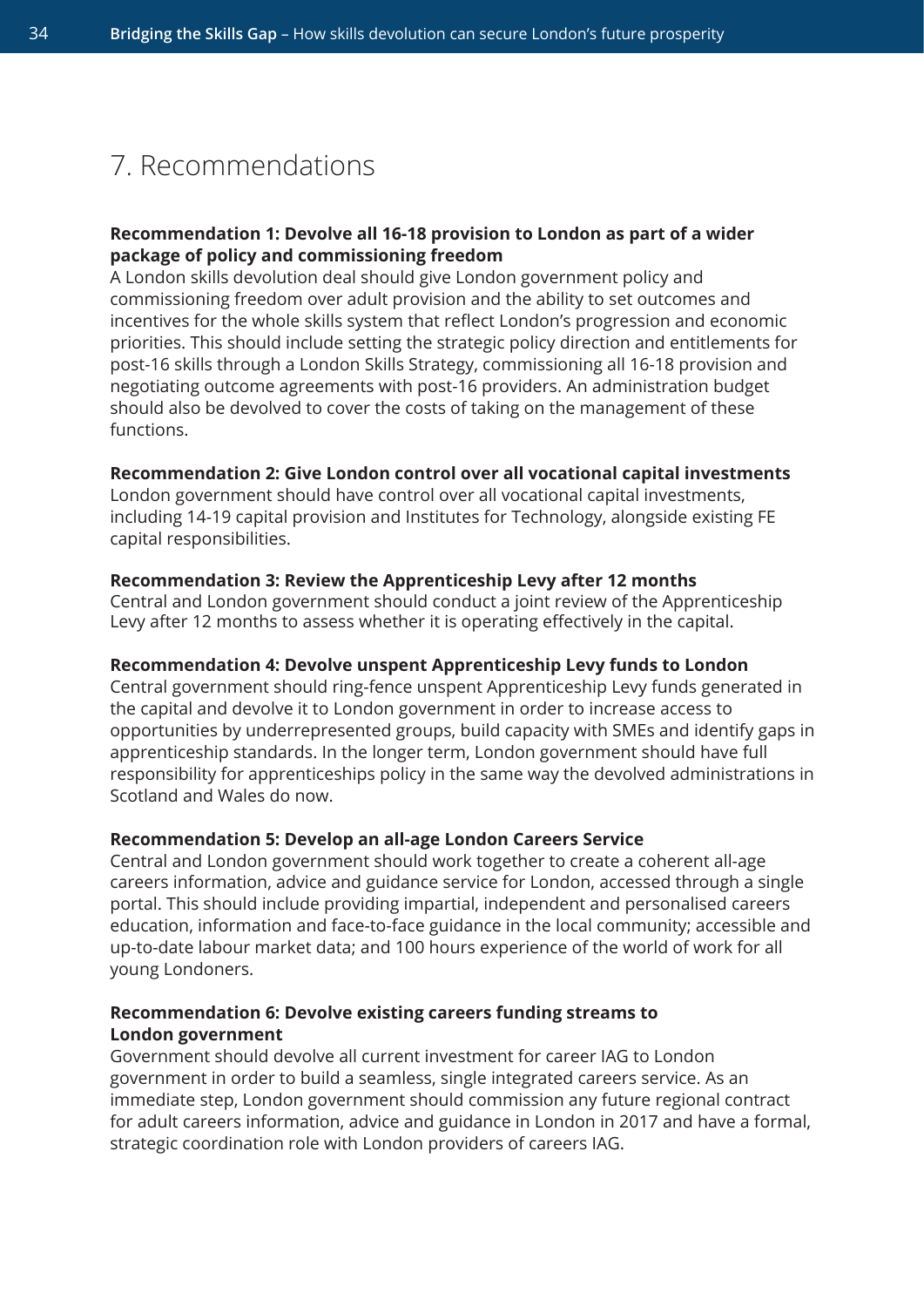#### **Recommendation 7: Improve data sharing**

HMRC and DfE should put in place formal arrangements for data sharing with London government on learners' job outcomes. This will enable London government to better monitor, for example, whether an individual completing a qualification gets a decently paid job and publish this information to improve learners' choices.

#### **Recommendation 8: Ensure London does not lose out in any future skills funding settlement**

Any future skills funding settlements must take into account London's unique needs. This should include recognition of the higher costs of delivering training, the high demand for ESOL and basic skills and the capital's rapidly growing population.

#### **Recommendation 9: Devolve ESF replacement funding to London**

Central government should devolve the capital's share of replacement funding for the European Social Fund when Britain leaves the EU to London government. This is a particularly important source of investment in employment and skills in London.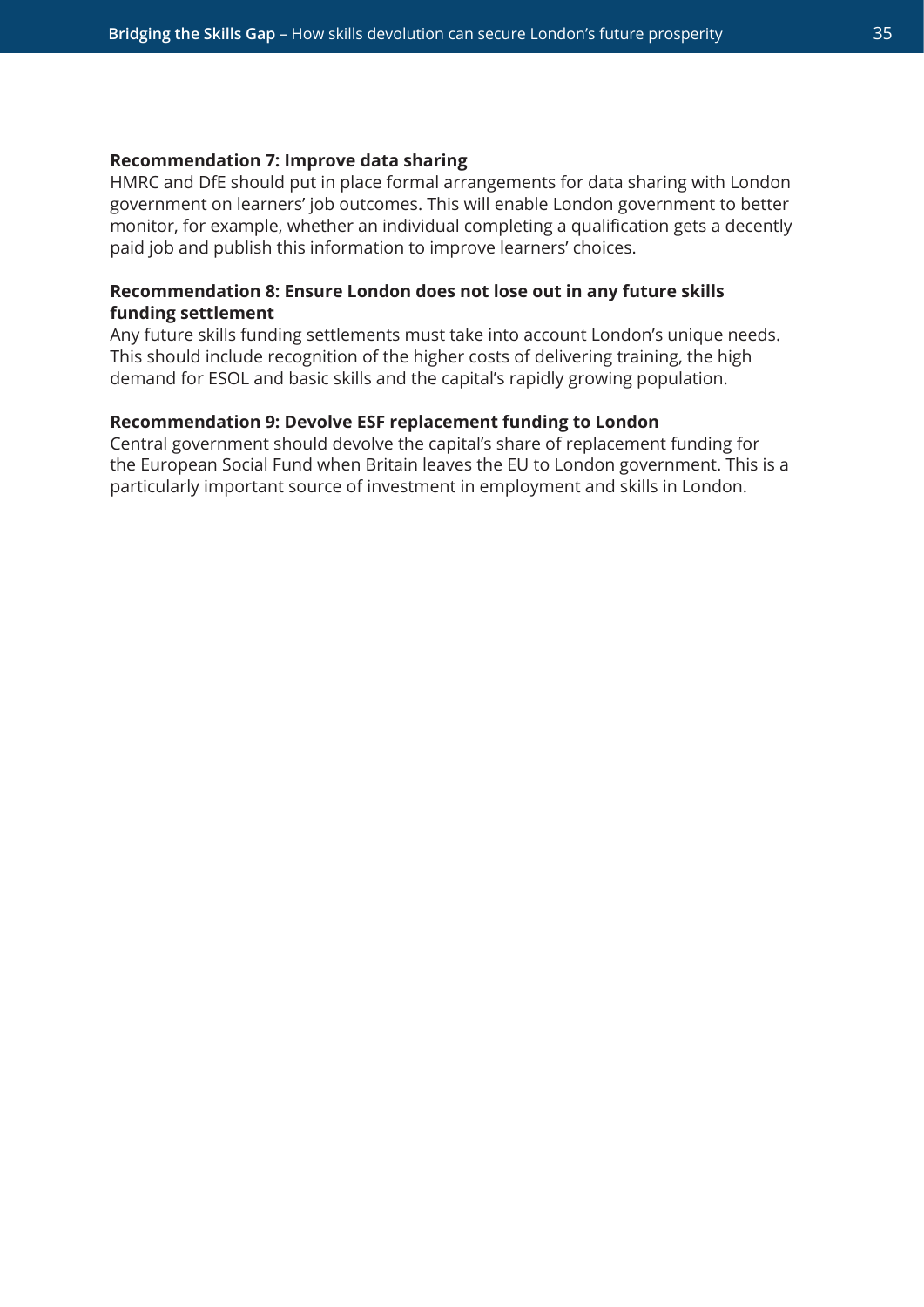## Bibliography

Burnham, Andy (2017), 'Our Manifesto for Greater Manchester' https://d3n8a8pro7vhmx.cloudfront.net/andy4mayor/pages/68/attachments/ original/1489493923/Andy\_Burham\_Manifesto\_A4\_12pp\_copy.pdf?1489493923

City of New York [NYC] (2015), 'Career Pathways: One City Working Together' http://www1.nyc.gov/site/careerpathways/report/download-the-report.page

Clayton N and McGough L (2015) 'City deals and Skills', Centre for Cities. http://www.centreforcities.org/publication/city-deals-and-skills/

CBI (2016), London Business Survey 2016 http://www.cbi.org.uk/cbi-prod/assets/File/pdf/LBS%20September%202016.pdf

Chartered Institute of Building (2013), Skills in the UK Construction Industry, April 2013 https://kj06q2hv7031ix2143c36tpx-wpengine.netdna-ssl.com/wp-content/ uploads/2016/02/Skills-in-the-UK-Construction-Industry-April-2013.pdf

CITB (2013): 'UK construction industry facing skills time bomb' http://www.citb.co.uk/news-events/uk-construction-skills-time-bomb/

City AM (2016): 'London tech heavyweights call for European talent to remain in the capital following Brexit vote'

http://www.tech.london/news/london-tech-heavyweights-call-for-european-talent-toremain-in-the-capital-following-brexit-vote

Department for Business, Energy and the Industrial Strategy (2017), 'Building Our Industrial Strategy'

https://www.gov.uk/government/uploads/system/uploads/attachment\_data/file/611705/ building-our-industrial-strategy-green-paper.pdf

Department for Business, Energy and the Industrial Strategy and Department for Education (2016), 'Post-16 Skills Plan'

https://www.gov.uk/government/uploads/system/uploads/attachment\_data/file/536043/ Post-16\_Skills\_Plan.pdf

Department for Education (2017), 'London Area Review College Annexes' https://www.gov.uk/government/collections/post-16-education-and-training-areareviews

Department for Work and Pensions (2016), Work Programme Statistics https://www.gov.uk/government/collections/work-programme-statistics--2

English Health Service's Electronic Staff Record (2015) http://www.hscic.gov.uk/media/20194/All-staff-by-staff-group-nationality-and-HEE-region---full-time-equivalents-and-headcount---Sep-2015/xls/Staff\_groups\_by\_ nationality\_and\_HEE\_region\_FTE\_and\_HC\_-\_Sep\_2015\_-\_Final.xlsx

GLA Economics (2016), London's Economy Today: November 2016 https://www.london.gov.uk/sites/default/files/londons\_economy\_today\_no171\_241116. pdf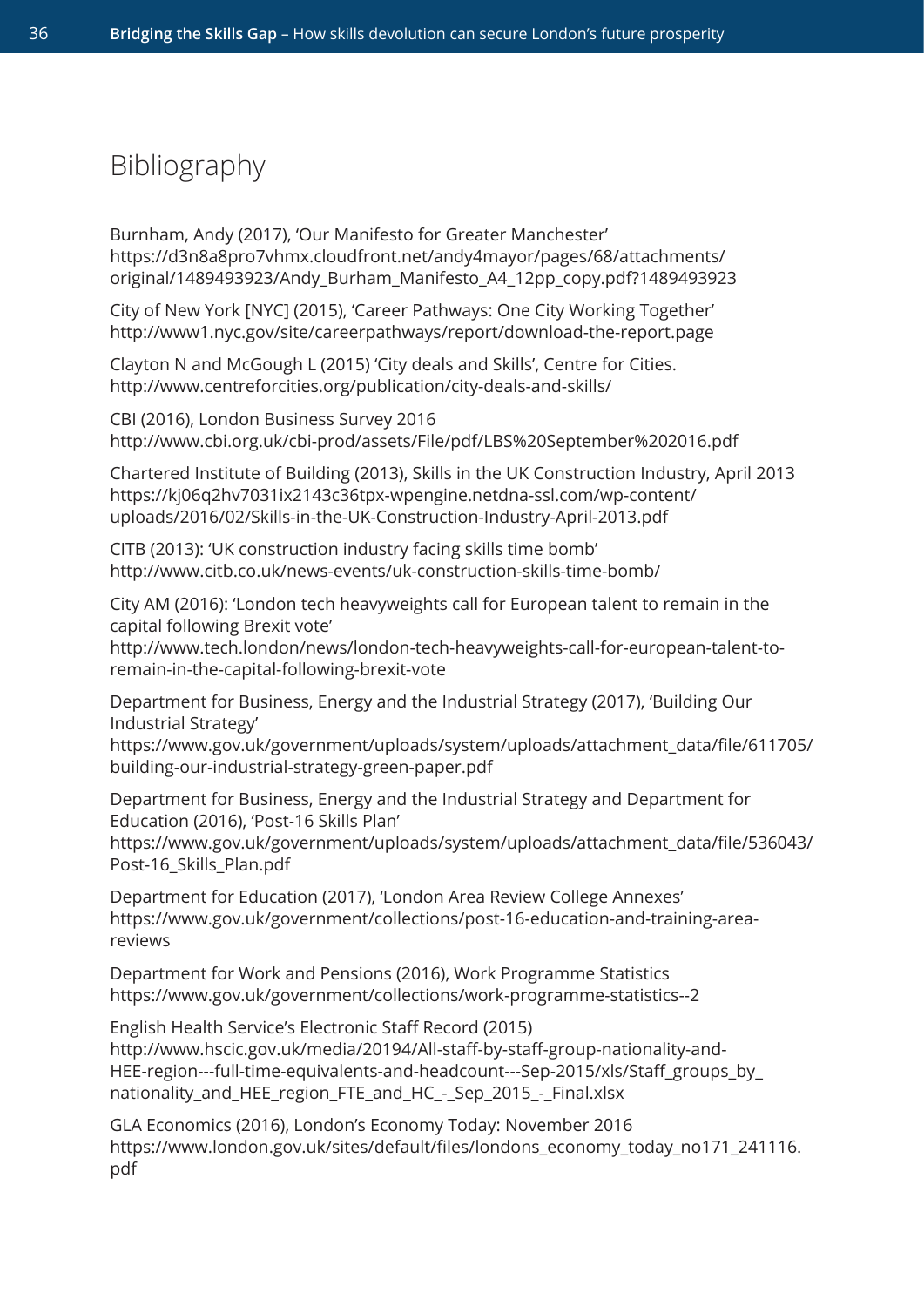Guardian (2016), 'London population growth rate twice that of UK, official figures show' https://www.theguardian.com/uk-news/2016/oct/12/london-population-growth-twicethat-of-uk-official-figures-show

HM Government (2016), 'Report of the Independent Panel on Technical Education', April 2016

https://www.gov.uk/government/uploads/system/uploads/attachment\_data/file/536046/ Report of the Independent Panel on Technical Education.pdf

HM Treasury (2016), 'Autumn Statement 2016'

https://www.gov.uk/government/uploads/system/uploads/attachment\_data/file/571559/ autumn\_statement\_2016\_web.pdf

Hodgson and Spours (2013), 'What is happening with 17+ participation, attainment and progression in London?'

http://www.londoncouncils.gov.uk/download/file/fid/16791

House of Commons Library (2016), Apprenticeship statistics for England http://researchbriefings.parliament.uk/ResearchBriefing/Summary/SN06113

Lane M, Conlon G, Peycheva V, Mantovani I and Chan S (2017), 'An Economic Evaluation of the National Careers Service, London Economics on behalf of the Department for Education'

https://www.gov.uk/government/uploads/system/uploads/attachment\_data/file/603929/ National\_Careers\_Service\_economic\_evaluation.pdf

Learning and Work Institute (2016), 'Delivery models for skills in London – Comparable international models'

http://www.londoncouncils.gov.uk/download/file/fid/19522

Learning & Work Institute (2017), 'Mapping ESOL Provision in Greater London'

London Chambers of Commerce and Industry (2016), 'London Businesses and Brexit: Reactions, expectations and requirements' http://www.londonchamber.co.uk/docimages/14720.pdf

London Councils (2013) 'London's Skills Challenge: Meeting London's Skills Gap'. http://www.londoncouncils.gov.uk/our-key-themes/economic-development/increasingemployment-and-skills/londons-skills-challenge

London Councils (2016) 'Written submission to Sub Committee on Education, Skills and the Economy Inquiry on Post-16 Area Reviews' http://www.londoncouncils.gov.uk/node/31615

London Councils (2017), 'Doubts over impact of apprenticeship levy', April 2017 http://www.londoncouncils.gov.uk/node/31656

London Councils, London Enterprise Panel, Mayor of London (2015), 'Skills Devolution for London: A Proposal to Government' https://lep.london/sites/default/files/Skills%20Devo.pdf

London Data Store (2016), 'Further Education and Higher Education destinations of KS5 students, Borough and Institution'

https://data.london.gov.uk/dataset/further-education-and-higher-education-destinationsks5-students-borough-and-insti/resource/24b24a97-70fb-49fc-a3b4-ea98c08a72db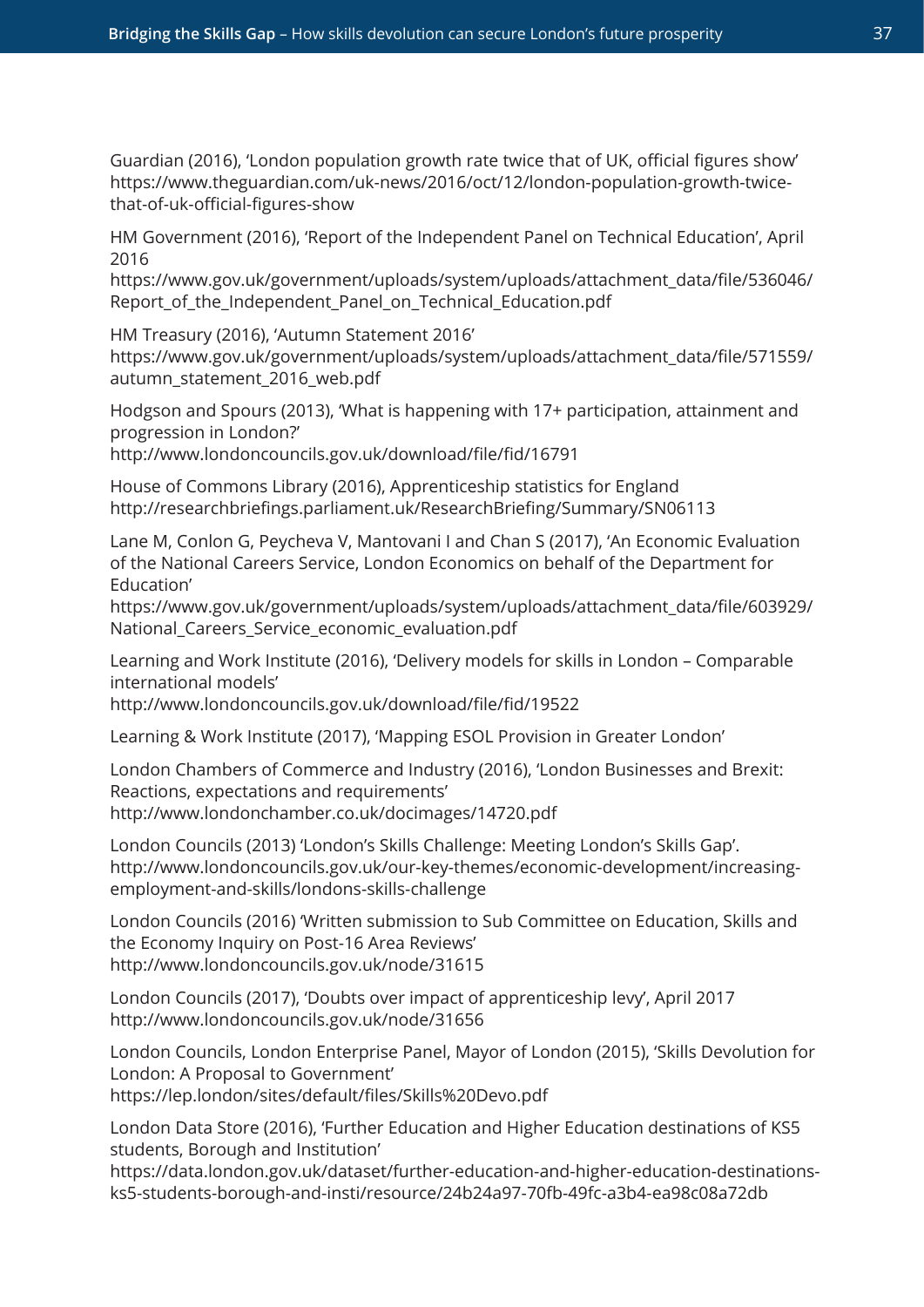London Enterprise Panel (2015), 'London Ambitions: Shaping a successful careers offer for all young Londoners'

https://lep.london/sites/default/files/documents/publication/London%20Ambitions%20 Careers%20Offer.pdf

London Finance Commission (2017), 'Devolution: A Capital Idea' https://www.london.gov.uk/sites/default/files/devolution - a capital idea lfc 2017.pdf

Mayor of London (2017): 'Annual Education Report 2017' https://www.london.gov.uk/sites/default/files/final\_epi\_edits\_design\_final\_gla\_annual report\_2017\_0.pdf

Mayor of London (2017), 'Mayor launches Skills for Londoners to boost training in the capital', April 2017

https://www.london.gov.uk/press-releases/mayoral/mayor-launches-skills-for-londoners

NPI and Trust for London (2015), London Poverty Profile http://www.londonspovertyprofile.org.uk/2015\_LPP\_Document\_01.7-web%255b2%255d. pdf

Office for National Statistics (ONS) [2015): Annual Population Survey – Workplace Analysis

https://discover.ukdataservice.ac.uk/catalogue/?sn=7928&type=data%20catalogue

Office for National Statistics (ONS): Labour Force Survey, March 2017 https://www.ons.gov.uk/releases/uklabourmarketstatisticsmar2017

Office for National Statistics (ONS): Local labour market indicators by unitary and local authority, April 2017

https://www.ons.gov.uk/employmentandlabourmarket/peopleinwork/ employmentandemployeetypes/bulletins/regionallabourmarket/apr2017

Office for National Statistics (ONS): Population dynamics of UK city regions since Mid-2011, October 2016

https://www.ons.gov.uk/peoplepopulationandcommunity/ populationandmigration/populationestimates/articles/ populationdynamicsofukcityregionssincemid2011/2016-10-11

Office for National Statistics (ONS): Regional Gross Value Added (Income Approach) https://www.ons.gov.uk/economy/grossvalueaddedgva/bulletins/ regionalgrossvalueaddedincomeapproach/december2016

Peate A and Metcalfe A (2017), 'A Skilful Exit: What small firms want from Brexit', FSB https://www.fsb.org.uk/docs/default-source/fsb-org-uk/a-skilful-exit---what-small-firmswant-from-brexit.pdf?sfvrsn=0

Rotheram, Steve (2017), 'Our Future Together' http://www.steverotheram.com/wp-content/uploads/2017/03/FINAL-Steve-Rotheram-Our-future-together-Screen-min.pdf

Street, Andy (2017), 'My West Midlands Renewal Plan' https://andy4wm.co.uk/-/media/Documents/Andy-Street-West-Mids-Renewal-Plan2-(003).ashx?la=en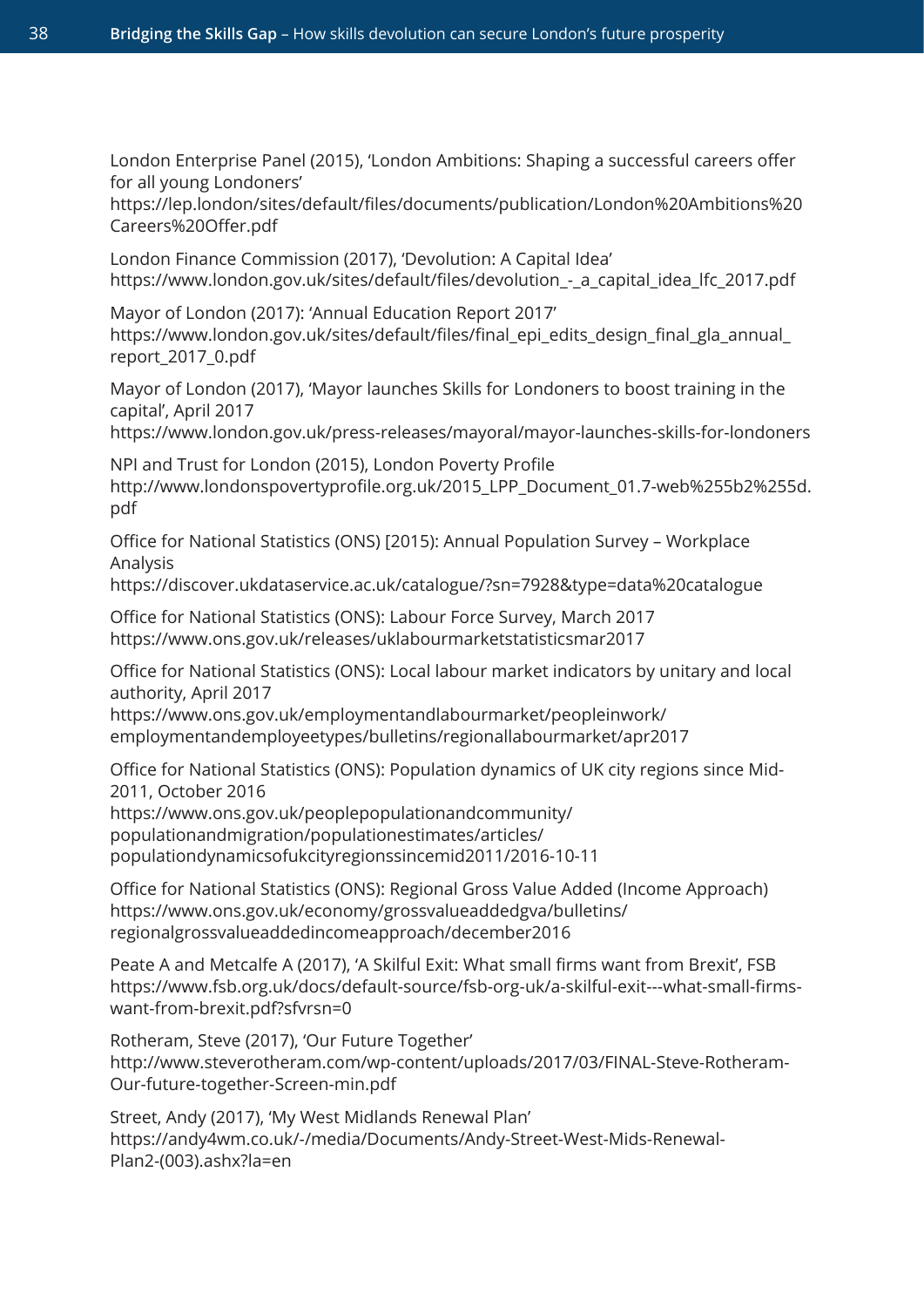Thompson S, Colebrook C and Hatfield I (2016), 'Jobs and Skills in London: Building a More Responsive Skills System in the Capital', IPPR http://www.ippr.org/publications/jobs-and-skills-in-london

UKCES Employer Skills Survey 2015

https://www.gov.uk/government/publications/ukces-employer-skills-survey-2015-ukreport

Whitebread J and Onslow-Cole J (2017), 'Facing Facts: The impact of migrants on London, its workforce and its economy', London First and PwC

http://londonfirst.co.uk/wp-content/uploads/2017/03/Facing-Facts-The-impact-ofmigrants-on-London-its-workforce-and-economyFINAL.pdf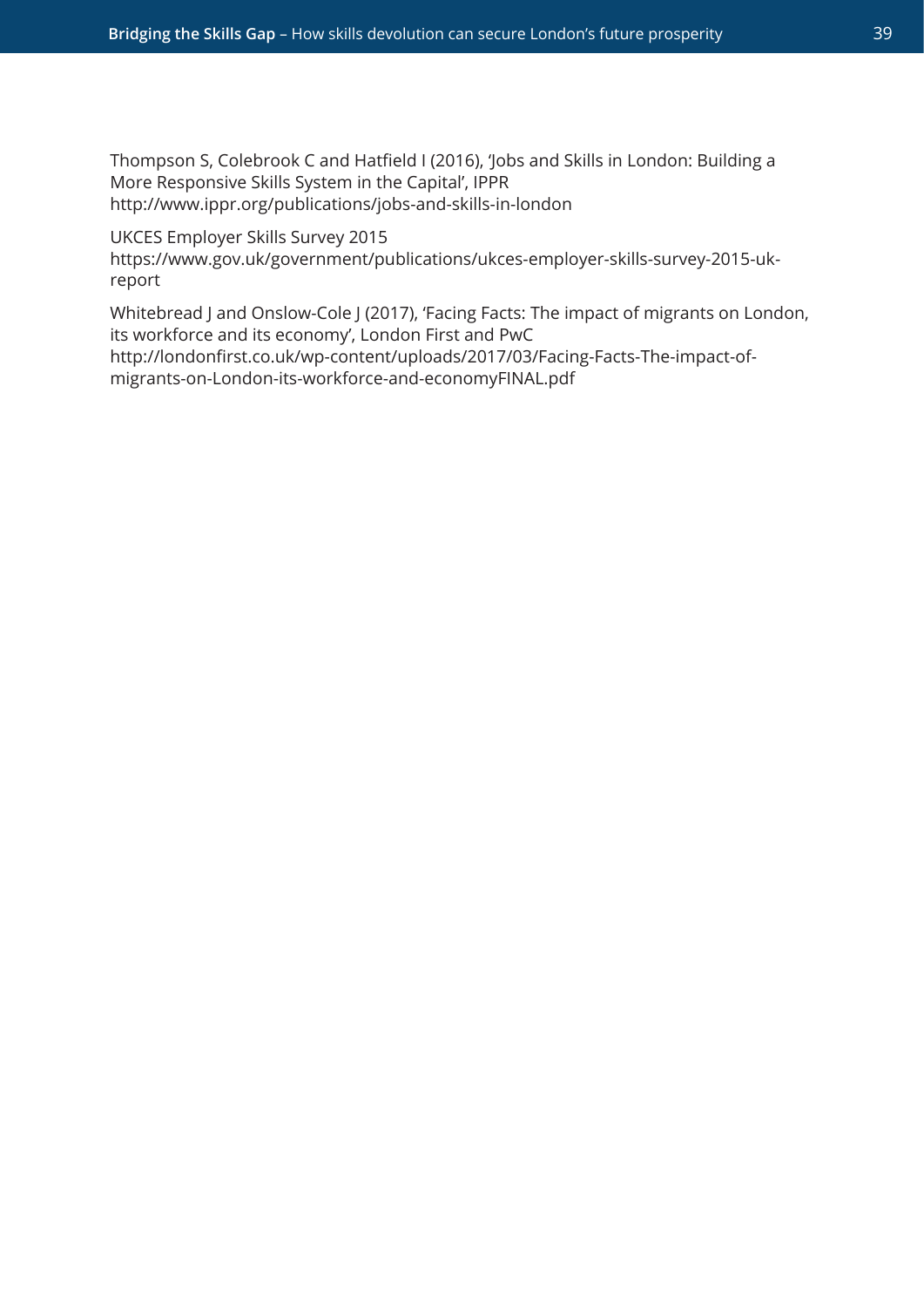